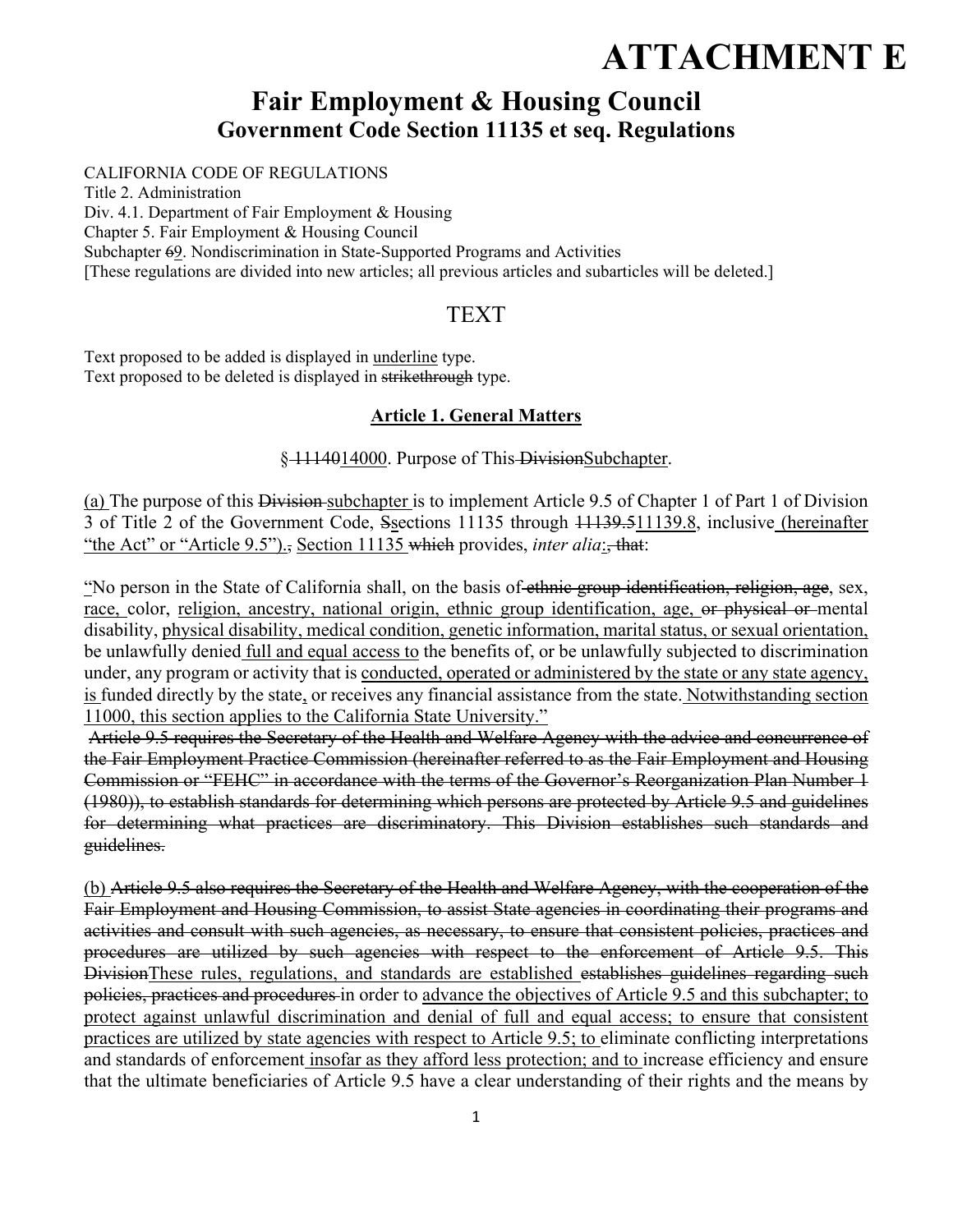which to enforce them.

(c) All definitions and prohibitions set forth in other subchapters of Chapter 5 of Division 4 of Title 2 of the California Code of Regulations are hereby incorporated by reference. Acts or omissions that are violations of said prohibitions are also violations of this subchapter, and subject to the sanctions provided for in this subchapter, when the jurisdictional requirements of Article 9.5 are met. In the event of any conflict between the definitions and prohibitions of the provisions incorporated by this reference and the definitions and prohibitions set forth in this subchapter, the definitions and prohibitions set forth in this subchapter shall prevail.

(d) Article 9.5, this subchapter and other implementing regulations provide protections independent of those in federal anti-discrimination laws. Although federal laws provide the floor of protection relating to discrimination, Article 9.5, this subchapter and implementing regulations afford additional protections to provide robust protection of protected classes in state and state-supported programs and activities, including by recognizing that Article 9.5 of the Government Code prohibits discrimination independently of guarantees of equal protection and the prohibition against denial of full and equal access. The provisions of Article 9.5, this subchapter and other implementing regulations shall be construed liberally for the accomplishment of the purposes of this part.

(e) Article 9.5's prohibition against discrimination includes intersectional discrimination, discrimination on more than one basis, harassment, coercion, intimidation, and retaliation for exercising a protected right or refusing to engage in an act prohibited by Article 9.5.

Note: Authority cited: Section 12935(a), Government Code. Reference: Sections 11135, 11136, and 11139.58, and 12993, Government Code.

## § 11141. Legal Scope.

The rights and remedies under this Division are not exclusive and do not affect rights and remedies provided elsewhere by law or contract.

Note: Authority cited: Section 12935(a), Government Code. Reference: Section 11139, Government Code.

## § 14001. History of this Subchapter.

These regulations formerly were promulgated at Chapters 1-3 of Title 22 of the California Code of Regulations (22 C.C.R. sections 98000 et seq.) Pursuant to legislative action in 2016, which was effective in 2017, those regulations were transferred to title 2 of C.C.R. secs. 11140 et seq., and have been subsequently renumbered as 2 C.C.R. sections 14000 et seq. Those regulations were effective on the date of their original promulgation and continue to apply unless amended. Any subsequent amendments apply to matters pending as of the effective date of the amendment. These amendments are not intended to reduce substantive rights available under any previous regulations.

Note: Authority cited: Section 12935(a), Government Code. Reference: Section 11135 and 12935, Government Code.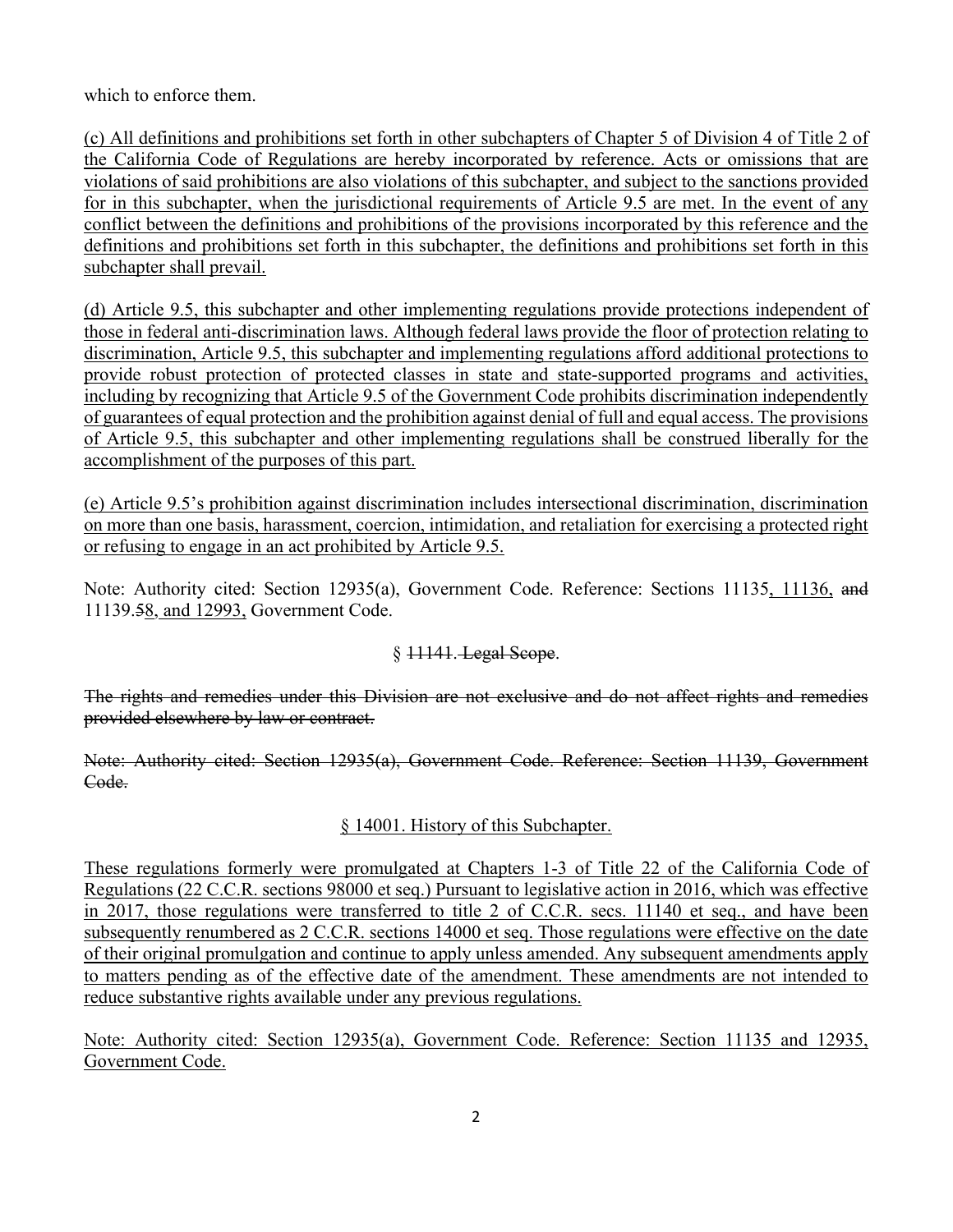#### § 11142. Private Right of Action.

Except as provided in Section 98003, nothing in this Division shall be construed to preclude or restrict a person from judicially enforcing rights accruing under this Division pursuant to California Code of Civil Procedure Section 1094.5.

Note: Authority cited: Section 12935(a), Government Code. Reference: Section 11139, Government Code.

#### § 11143. Exhaustion of Administrative Remedies.

Exhaustion of administrative remedies available under this Division or implementing regulations shall not be a prerequisite to the bringing of actions for judicial enforcement of violations of Chapters 2 and 3 or regulations implementing such Chapters if a showing is made that the state agency involved has not adhered to the time limit set forth in Section 98346 of this Division.

Note: Authority cited: Section 12935(a), Government Code. Reference: Sections 11139 and 11139.5, Government Code.

§ 1114414002. Applicability of t<sub>t</sub>This DivisionSubchapter by Operation of Law.

The procedures set forth in this DivisionThis subchapter governs all disputes relating to compliance with responsibilities under this Divisionsubchapter by operation of law.

Note: Authority cited: Section 12935(a), Government Code. Reference: Sections 11135, 11136, 11137, and 11139, Government Code.

## § 1114514003. Preemption of Relationship to Local LawLaws.

To the extent that any local law, regulation, ordinance, resolution, policy or practice is in conflict with Article 9.5, this Division subchapter, or other implementing regulations, insofar as it affords less protection to any protected class or protected class member to persons of a particular ethnic group identification, religion, age, sex, color or physical or mental disability than Article 9.5, this Divisionsubchapter, or other implementing regulations, it shall be superseded by Article 9.5, this Divisionsubchapter, orand other implementing regulations.

Note: Authority cited: Section 12935(a), Government Code. Reference: Sections 11135, 11136 and 11139, Government Code.

## § 14004. Legal Scope

(a) The protections, prohibitions, rights, duties, sanctions, and remedies imposed by Article 9.5, this subchapter, and other implementing regulations are not exclusive and are in addition to any other protections, prohibitions, rights, duties, sanctions, and remedies, imposed by other federal or state laws. Compliance with other laws does not in itself constitute compliance with or discharge the protections, prohibitions, rights, duties, sanctions, and remedies imposed by Article 9.5, this subchapter or other implementing regulations, nor does compliance with Article 9.5, this subchapter or other implementing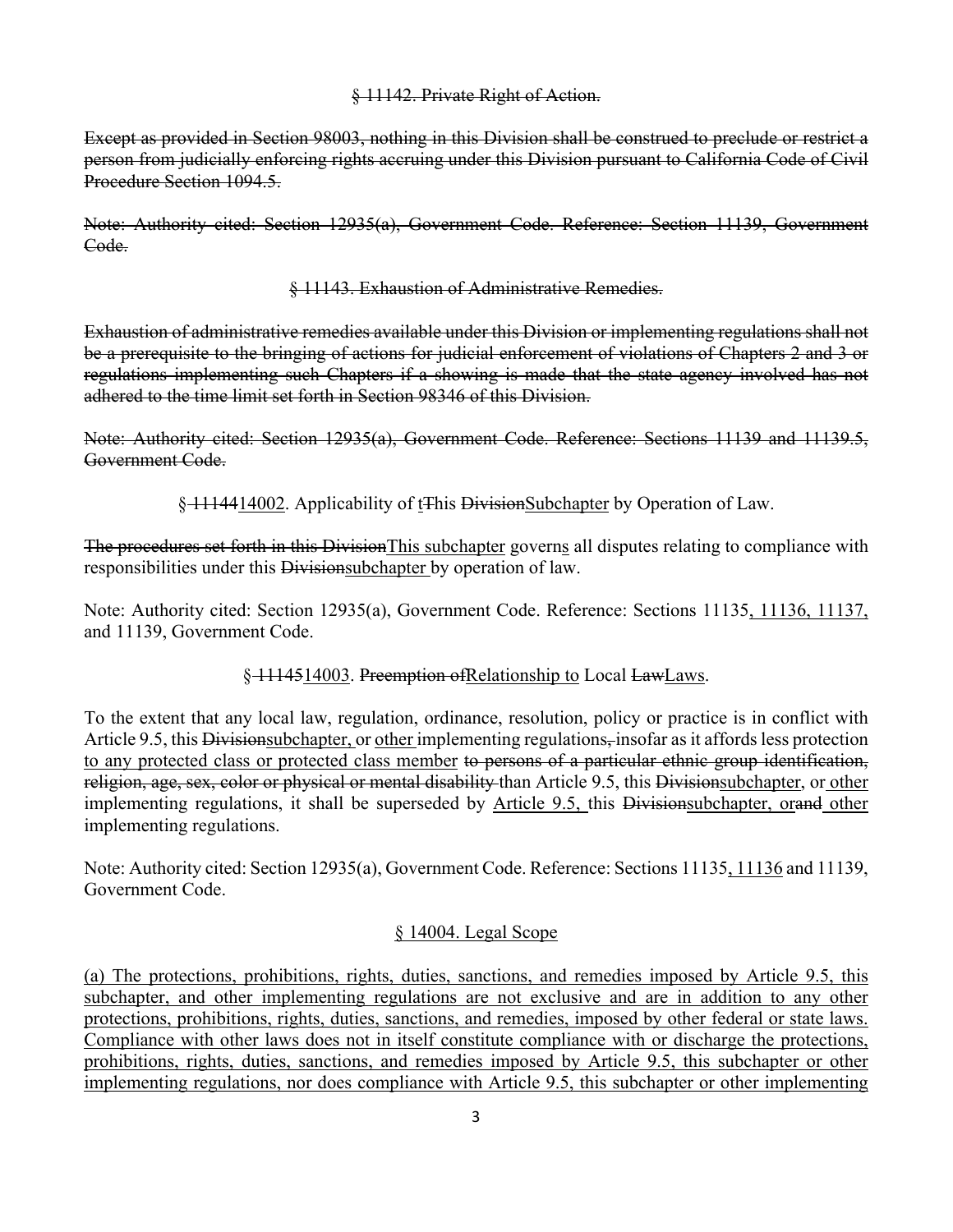regulations necessarily constitute compliance with other laws where those other laws impose requirements that are more protective of protected classes. Compliance with such other laws does not in itself exempt the state, a state agency, or a recipient from complying with Article 9.5 or other implementing regulations.

(b) Article 9.5 shall not be interpreted in a manner that would frustrate its purposes.

(c) Article 9.5 shall not be interpreted in a manner that would adversely affect lawful programs, or activities that benefit members of protected classes in order to overcome the effects of conditions that result or have resulted in limited participation in, or receipt of benefits from, any program or activity provided by a covered entity.

(d) Nothing in Article 9.5, this subchapter, and other implementing regulations is intended to prohibit practices that otherwise are allowed or to require practices that otherwise are not required under Article 9.5.

Note: Authority cited: Section 12935(a), Government Code. Reference: Sections 11135, 11139 and 11139.5, Government Code.

§ 11146.14005. Recipient - Duration of Obligation: Real Property.

(a) In the case of sState support extended in the form of real property or to acquire or improve real property, the recipient, or in the case of a subsequent transfer, the subsequent transferee, shall comply with Article 9.5, this Divisionsubchapter, and other implementing regulations for the period during which the real property is used for the purpose for which the Sstate support was extended, or for another purpose involving the provision of similar services or benefits.

(b) In the case of Sstate support extended in the form of real property or to acquire or improve real property, the instrument effecting or recording such transfer shall contain a covenant of nondiscrimination running with the land assuring nondiscrimination for the period during which the property is used for the purpose for which the Sstate support was extended, or for another purpose involving the provision of similar services or benefits.

(c) In the case of real property acquired or improved with Sstate support, the instrument effecting any subsequent disposition by the recipient shall contain a covenant running with the land assuring nondiscrimination for the period during which the real property is used for the purpose for which the Sstate support was extended, or for another purpose involving the provision of similar services or benefits.

(d) If a recipient or a transferee of a recipient fails to comply with Ssubsections (b) and (c) of this Ssection, the covenants required by those Ssubsections shall be deemed to be a part of any instrument effecting or recording disposition of the real property involved. Ultimate beneficiaries may enforce regulatory agreements or covenants, conditions and restrictions required pursuant to this section.

Note: Authority cited: Section 12935(a), Government Code. Reference: Sections 11135, 11136, and 11139, Government Code.

§ 11147.14006. Recipient - Duration of Obligation: Personal Property.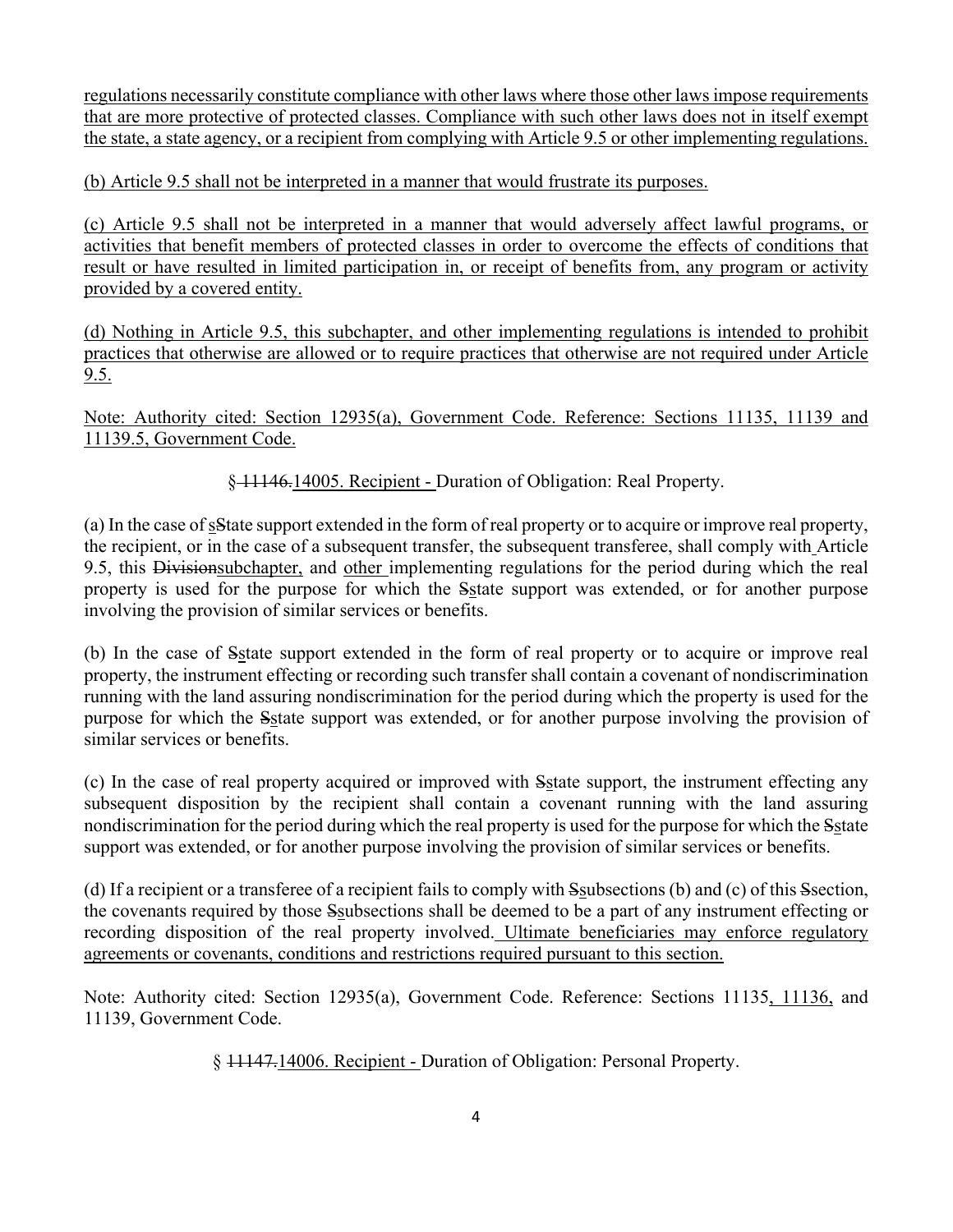In the case of Sstate support extended to acquire personal property, or in the form of personal property, the recipient shall be obligated to comply with Article 9.5, this Divisionsubchapter, and other implementing regulations for the period during which it retains ownership or possession of the property.

Note: Authority cited: Section 12935(a), Government Code. Reference: Sections 11135, 11136 and 11139, Government Code.

§ 11148.14007. Recipient - Duration of Obligation: Other Cases.

In all other cases, the recipient shall be obligated to comply with Article 9.5, this Divisionsubchapter, and other implementing regulations for the period during which Sstate support is received and continuing thereafter for the period during which the recipient enjoys the benefit or advantage of the state support it received.

Note: Authority cited: Section 12935(a), Government Code. Reference: Sections 11135, 11136, and 11139, Government Code.

§ 11149.14008. Severability.

If any provision of this Divisionsubchapter, or any portion thereof, is adjudged to be invalid by a court of competent jurisdiction, or if any provision of this Divisionsubchapter, or a portion thereof, loses its force or effect as a result of legislative action, that judgment or action does not affect the remainder of the provisions of this Divisionsubchapter.

Note: Authority cited: Section 12935(a), Government Code. Reference: Sections 11135, 11136 and 11139, Government Code.

[§§ 14009-14019. Reserved.]

## **Article 2. General Definitions**

## § 11150.14020. Definitions.

As used in Article 9.5 and this Divisionsubchapter, the following definitions shall govern the meaning of terms defined, unless the terms are otherwise defined or modified in the context in which they are used in Article 9.5, this subchapter, or any other implementing regulations:

(a) "The Act" or "Article 9.5" refer to Government Code Article 9.5, section 11135 et seq., and are used interchangeably.

(b) "Adverse action" includes any action that harms or has a negative effect on an aggrieved person, including harassment, intimidation, threats, coercion, inferior or unfavorable treatment, discrimination, or any denial of full and equal access.

(c) "Age" means how old a person is or is perceived to be, or the number of years elapsed from the date of a person's birth or perceived to have elapsed from that date. "Age distinction" means any action using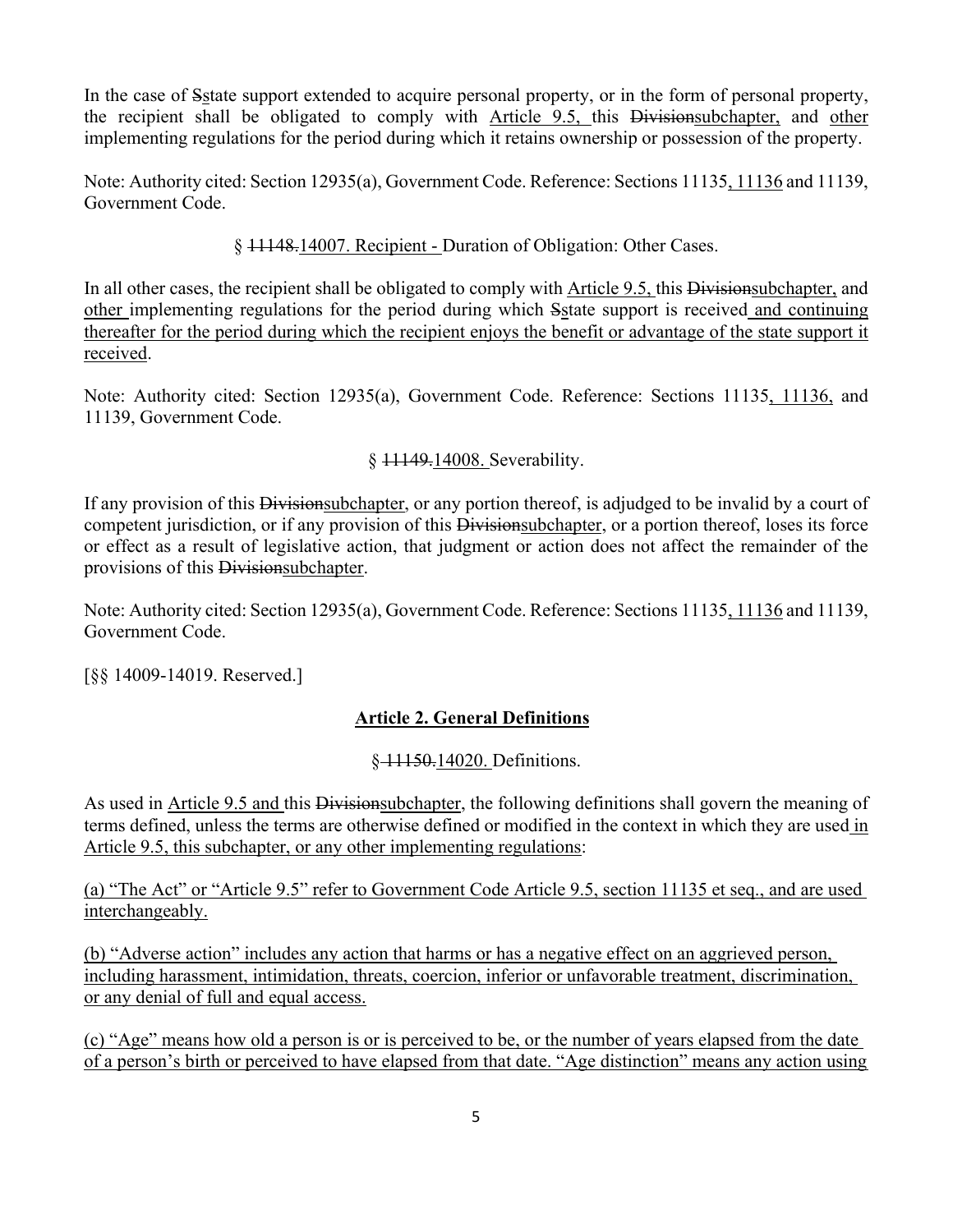age or an age-related term. "Age-related term" means a word or words which describe or imply a particular age or range of ages (for example: "children," "adult," "older persons," but not "student").

(d) "Aggrieved person" includes any person who believes that they have been injured by a discriminatory practice or denial of full and equal access, or believes that the person will be injured by a discriminatory practice or denial of full and equal access that is about to occur. "Aggrieved person" shall include unpaid interns, volunteers, and persons providing services pursuant to a contract.

(e) "Ancestry" means an individual's actual or self-identified family or ethnic origin, descent or lineage, nationality group, tribal affiliation, or geographical place of origin in which the individual or the individual's parents or ancestors originated, or the perception of the individual's ancestry.

(f) "Assistance animals" include service animals and support animals, as described in subsections (1) and (2) below. An assistance animal is not a pet. It is an animal that works, provides assistance, or performs tasks for the benefit of an individual with a disability, or provides emotional, cognitive, or similar support that alleviates one or more identified symptoms or effects of an individual's disability.

(1) "Service animals" are animals that are trained to perform specific tasks to assist individuals with disabilities, including individuals with mental health disabilities. Service animals do not need to be professionally trained or certified, but may be trained by the individual with a disability or another individual. Specific examples include, but are not limited to:

(A) "Guide dog," as defined at Civil Code section 54.1, or other animal trained to guide a blind individual or individual with low vision.

(B) "Signal dog," as defined at Civil Code section 54.1, or other animal trained to alert a deaf or hard-of-hearing individual to sounds.

(C) "Service dog," as defined at Civil Code section 54.1, or other animal individually trained to the requirements of an individual with a disability.

(D) "Miniature horses" meeting the requirements of 28 CFR 35.136(i) (March 13, 2011) and 28 CFR 36.302(c)(9) (October 11, 2016).

(E) "Service animals in training," including guide, signal, and service dogs being trained by individuals with disabilities, persons assisting individuals with disabilities, or authorized trainers under Civil Code sections 54.1(c) and 54.2(b).

(2) "Support animals" are animals that provide emotional, cognitive, or other similar support to an individual with a disability. A support animal does not need to be trained or certified. Support animals are also known as comfort animals or emotional support animals.

(g) "Associated with" means linked or related to a person who is or is perceived to be a member of a protected class, or who identifies with or advocates for a member of a protected class, or who expresses support or sympathy for, encourages, or participates in groups composed of or representing members of a protected class or groups organized for the protection or assertion of rights protected under this subchapter. "Associated with" includes an individual's current or prior social or professional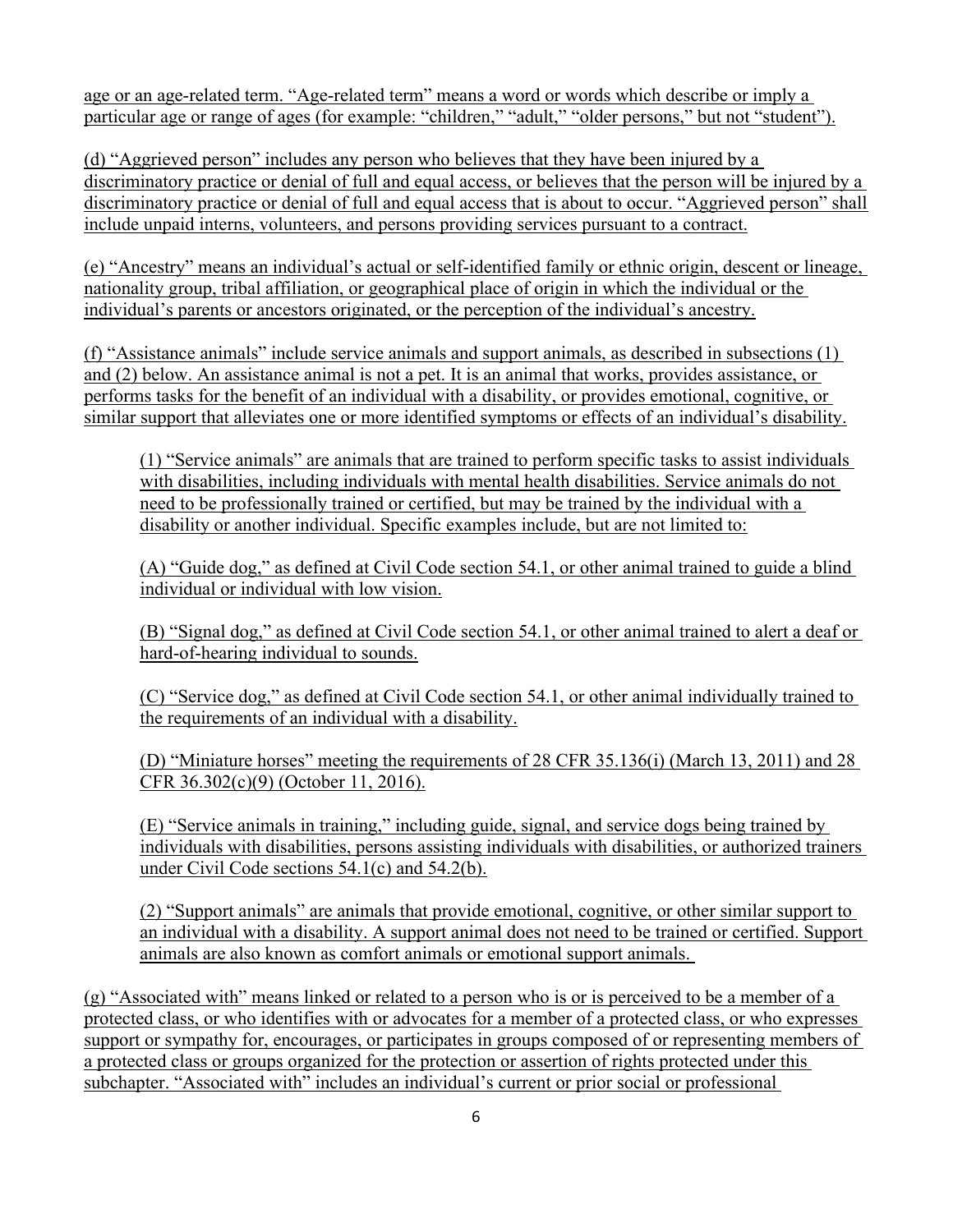relationship with, marriage to, or domestic partnership with a member of a protected class; an individual's familial relationship with a person who is a member of the class, including an adoptive, step, or foster care relationship; a person's relationship as an attendant, aide, or caregiver of an individual with a disability; membership in or association with an organization identified with or seeking to promote the interests of a protected class; attendance or participation in schools, clubs, associations, organizations, churches, temples, or mosques, generally associated with a protected class; being on the premises of a facility or building owned or rented by an entity, group, or person that has, or is identified with people who have, one or more characteristics of a protected class; or actual or perceived association of a person's name or other characteristics with a protected class.

#### (h) "Auxiliary aids and services" include:

(1) qualified interpreters; notetakers; real-time computer-aided transcription services; written materials; exchange of written notes; telephone handset amplifiers; assistive listening devices; assistive listening systems; telephones compatible with hearing aids; closed caption decoders; open and closed captioning, including real-time captioning; voice, text, and video-based telecommunications products and systems, including text telephones (TTYs), videophones, and captioned telephones, video relay services, video remote interpreting (VRI), or other telecommunications devices that make communication as equally effective as oral communication in English; videotext displays; accessible electronic and information technology; tactile sign language; or other equally effective methods of making aurally delivered information available to individuals who are deaf or hard of hearing or assisting those individuals to communicate;

(2) qualified readers; taped texts; audio recordings; Braille materials and displays; screen reader software; magnification software; optical readers; secondary auditory programs (SAP); large print materials; accessible electronic and information technology; or other effective methods of making visually delivered materials available to individuals who are blind or have low vision or assisting those individuals to communicate;

(A) "Qualified reader" means a person who is able to read effectively, accurately, and impartially using any necessary specialized vocabulary.

(3) qualified interpreters, speech-to-speech relay services, or other effective methods of making aurally delivered information available to individuals who have speech disabilities or assisting those individuals to communicate;

(4) acquisition or modification of equipment or devices; and

(5) other similar services and actions, including newly developed forms of electronic information systems and technology as they become available.

(i) "Benefit" means anything offered or provided with the intention of or for the purpose of contributing to an improvement in condition, maintaining a condition, or preventing anticipated deterioration of a condition over time, including, but not limited to, the aid or services offered or provided as a result of State supportby a covered entity.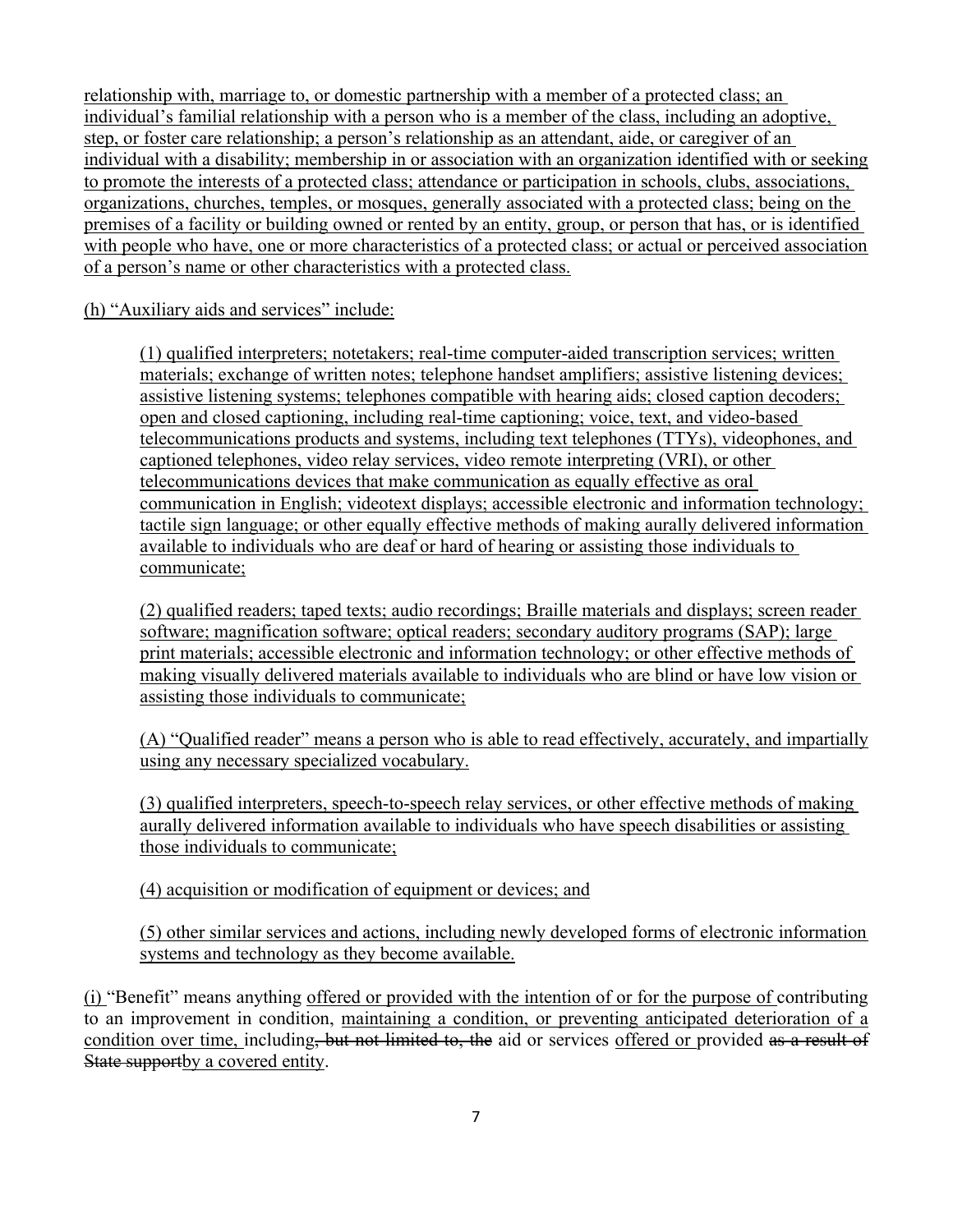(j) "Color" means the actual or perceived physical characteristics of an individual's complexion, pigmentation, or skin tone.

(k) "Contract" means any agreement, upon sufficient consideration, to do or not do a particular act or acts.

(l) "Contractor" means, unless otherwise indicatedincludes, a person or local agencyrecipient which that receives any Sstate support under contract or subcontract. <del>, and</del> "Contractor" includes prime contractors and subcontractors at any tier.

(m) "Covered entity" includes:

(1) the state or a state agency, including the California Judicial Branch;

(2) any entity or individual involved in carrying out any program or activity that is conducted, operated or administered by the state or by any state agency;

(3) any entity or individual, including local agencies, recipients, contractors, and grantees, that is funded directly by the state, or receives any state support;

(4) a local agency, and any entity or individual involved in carrying out any program or activity of a local agency if any part of the local agency receives state support;

(5) a public college, university, or other postsecondary institution, or a public system of higher education; or a local educational agency system of career and technical education, or other public school system;

(6) a corporation, partnership, other private organization, or a sole proprietorship, or a private college, university, or other postsecondary institution, or system of education; or a private career or technical education school, or other private school if:

(A) state support is extended to or received by such entity; or

(B) the entity is principally engaged in the business of providing education, health care, housing, social services, or parks and recreation; or

(C) the entire facility, plant or other comparable, geographically separate facility, if any part of it receives state support or to which state support is extended, in the case of any corporation, partnership, private organization, or sole proprietorship;

(7) any program, activity, benefits or services outside of California that receive state support or to which state support is extended;

(8) any other entity which is established by two or more covered entities; and

(9) the California State University, notwithstanding Government Code section 11000.

(n) "DFEH" or "the Department" means the Department of Fair Employment and Housing as defined in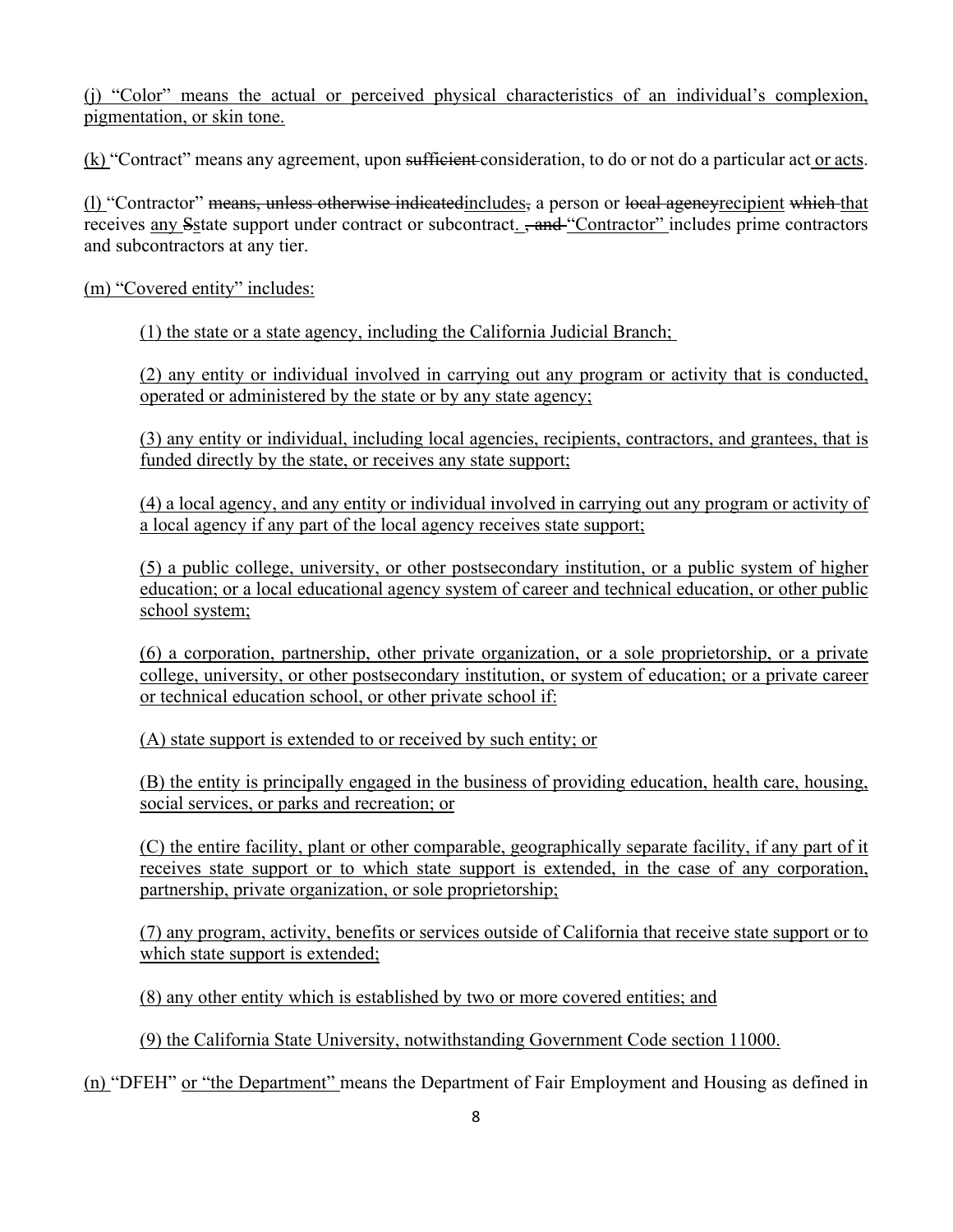section 12901 of the California Government CodeSection 1413.1 of the California Labor Code.

(o) "Direct threat" means a significant risk to the health or safety of others that cannot be eliminated by a modification of policies, practices or procedures, or by the provision of auxiliary aids or services.

(p) "Disability" means a physical or mental impairment that limits one or more major life activities of an individual, a record of such an impairment, or being regarded as having such an impairment. It includes any mental or physical disability as defined in this section, and shall be construed as follows:

(1) This subchapter provides protections that are independent from those in the federal Americans with Disabilities Act of 1990 (P.L. 101-3361) and the American with Disabilities Amendments Act of 2008 (P.L. 110-325) (collectively, "the ADA"), and may afford additional protections, but in no event shall be construed to provide fewer protections than the ADA. Notwithstanding the definitions of physical disability and mental disability in this section, if the definition of "disability" used in the ADA would result in broader protection of the civil rights of individuals with a mental disability or physical disability, or would include any medical condition not included within those definitions, then that broader protection or coverage shall be deemed incorporated by reference into, and shall prevail over conflicting provisions of, the definitions in this section.

(2) All definitions shall be interpreted in accordance with the expansive construction mandates of section 12926.1 of the Government Code. To the extent that codified definitions or interpretations are expanded in the future, such new, more expansive definitional mandates shall be incorporated into Article 9.5. To the extent that such codified definitions or interpretations are narrowed or restricted in the future, the more expansive definitions referenced in this sub-paragraph shall nevertheless continue to govern Article 9.5.

(3) "Mental disability" includes:

(A) having any mental or psychological disorder or condition, such as intellectual disability, organic brain syndrome, emotional or mental illness, or specific learning disabilities, that limits a major life activity;

(B) any other mental or psychological disorder or condition not described in paragraph (A) that requires special education or related services;

(C) having a diagnosis, record or history of a mental or psychological disorder or condition described in paragraph (A) or (B);

(D) being regarded or treated as having, or having had, any mental condition that makes achievement of a major life activity difficult; or

(E) being regarded or treated as having, or having had, a mental or psychological disorder or condition that has no present disabling effect, but that may become a mental disability as described in paragraph  $(A)$  or  $(B)$ .

(4) "Physical Disability" includes: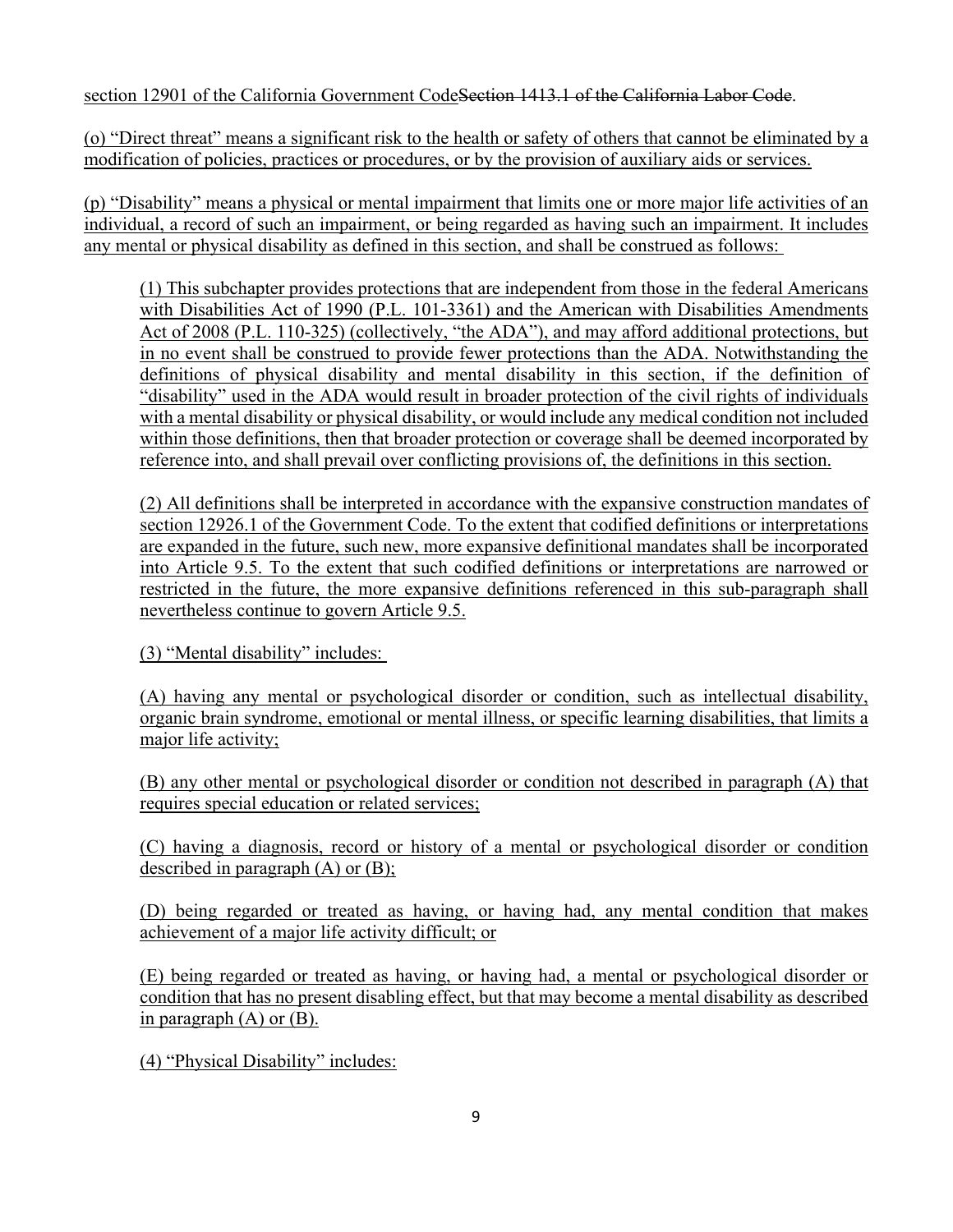(A) having any physiological disease, disorder, or condition, cosmetic disfigurement, or anatomical loss that affects one or more body systems (neurological, including immunological; musculoskeletal, special sense organs; respiratory, including speech organs; cardiovascular; reproductive; digestive; genitourinary; hemic and lymphatic, skin; and endocrine systems), and limits a major life activity;

(B) any other health impairment not described in subparagraph (A) that requires special education or related services;

(C) having a diagnosis, record or history of a disease, disorder, condition, cosmetic disfigurement, anatomical loss, or health impairment described in subparagraph (A) or (B) of this paragraph;

(D) being regarded or treated as having, or having had, any physical condition that makes achievement of a major life activity difficult; or

(E) being regarded or treated as having, or having had, a disease, disorder, condition, cosmetic disfigurement, anatomical loss, or health impairment that has no present disabling effect but may become a physical disability as described in immediately above in (A) or (B).

(5) "Having a record of such impairment" means has a history of, or has been misclassified as having, an impairment that limits one or more major life activities.

(6) "Perceived as having an impairment" means:

(A) has an impairment that does not limit major life activities but that is treated or perceived as constituting a limitation;

(B) has an impairment that limits major life activities only as a result of the attitudes of others toward such impairment; or

(C) does not have an impairment but is treated or perceived as having such an impairment.

(7) The definition of disability in this subchapter shall be construed in favor of broad coverage of individuals under this subchapter, to the maximum extent permitted by the terms of this subchapter. Disabilities include contagious and noncontagious diseases; orthopedic, visual, speech and hearing impairments; traumatic brain injuries, cerebral palsy, epilepsy, muscular dystrophy, multiple sclerosis, cancer, heart disease, diabetes, intellectual disabilities, developmental disabilities, autism or autism spectrum, emotional illness, specific learning disabilities, HIV disease (whether symptomatic or asymptomatic), tuberculosis, drug addiction, and alcoholism.

(8) Individuals are protected from discrimination and denial of full and equal access due to an actual or perceived physical or mental impairment that is disabling, potentially disabling, or perceived or regarded as disabling or potentially disabling (even if it has no present disabling effect), including when an individual is erroneously or mistakenly believed to have any physical or mental condition that limits a major life activity, whether or not the impairment actually limits or is perceived to limit a major life activity.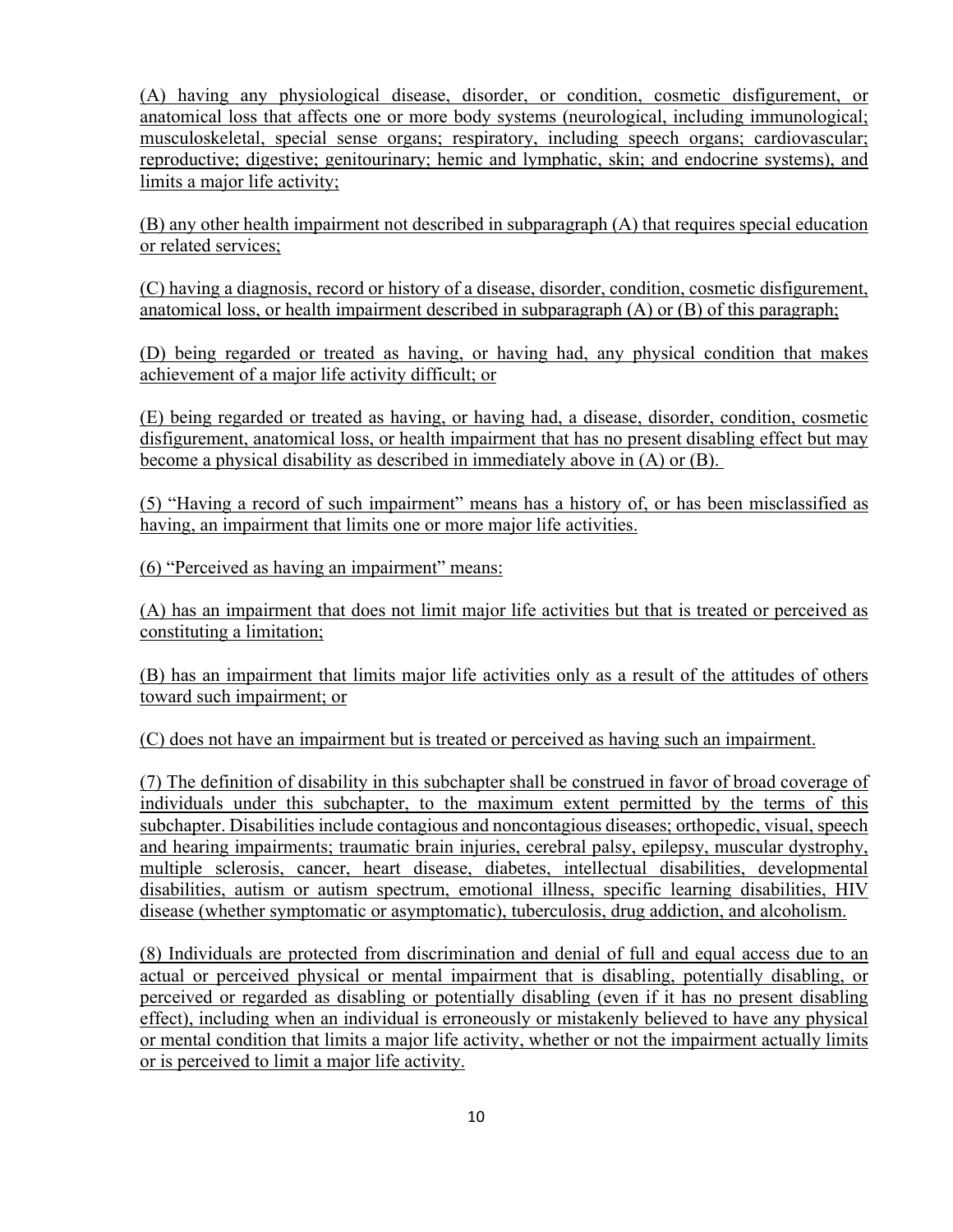(9) Physical and mental disabilities include chronic or episodic conditions, such as HIV/AIDS, hepatitis, epilepsy, seizure disorder, diabetes, clinical depression, bipolar disorder, multiple sclerosis, and heart disease. An impairment that is episodic or in remission is a disability if it would limit a major life activity when active.

(10) The definitions of "physical disability" and "mental disability" require a "limitation" upon a major life activity, but do not require, as does the ADA, a "substantial limitation." This distinction is intended to result in broader coverage under this subchapter than under the ADA.

(11) "Major life activities" shall be broadly construed and include physical, mental, and social activities; caring for one's self; performing manual tasks, walking, seeing, hearing, speaking, breathing, eating, sleeping, standing, lifting, bending, learning, reading, concentrating, thinking, communicating, and working. Working is a major life activity, regardless of whether the actual or perceived working limitation implicates a particular employment or a class or broad range of employment.

(12) For purposes of subparagraph (6), a major life activity also includes the operation of a major bodily function, including functions of the immune system, normal cell growth, digestive, bowel, bladder, cardiovascular, genitourinary, hemic, neurological, lymphatic, brain, respiratory (including speech organs), circulatory, endocrine, and reproductive functions.

(13) A disability limits a major life activity if it makes the achievement of the major life activity difficult.

(14) An impairment that limits one major life activity need not limit other major life activities in order to be considered a disability.

(15) The determination of whether an impairment limits a major life activity shall be made without regard to the ameliorative effects of mitigating measures, unless the mitigating measure itself limits a major life activity, regardless of federal law under the ADA. Mitigating measures include:

(A) medication, medical supplies, equipment, or appliances, low-vision devices (which do not include ordinary eyeglasses or contact lenses), prosthetics including limbs and devices, hearing aids and cochlear implants or other implantable hearing devices, mobility devices, or oxygen therapy equipment and supplies;

(B) use of assistive technology devices and assistive technology services;

(i) "Assistive technology device" means any item, piece of equipment, or product system, whether acquired commercially, modified, or customized, that is used to increase, maintain, or improve functional capabilities of individuals with disabilities.

(ii) "Assistive technology service" means any service that directly assists an individual with a disability in the selection, acquisition, or use of an assistive technology device.

(C) reasonable accommodations or auxiliary aids or services; or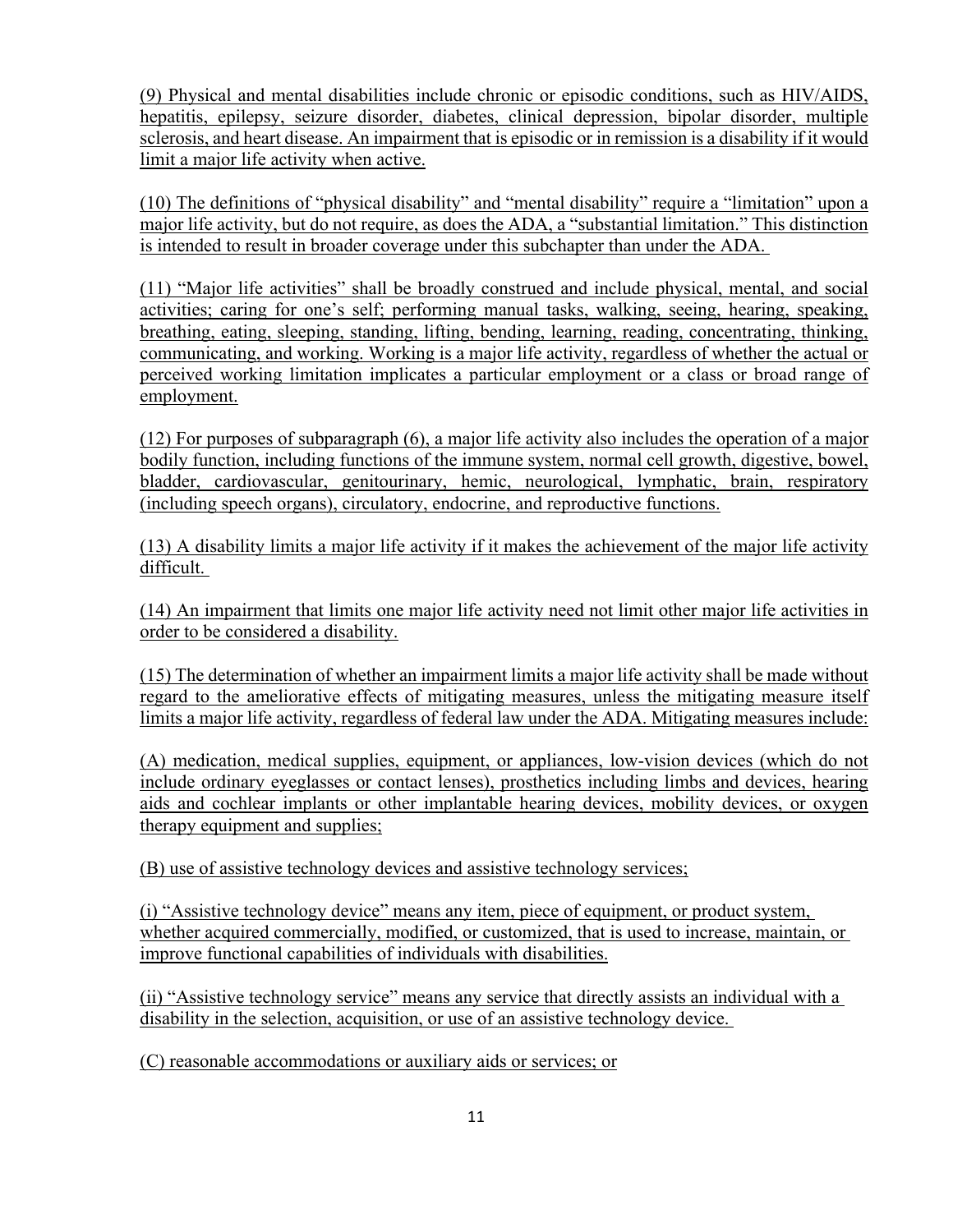(D) learned behavioral or adaptive neurological modifications.

(16) The ameliorative effects of the mitigating measures of ordinary eyeglasses or contact lenses shall be considered in determining whether an impairment limits a major life activity. As used in this subparagraph:

(A) the term "ordinary eyeglasses or contact lenses" means lenses that are intended to fully correct visual acuity or eliminate refractive error; and

(B) the term "low-vision devices" means devices that magnify, enhance, or otherwise augment a visual image.

(17) "Disability" does not include sexual behavior disorders, compulsive gambling, kleptomania, pyromania, or psychoactive substance use disorders resulting from the current unlawful use of controlled substances or other drugs. "Sexual behavior disorders" means pedophilia, exhibitionism, and voyeurism.

(18) "Current unlawful use of controlled substance or drugs" does not include an individual who:

(A) has successfully completed a supervised drug rehabilitation program and is no longer engaging in the illegal use of drugs, or has otherwise been rehabilitated and is no longer engaging in such use;

(B) is participating in a supervised rehabilitation program and is no longer engaging in such use;

(C) is erroneously regarded as engaging in such use; or

(D) is using drugs taken under the supervision of a licensed health care professional, or other uses authorized by law.

(19) Notwithstanding other provisions of this subchapter, an individual shall not be denied health services, or services provided in connection with drug rehabilitation, on the basis of current unlawful use of drugs if the individual is otherwise entitled to such services.

(q) "Ethnic group identification" means the actual or self-identified possession of the physical, cultural or linguistic characteristics associated with a racial, cultural, or ethnic group or country, geographical place of origin, or the status of being a descendent of someone with such actual or self-identified characteristics, or the perception of a person's ethnic group identification. "Ethnic Group Identification" includes ancestry, color, national origin, and race.

(r) "Facility" means all or any portion of buildings, structures, sites, complexes, vehicles, equipment, rolling stock or other conveyances, vessels, roads, walks, passageways, parking lots, or other real or personal property, or interests in such property, such as a life estate, including the site where the building, property, structure or equipment is located, and information systems and electronic technology, including mobile and tablet-based technology and newly developed forms of electronic information systems and technology as they become available..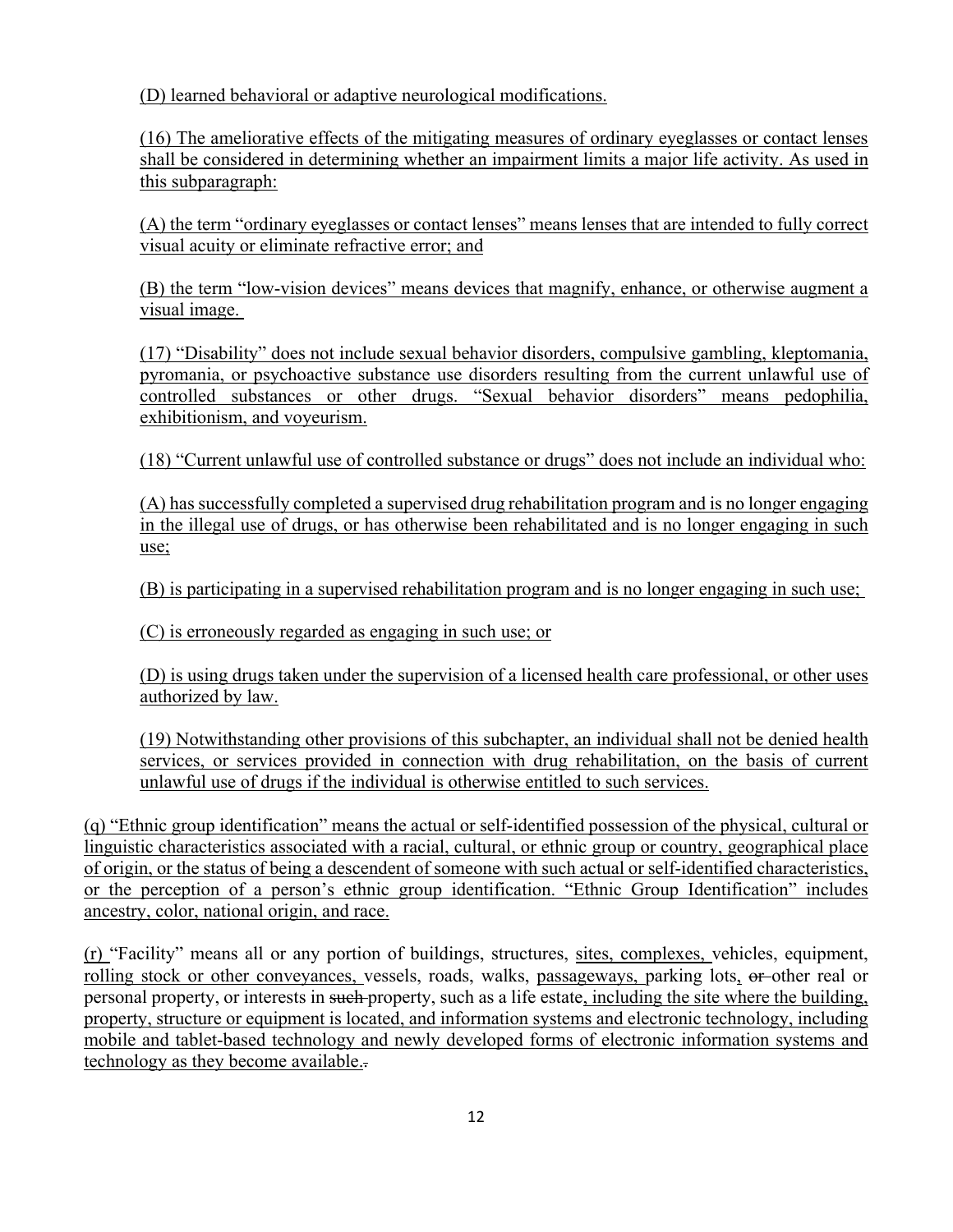(s) "FEHC" or "Council" means the Fair Employment and Housing CommissionCouncil, as defined in section 12903 of the Government Code<del>Section 1414 of the California Labor Code</del>.

"Funded directly by the State" means any payment, transfer, or allocation of State funds to any recipient.

(t) "Gender" means sex, and includes a person's gender identity and gender expression, or a perception of any of the aforementioned.

(u) "Genetic information" means information about an individual's genetic tests, the genetic tests of an individual's family members, the manifestation of a disease or disorder in the individual's family members, or the perception of any of the aforementioned. Genetic information includes any request for, or receipt of, genetic services, or participation in clinical research that includes genetic services, by an individual or any family member of the individual. Genetic information does not include information about the sex or age of any individual.

(v) "Grant" means an agreement to provide, or the bestowal of, Sstate support, including awards, donations, endowments, and gifts.

(w) "Grantee" means a person or local agencyrecipient that which receives Sstate support under a grant or subgrant., and "Grantee" includes prime grantees and subgrantees at any tier.

(x) "Includes" or "including" has the same meaning as "includes, but not limited to" or "including, but is not limited to."

(y) "Intersectional discrimination" means discrimination on the basis of a combination of protected classes, i.e., where two or more bases for discrimination are alleged. Thus, an entity that is not unlawfully discriminating solely on the basis of race or gender still may be discriminating against individuals who are perceived as or identified as having a combination of more than one protected basis, such as, Asian males.

(z) "Local agency" means a public district, special district, public corporation, authority, joint power authority, agency, board, commission, county, city, city and county, school district or other public educational entity, redevelopment agency or successor to a redevelopment agency, regional agency, public or publicly administered health entity, or other public entity.

(aa) "Marital status" means an individual's actual or perceived pending state of marriage, non-marriage, domestic partnership, divorce or dissolution, separation, widowhood, annulment, or other marital state.

(bb) "May" means permissive.

(cc) "Medical Condition" means any actual or perceived health impairment related to or associated with a diagnosis, record, or history of cancer; or genetic characteristics known to be a cause of a disease or disorder or associated with a statistically increased risk of developing a disease or disorder. "Genetic characteristics" means either of the following:

(1) any scientifically or medically identifiable gene or chromosome, or combination or alteration thereof, that is known to be a cause of a disease or disorder in a person or that person's offspring,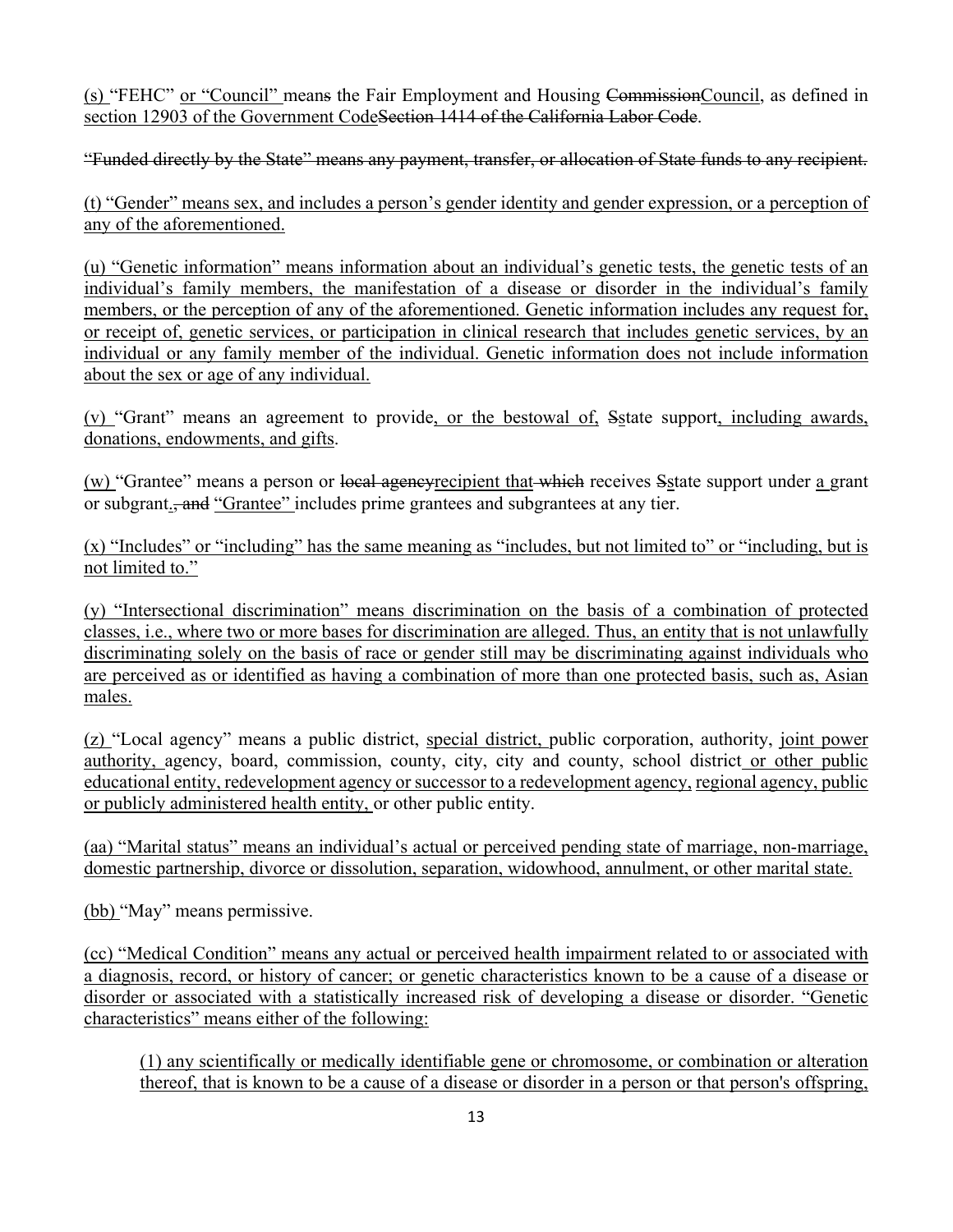or that is determined to be associated with a statistically increased risk of development of a disease or disorder, and that is presently not associated with any symptoms of any disease or disorder; or

(2) inherited characteristics that may derive from the individual or family member, that are known to be a cause of a disease or disorder in a person or that person's offspring, or that are determined to be associated with a statistically increased risk of development of a disease or disorder, and that are presently not associated with any symptoms of any disease or disorder.

(dd) "National origin" includes:

(1) the individual's or ancestors' actual or perceived:

(A) physical, cultural, or linguistic characteristics, or name associated with a national origin group;

(B) marriage to or association with persons of a national origin group;

(C) tribal affiliation;

(D) membership in or association with an organization identified with or seeking to promote the interests of a national origin group;

(E) attendance or participation in schools, churches, temples, mosques, or other religious institutions generally used by persons of a national origin group; and

(2) "National origin groups" include ethnic groups or people from particular geographic places of origin and countries, whether or not they that are presently in existence.

(3) "National origin" includes possessing a driver's license or identification card granted under sections 12801.6, 12801.8, or 12801.9 of the Vehicle Code, or a driver's license or identification card identified with the term "Federal Limits Apply."

(ee) "Other implementing regulations" means any additional regulations, guidelines, or procedures other than this subchapter, adopted by the state or any state agency. Other implementing regulations, guidelines, or procedures shall not conflict with or provide fewer protections than the regulations in this subchapter.

(ff) "Perceived membership in a protected class" means being regarded as, perceived as, or treated as a member of a protected class or as having the characteristics associated with being a member of a protected class, regardless of whether the perception is accurate.

(gg) "Person" means an individual, proprietorship, firm, partnership, joint venture, syndicate, corporation, association, committee, legal representative, trustee, trustee in bankruptcy, receiver, and any other organization, entity,  $\theta$  group, or group of persons acting in concert.

(hh) "Practice" or "Practices" includes any action or failure to act, rule, law, ordinance, regulation, guideline, decision, standard, project, policy, process, or procedure, whether written or unwritten or singular or multiple.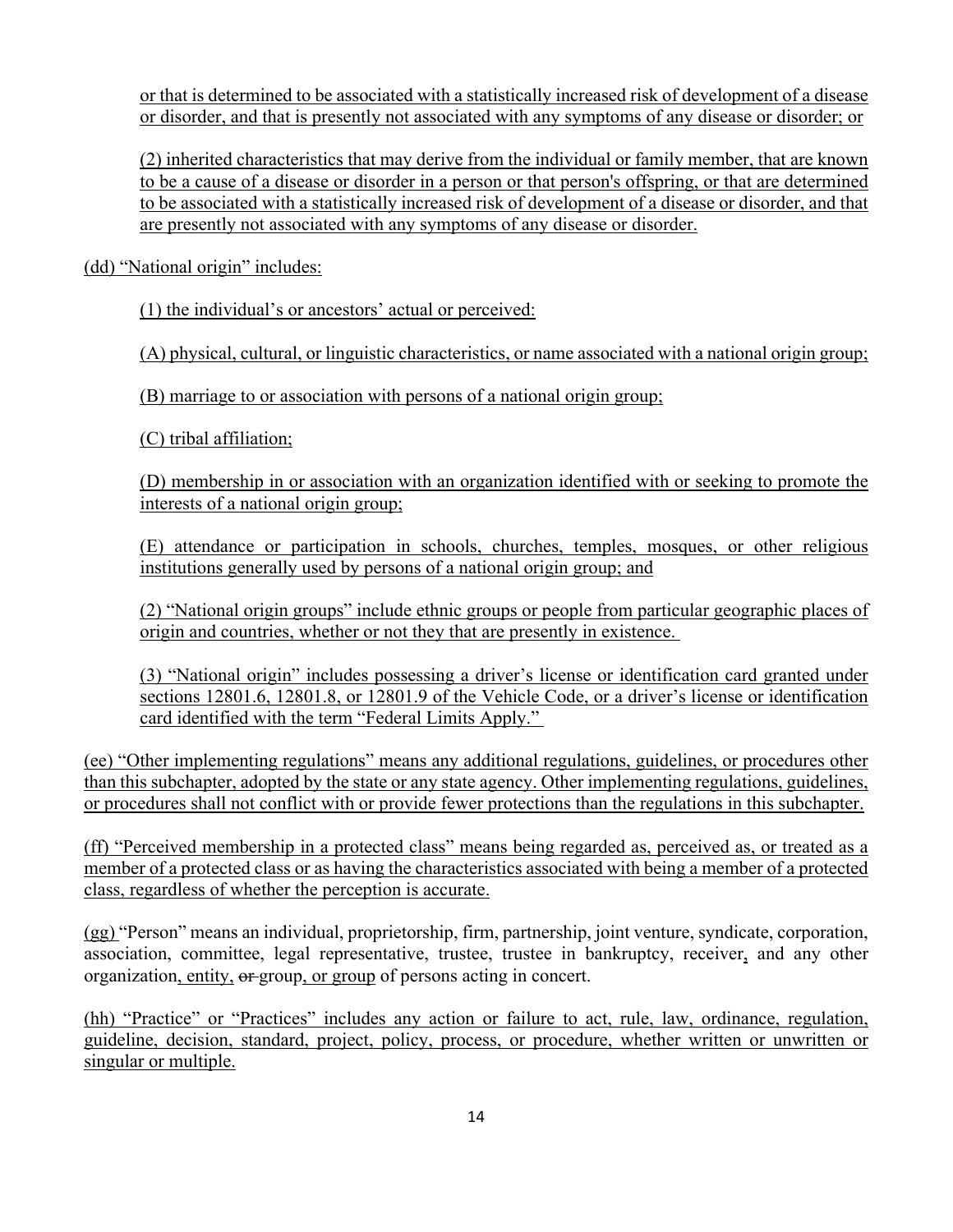(ii) "Program or activity" includes all of the operations and facilities of, or services, benefits or aid provided by, a covered entity, directly or indirectly means any project, action or procedure undertaken directly by recipients of State support or indirectly by recipients through others by grants, contracts, arrangements or agreements. , with respect to the public generally or with respect to any private or public entity. Such programs or activities include, but are not limited to, the provisions of employment or goods; the procurement of goods or services; the provision of education, training, health, welfare, rehabilitation, housing, or other services; the provision of grants, cash, financial aid or other benefits, property, or loan assistance; permitting, site and facility selection decisions; or the provision of facilities for furnishing services, financial aid or other benefits. The services, financial aid or other benefits provided under such programs or activities shall be deemed to include:

(1) any services, financial aid or other benefits provided with the aid of State support, or with the aid of other funds or resources required to be expended or made available for the program to meet matching requirements or other conditions which must be met in order for the recipients to receive the State support; or

(2) any service, financial aid or other benefit provided in or through a facility which is or was provided with the aid of State support or other funds or resources.

(1) The program or activity covered by Article 9.5, this subchapter, or other implementing regulations need not receive direct state support to be covered. Such coverage extends to all the operations of the covered entity. This is true even if only one part of the covered entity receives state support.

(2) The program or activity provided by the covered entity include any service, activity, financial aid or benefit provided in, at or through a facility that is or was provided by the state or any state agency or with the aid or benefit of state support or other funds or resources.

(jj) "Protected class" and "protected basis" are used interchangeably. They refer to the bases on which individuals are entitled to protections against discrimination and denial of full and equal access pursuant to Article 9.5 of the Government Code, Part 2.8 (commencing with section 12900) of the Government Code, section 51, 51.5, 51.7, 54 and 54.2 of the Civil Code, and any regulation adopted by the Council to implement these sections or Article 1 (commencing with section 12960) of the Government Code, as applicable. Protected bases include sex, race, color, religion, ancestry, national origin, ethnic group identification, age, disability (including mental and physical disability); medical condition, genetic information, marital status, and sexual orientation. To the extent protected bases are defined in sections 12926 and 12926.1 of the Government Code, those terms shall have the meanings set forth in this subchapter. Protected bases not defined in section 12926 of the Government Code or the Council's implementing regulations are defined in this subchapter. In the event the Legislature in the future recognizes a protected class or protected basis by legislation or regulation, that basis will be considered a protected class or protected basis pursuant to Article 9.5 of the Government Code unless specifically excluded by the Legislature. All protected bases include a perception that a person is a member of a protected class or has any of those characteristics, or that a person is associated with a person who is, or is perceived to be a member of a protected class. Discrimination or the denial of full and equal access on the basis of a protected class includes discrimination or denial of full and equal access on the basis of a stereotype about members of the protected class.

(kk) "Qualified individual with a disability" means: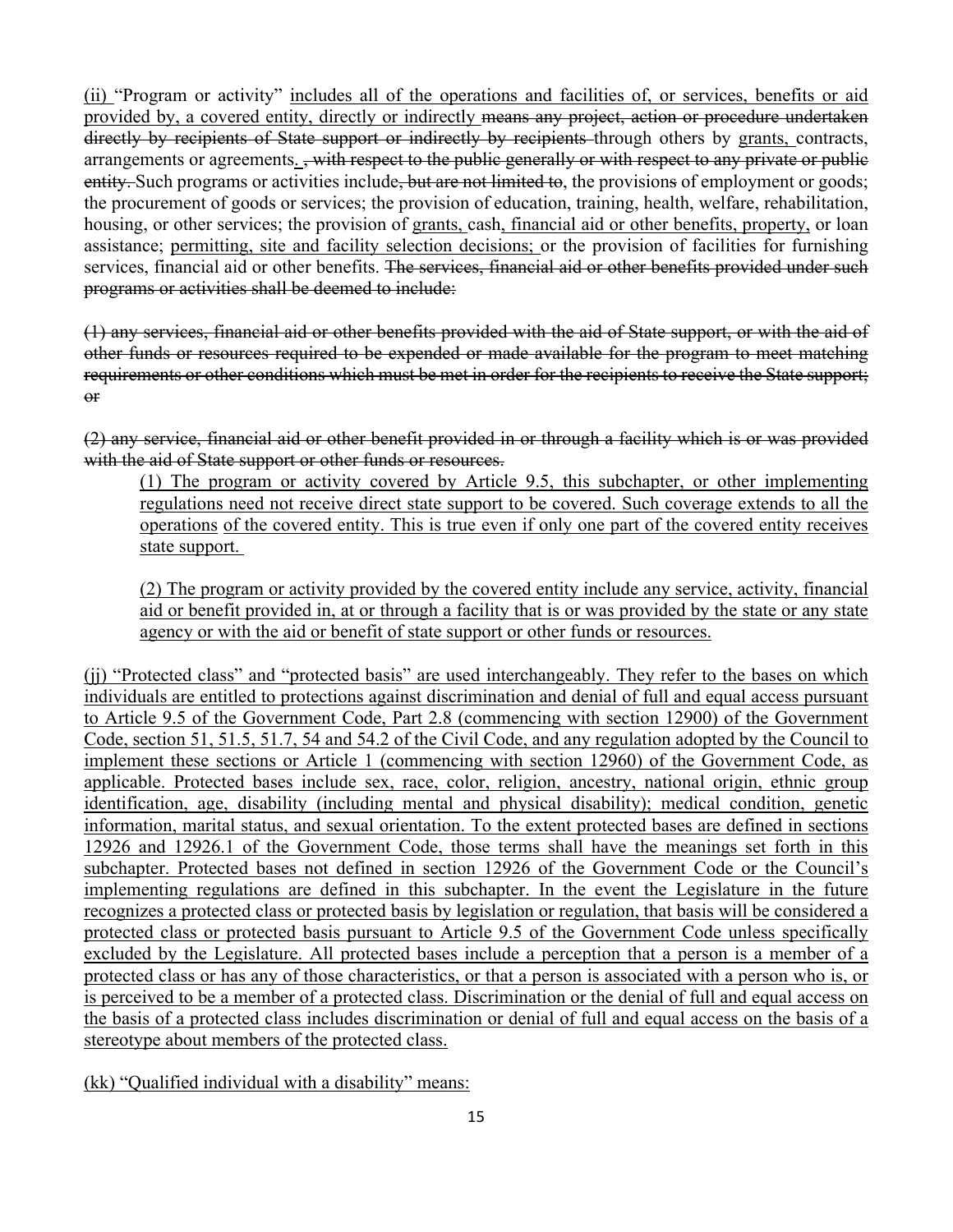(1) an individual with a disability who, with or without reasonable accommodations to rules, policies, or practices, the removal of architectural, communication, or transportation barriers, or the provision of auxiliary aids and services, meets the essential eligibility requirements for the receipt of services or the participation in programs or activities provided by a public entity or contractor, or recipient of a public entity.

(2) With respect to employment, a qualified individual with a disability is an applicant or employee who, with or without reasonable accommodations, can perform the essential functions of the job in question.

(ll) "Qualified interpreter" means a person qualified and capable of effective, accurate, and impartial rendition of spoken or signed communication from one language to another between people who speak, sign, read, or write in a different language, both receptively and expressively, using any necessary specialized vocabulary and with appropriate cultural relevance, either simultaneously or consecutively. "Interpretation" is the act of listening to spoken word, visual or tactile transmission of manual language, or reading something written in one language (source language) and expressing it accurately and with appropriate cultural relevance into another language (target language), either simultaneously or consecutively. Whether an interpreter is qualified to provide services requires more than self-identification as bilingual or multilingual. To be qualified an interpreter must: (i) demonstrate proficiency in and ability to communicate information accurately in both the source and target language; (ii) have knowledge in both languages of any specialized term, concepts, or any particularized vocabulary and phraseology peculiar to the program or services; (iii) understand and follow interpreters' and translators' confidentiality, ethics and impartiality rules; and (iv) understand and adhere to their roles as interpreters or translators. Qualified interpreters include, for example, sign language interpreters, oral transliterators, and cued-language transliterators. Also, to be qualified an interpreter must have received adequate education and training in interpreter ethics, conduct, practice, and confidentiality. In some circumstances, effective communication may require that an individual be provided more than one interpreter.

(mm) "Race" refers to the identification of a group of people as distinct from other groups based on supposed or presumed physical, cultural, or genetic characteristics, or the perception of an individual's race, without regard to whether those characteristics are immutable. "Race" is construed broadly to include classifications that might otherwise appear to be covered only by other protected bases such as national origin or religion. Race includes hair texture and protective hairstyles, including braids, locks, and twists.

(nn) "Real property" means land, whether improved or unimproved; structures on land;, fixtures attached to structures;, interests in such property; and space on, over or under such property.

(oo) "Recipient" means any covered entity or person, other than the state or a state agency, whether operating directly or indirectly through another recipient, including any local agency, contractor, subcontractor, agent, or person, who regularly employs five or more persons and who receives State support, as defined in this Section, in an amount in excess of \$10,000 in the aggregate per State fiscal year or in an amount in excess of \$1000 per transaction, by grant, contract or otherwise, directly or through another recipient, including any successor, assignee, or transferee of a recipient who receives state support. The term "recipient" excludes but excluding the ultimate beneficiary of the Sstate support. "Recipient" does not include State agencies. However, State agencies may look to this Division for guidance in the administration of their programs and activities.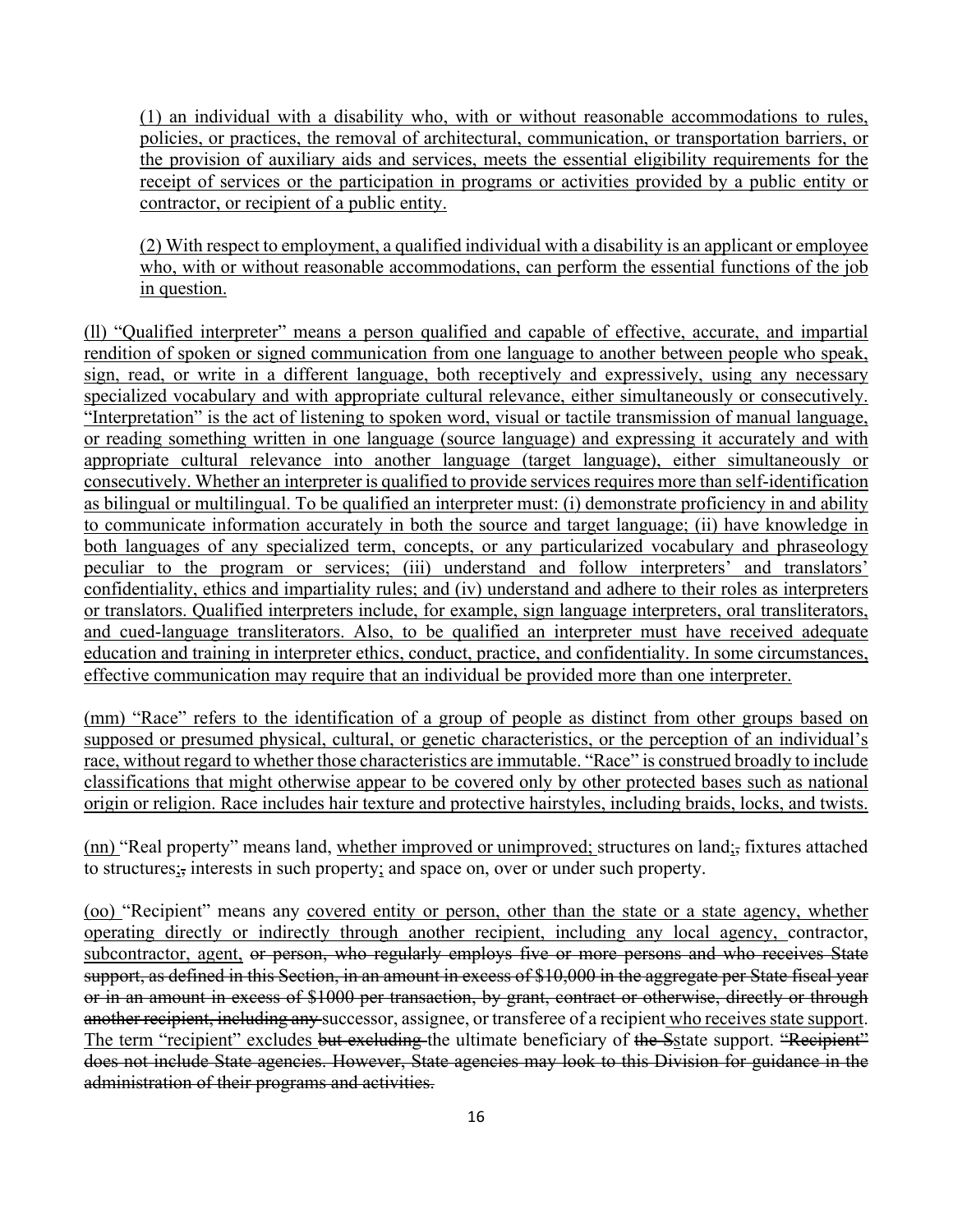(pp) "Reasonable Accommodations" or "Reasonable Modifications" for individuals with disabilities are used interchangeably under this subchapter to means the full range of adjustments necessary to afford an individual with a disability a full and equal opportunity to use or enjoy benefits, privileges, or services of a programs or activity. They include, for example, changes, modifications, or adjustments in facilities, fixtures, furniture, equipment, devices, rules, policies, practices, procedures, licensing, ordinances, regulations, programs, the provision of auxiliary aids and services, and other such needed accommodations.

(qq) "Religion," "religious creed," "religious observance," "religious belief," and "creed" are used interchangeably under this subchapter to mean any actual or perceived traditionally recognized religion as well as beliefs, observances, or practices, which an individual sincerely holds and which occupy in their life a place of importance parallel to that of traditionally recognized religions. This includes all aspects of religious belief, observance, and practice, such as duties of the clergy or elders, and religious dress and grooming practices. Religion includes atheism, agnosticism, and an individual's choice not to adopt a traditional or specific religious belief.

(1) "Religious dress practices" shall be construed broadly to include the wearing or carrying of religious clothing, head or face coverings, jewelry, artifacts and any other item that is part of an individual's religious observance.

(2) "Religious grooming practices" shall be construed broadly to include forms of head, facial, and body hair, or body markings, that are part of an individual's religious observance.

"Secretary" means the Secretary of the Health and Welfare Agency, as defined in Part 2.5 of Division 3 of Title 2 of the Government Code, or the Secretary's designee.

"Services to be provided to the public" means the aid or benefits provided directly to the public by a recipient of State support.

(rr) "Sex" includes pregnancy, childbirth, and breastfeeding; medical conditions related to pregnancy, childbirth, or breast feeding; recovery from childbirth or termination of pregnancy, or other conditions related to the capacity to bear children; gender; transgender; intersex; transitioning; sex stereotype; gender identity; gender expression; and perception by a third party of any of the aforementioned.

(1) "Gender identity" means each person's internal understanding of their gender, or perception of a person's gender identity, which may include male, female, a combination of male and female, neither male nor female, a gender different from the person's sex assigned at birth, or transgender.

(2) "Gender expression" means a person's gender-related appearance or behavior, or the perception of such appearance or behavior, whether or not stereotypically associated with the person's sex assigned at birth.

(3) "Transgender" is a general term that refers to a person whose gender identity differs from the person's sex assigned at birth. A transgender person may or may not have a gender expression that is different from the social expectations of the sex assigned at birth. A transgender person may or may not identify as "transsexual."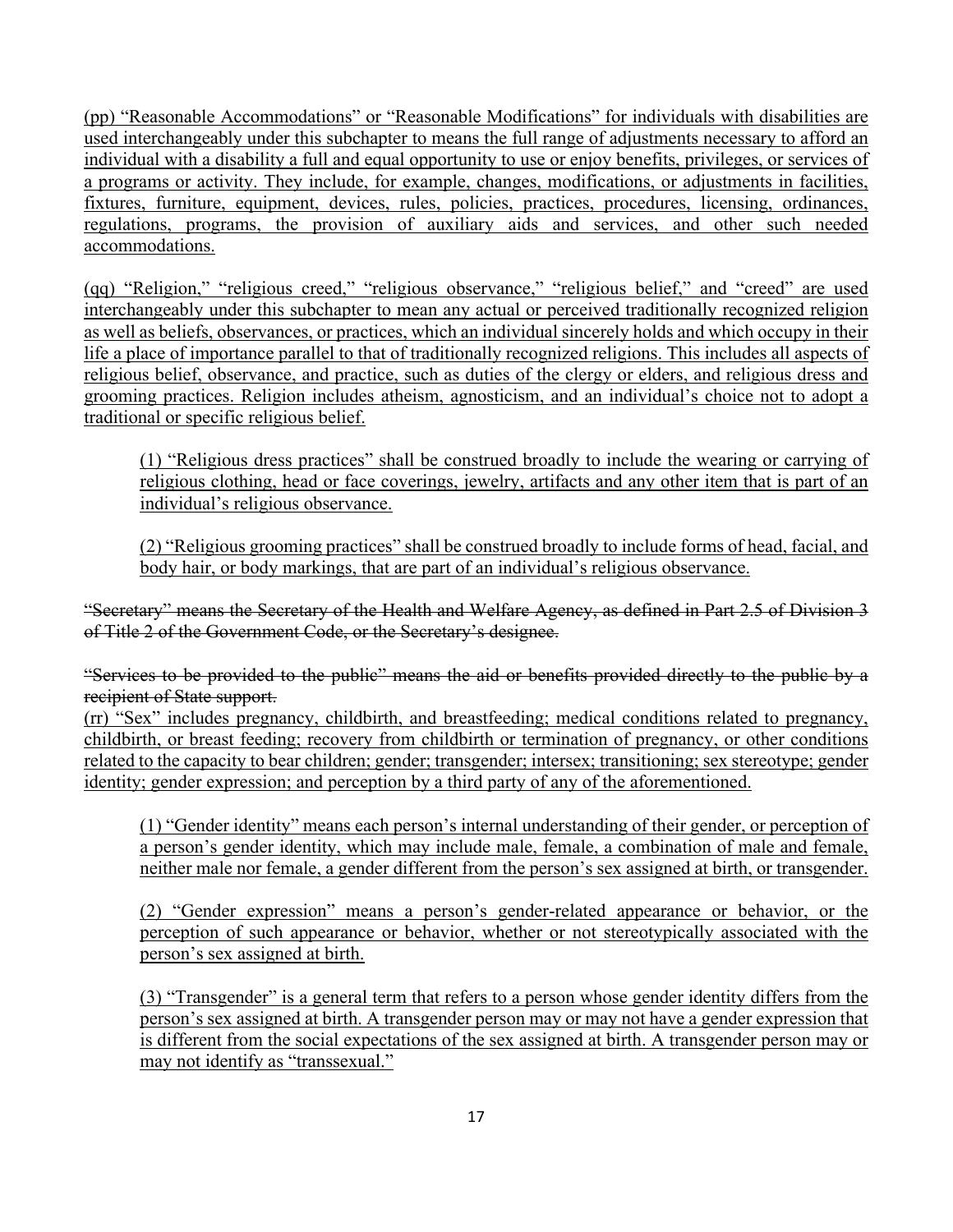(ss) "Sexual Orientation" includes actual or perceived heterosexuality, homosexuality, bisexuality, and asexuality. This refers to a person's emotional, romantic, or sexual attraction toward other people, and may be described by terms including gay, lesbian, bisexual, straight, asexual, or queer.

(tt) "Shall" means mandatory.

(uu) "State" means the State of California or any entity of the State of California other than a state agency.

"Should" means advisory.

(vv) "State agency" means an administrative subdivision or instrumentality of Sstate government, including, but not limited to, agencies, special purpose district, departments, offices, officers, commissions, councils, authorities, boards, bureaus and divisions, and includes the California State University, which has the statutory or constitutional authority to provide State support to any person.

"State financial assistance" means any grant, entitlement, loan, cooperative agreement, contract or any other arrangement by which a State agency provides or otherwise makes available aid to recipients in the form of:

 $(1)$  funds;

(2) services of State personnel; or

(3) real or personal property or any interest in or use of such property, including:

(A) transfers or leases of property for less than fair market value or for reduced consideration; or

(B) proceeds from a subsequent transfer or lease of property if the State share of its fair market value is not returned to the State.

(ww) "State support" includes any funds, financial assistance, grant, entitlement, loan, note, donation, cooperative agreement, subsidy, contract, transfer or allocation of state funds or property, benefit or any other arrangement by which the state or any state agency provides or otherwise makes available aid, services or benefits for the use of or to recipients, including aid, services, or benefits in the form of:

(1) any payment, transfer, or allocation of funds;

(2) provision or use of services of state personnel;

(3) provision or use of state materials or equipment;

(4) provision or use of real or personal property or any interest in or use of such property, including:

(A) transfers or leases of property for less than fair market value or for reduced consideration; or

(B) proceeds from a subsequent transfer or lease of property if the state share of its fair market value is not returned to the state; or

(5) aids, services or benefits that the state or any state agency administers or allocates, including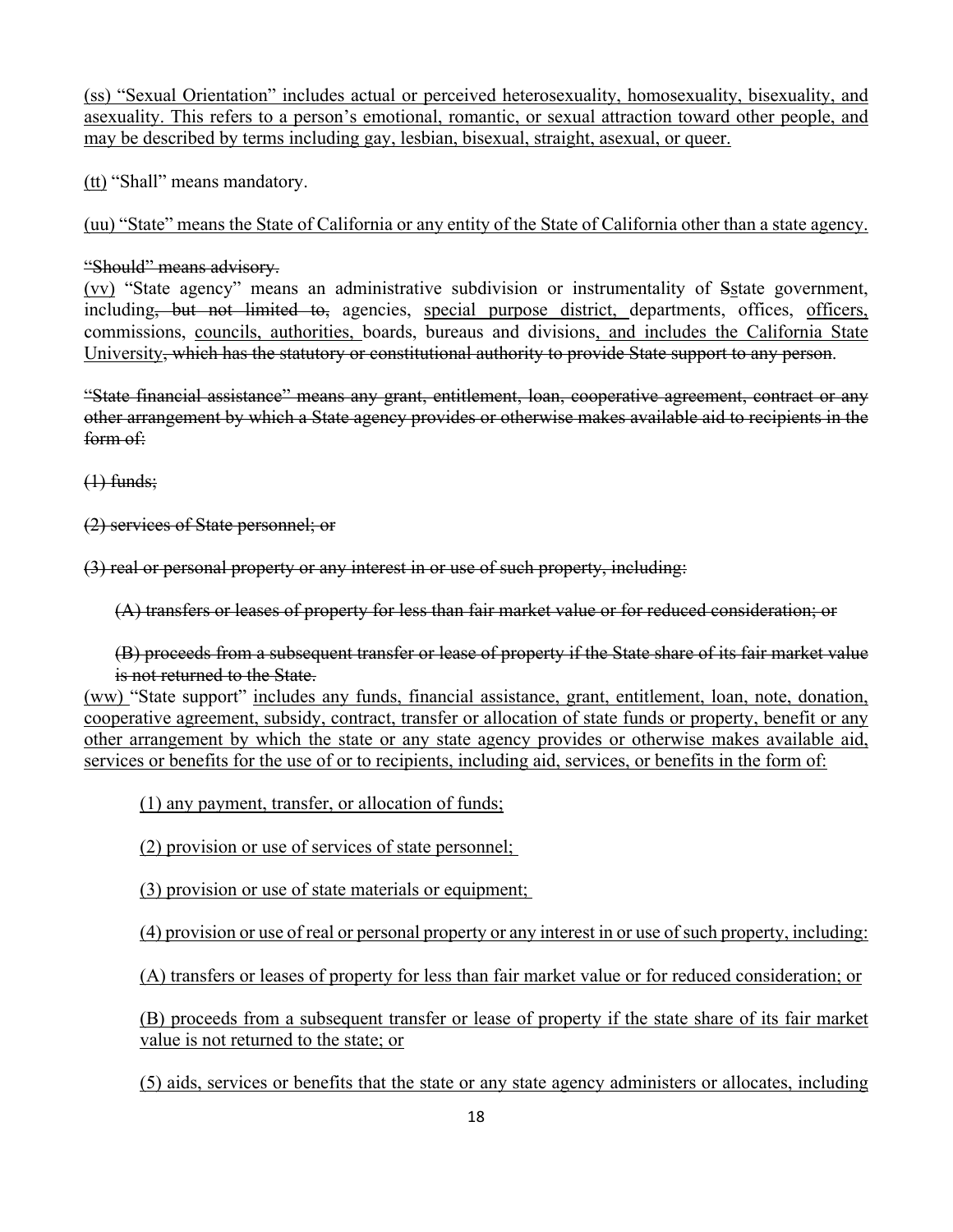any competitive or discretionary tax credits, and any payments, subsidies, or other assistance extended to any person, agency or entity providing insurance, including health-related insurance coverage for payments to or on behalf of a person obtaining health-related insurance coverage from that entity, or extended directly to such individual for payment to any entity providing healthrelated insurance coverage.

means the funds or financial assistance provided by the State to a recipient which:

(1) is "Funded directly by the State" as defined in this Section; or

(2) receives "State financial assistance" as defined in this Section.

(ccc) "State supported program" means any program or activity which that receives Sstate support, in whole or in part.

(xx) "Stereotype" means a belief about a person's appearance or behavior, gender roles, gender expression, or gender identity, or other roles, expressions or identities, or about an individual's ability or inability to perform certain kinds of work or to participate in or benefit from programs or activities, or receive health or other services, based on a myth, bias or prejudice, assumption, social expectation, convention, statistical probabilities, or generalization about the individual or about other persons in a protected class.

(yy) "Transitioning" is a process some transgender people go through to begin living as the gender with which they identify, rather than the sex assigned to them at birth. This process may include, changes in name and pronoun usage, facility usage, participation in a covered entity's sponsored activities (e.g., sports teams, team-building projects, or volunteering), or undergoing hormone therapy, surgeries, or other medical procedures.

(zz) "Ultimate beneficiary" means a person identified in Government Code Section 11135 in a protected class who receives, applies for, participates in, or benefits from, or is unlawfully deterred or excluded from benefiting from, full and equal access to the benefits of, or employment with, or is subjected to discrimination under a program activity or service that is conducted, operated or administered by any covered entity. receiving or applying for, the benefits of, or employment under a program of activity which receives State support.

(aaa) "Video remote interpreting" ("VRI") service means an interpreting service that uses video conference technology over dedicated lines or wireless technology offering high-speed, wide-bandwidth video connection that delivers high-quality video.

Note: Authority cited: Section 12935(a), Government Code. Reference: Sections 11135, 11139.5, Government Code. 11136, 11137, 11139, 11139.8, 12901, 12903, 12926, 12926.1, 12940, and 12960, Government Code.

[§§ 14021-14024. Reserved.]

§ 11151. Applicability of This Division.

(a) The provisions of this Division are applicable as of the effective date of this Division and shall not be interpreted to be retroactive.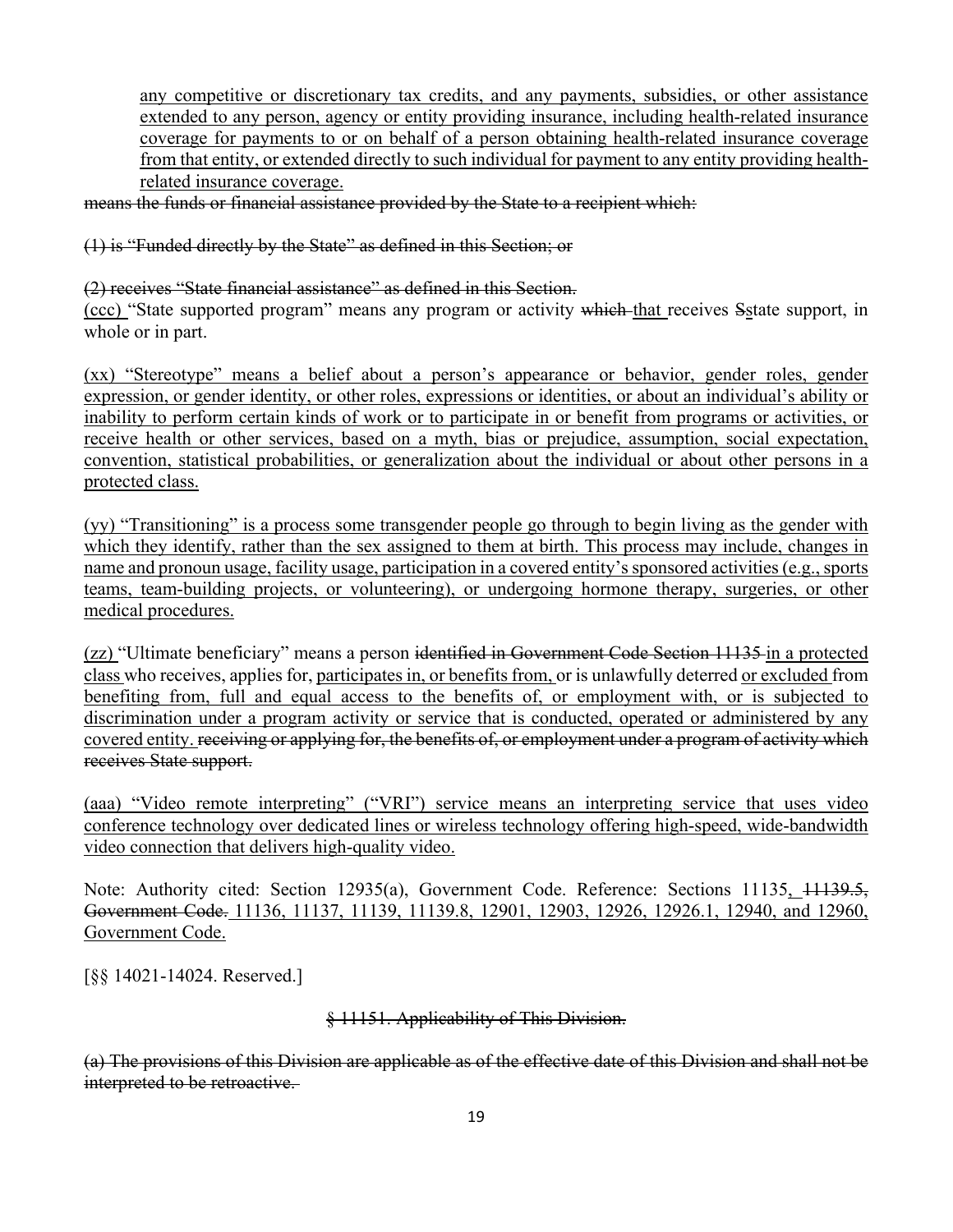(b) Except as set forth in this Subsection, the provisions of this Division do not apply to recipients who do not provide services to the public as defined in Section 98010. Such recipients shall comply with the regulations of the FEHC and shall be deemed to be "employers" for purposes of such regulations. For purposes of such recipients, the regulations of the FEHC with respect to "employees" or "applicants" shall be deemed to refer to "ultimate beneficiaries" as defined in Section 98010.

Note: Authority cited: Section 12935(a), Government Code. Reference: Sections 11139 and 11139.5, Government Code.

## § 11152. [Reserved]

#### **Article 3. Prohibited Practices Relating to All Groups Protected by Article 9.5**

#### § 11153.14025. General Prohibitions.

No person in the State of California shall, on the basis of ethnic group identification, religion, age, sex, race, color, religion, ancestry, national origin, ethnic group identification, age, disability (including mental disability and/or a physical or mental disability), medical condition, genetic information, marital status, or sexual orientation, by action or inaction, be unlawfully denied the full and equal access to the benefits of any program or activity  $\overline{z}$  or be unlawfully subjected to discrimination, under any program or activity that is conducted, operated or administered by a covered entity. funded directly by the State or receiving any financial assistance from the State.

Note: Authority cited: Section 12935(a), Government Code. Reference: Sections 11135, 11136, 11139.8, 12926, 12926.1, and 12940, Government Code.

#### § 11154. § 14026. Discriminatory Practices and Unlawful Denial of Full and Equal AccessApplicable to All Persons .

(a) It is a <del>discriminatory</del> prohibited practice for a recipient any covered entity, in carrying out or failing to carry out any program or activity or providing, denying, or delaying any services or benefits directly or indirectly, or through contractual, licensing or other arrangements, to treat in purpose or effect any person unfavorably without legal justification on the basis of the protected class of the person, including by: the basis of ethnic group identification, religion, age, sex, color, or a physical or mental disability:

(1) denying a person the opportunity or right to apply for, receive the benefits of, or participate in a program or activity;

(2) affording a person the opportunity or right to apply for, receive the benefits of, or participate in a program or activity that is not full and equal to the program or activity afforded others;

(3) providing a program or activity to a person that is not as effective in affording a full and equal opportunity to obtain the same result, to gain the same benefit, or to reach the same level of achievement as that provided to others. In some situations, identical treatment may be discriminatory;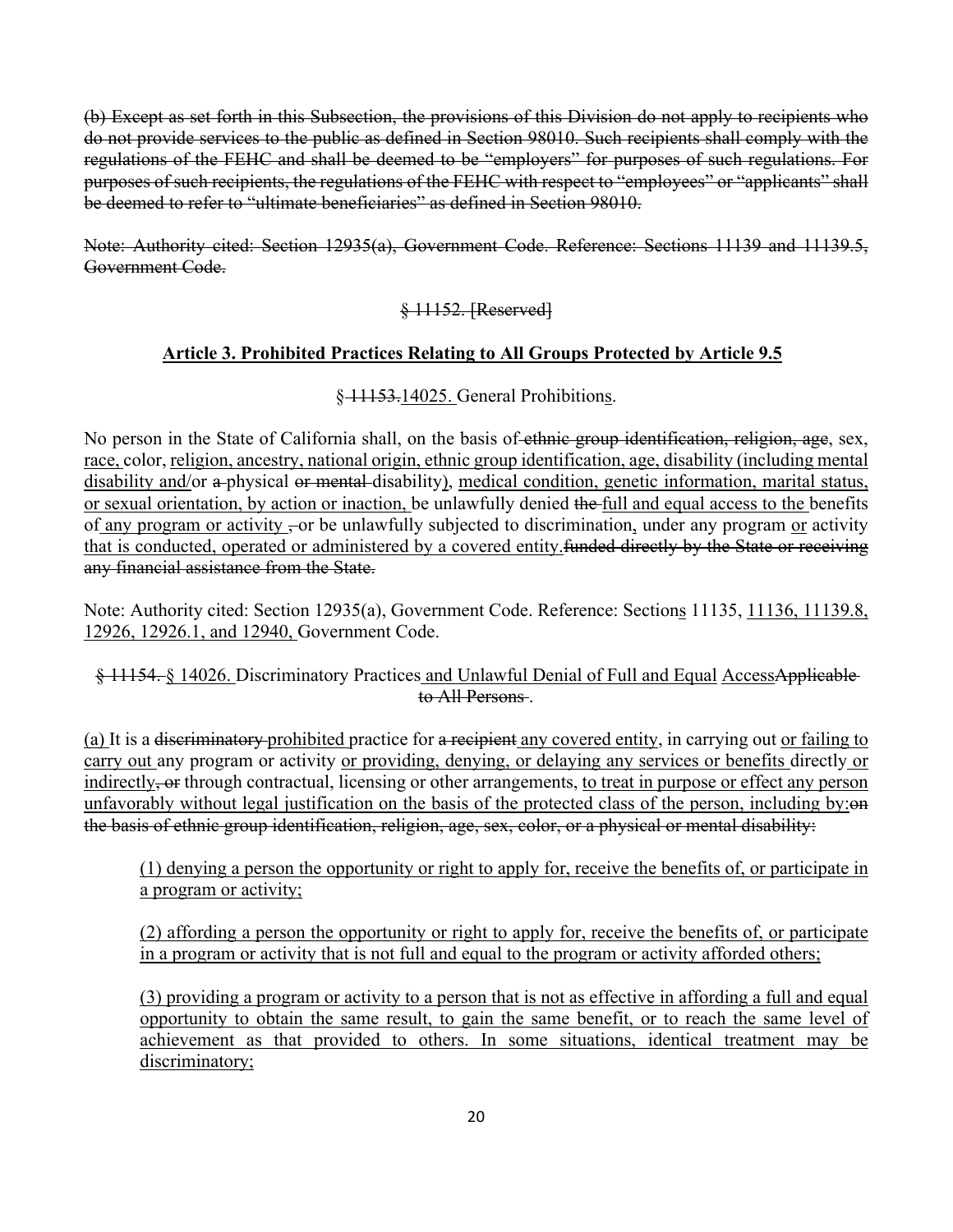(4) providing different or separate programs or activities to a person, or to any class of persons, than is provided to others, or providing programs or activities at a different time, unless such action is clearly necessary to provide such persons with full and equal access as truly effective a program or activity as that provided to others;

(5) aiding or perpetuating discrimination against a person by providing or transferring state support to a covered entity that discriminates in conduct, operation, or administration of any program or activity;

(6) excluding a person from participation as a member of a planning or advisory board. Under this requirement, it is a discriminatory practice for a covered entity to fail to make reasonable efforts to achieve a representative board. However, such requirement is not deemed to impose adherence to a quota system;

(7) limiting a person in the exercise or enjoyment of any right, privilege, advantage or opportunity enjoyed by others participating in or receiving any aid, benefit, or service resulting from a program or activity;

(8) denying a person the opportunity to participate in programs or activities that are not separate or different, despite the existence of permissibly separate or different programs or activities;

(9) utilizing criteria or methods of administration that:

(A) subject a person to discrimination on the basis of membership in, perception of membership in, or association with someone in a protected class;

(B) defeat or substantially impair the accomplishment of the objectives of the covered entity's program or activity with respect to membership in a protected class. The objectives of a program or activity shall include its overall mission or purpose as reflected in sources, such as, relevant statutes, legislative intent and history, and regulations;

(C) create, increase, reinforce, or perpetuate discrimination or segregation by another covered entity based on membership in a protected class; or

(D) create, increase, reinforce, or perpetuate discrimination or segregation based on membership in a protected class.

(10) making or allowing selections or closures of sites or locations of facilities, or making, issuing, or denying permits for programs, services, activities or facilities that:

(A) exclude from, denies the benefits of, or otherwise subject persons to discrimination under any program or activity;

(B) defeat or substantially impair the accomplishment of the objectives of the program or activity with respect membership in a protected class.

(11) interfering with admittance to or enjoyment of public facilities or the rights of an individual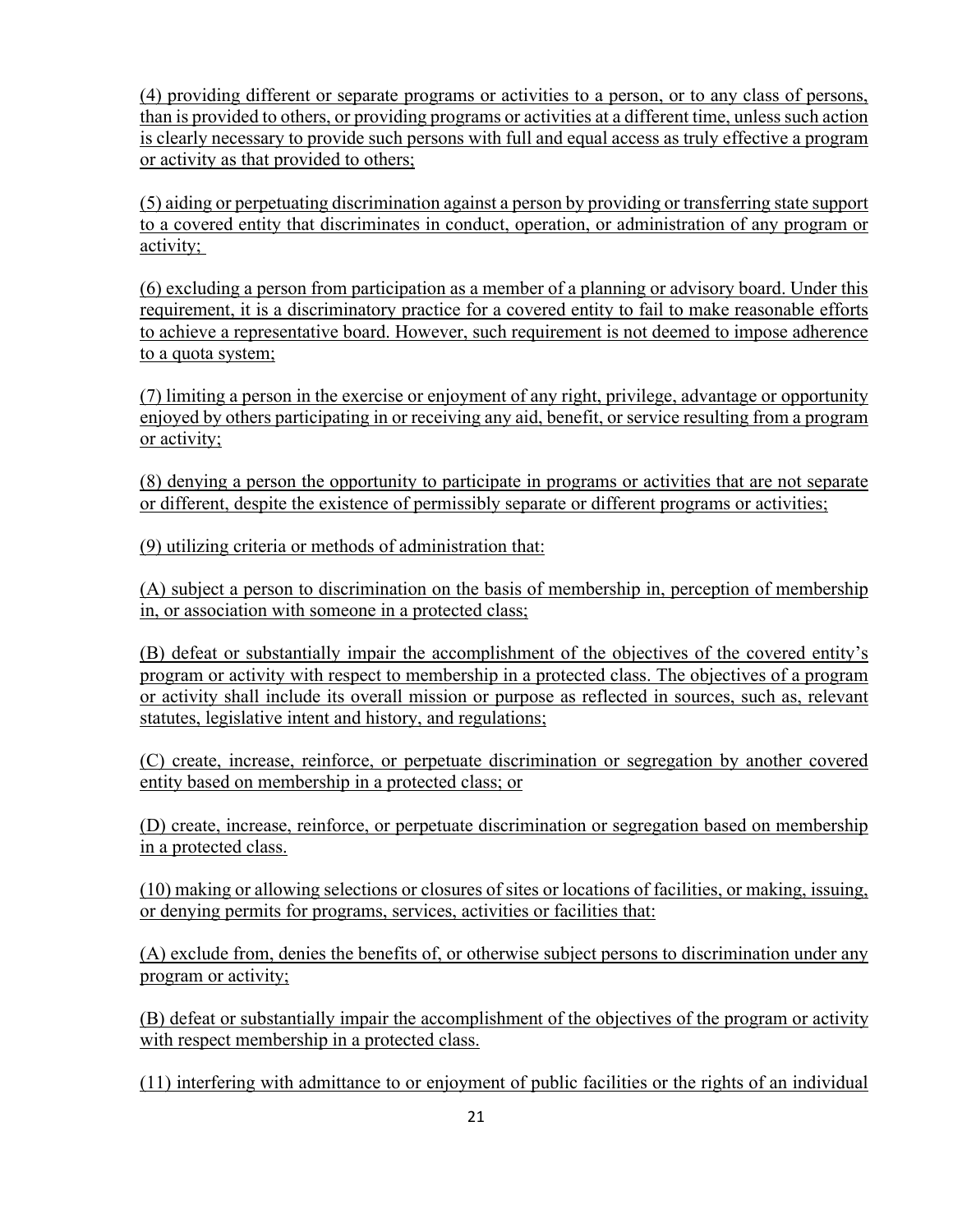#### with a disability under any program or activity.

(a) to deny a person the opportunity to participate in, or benefit from an aid, benefit or service;

(b) to afford a person the opportunity to participate in or benefit from an aid, benefit or service that is not equal to that afforded others;

(c) to provide a person with an aid, benefit or service that is not as effective in affording an equal opportunity to obtain the same result, to gain the same benefit, or to reach the same level of achievement as that provided to others. In some situations, identical treatment may be discriminatory;

(d) to provide different or separate aid, benefits or services to a person, or to any class of persons, than is provided to others, or to provide aid, benefits or services at a different time, unless such action is clearly necessary to provide such persons with an equal opportunity to receive as truly effective aid, benefits or services as those provided to others;

(e) to aid or perpetuate discrimination by transferring State support to another recipient that discriminates in providing any aid, benefit or service;

(f) to exclude a person from participation as a member of a planning or advisory board. Under this requirement, it is a discriminatory practice for a recipient to fail to make reasonable efforts to achieve a representative board. However, such requirement is not deemed to impose adherence to a quota system;

(g) to otherwise limit a person in the enjoyment of any right, privilege, advantage or opportunity enjoyed by others receiving any aid, benefit or service resulting from the program or activity;

(h) to deny a person the opportunity to participate in programs or activities that are not separate or different, despite the existence of permissibly separate or different programs or activities;

(i) to utilize criteria or methods of administration that:

(1) have the purpose or effect of subjecting a person to discrimination on the basis of ethnic group identification, religion, age, sex, color, or a physical or mental disability;

(2) have the purpose or effect of defeating or substantially impairing the accomplishment of the objectives of the recipient's program with respect to a person of a particular ethnic group identification, religion, age, sex, color, or with a physical or mental disability; or

(3) perpetuate discrimination by another recipient on the basis of ethnic group identification, religion, age, sex, color, or a physical or mental disability.

(j) to make or permit selections of sites or locations of facilities:

(1) that have the purpose or effect of excluding persons from, denying them the benefits of, or otherwise subjecting them to discrimination under any program or activity;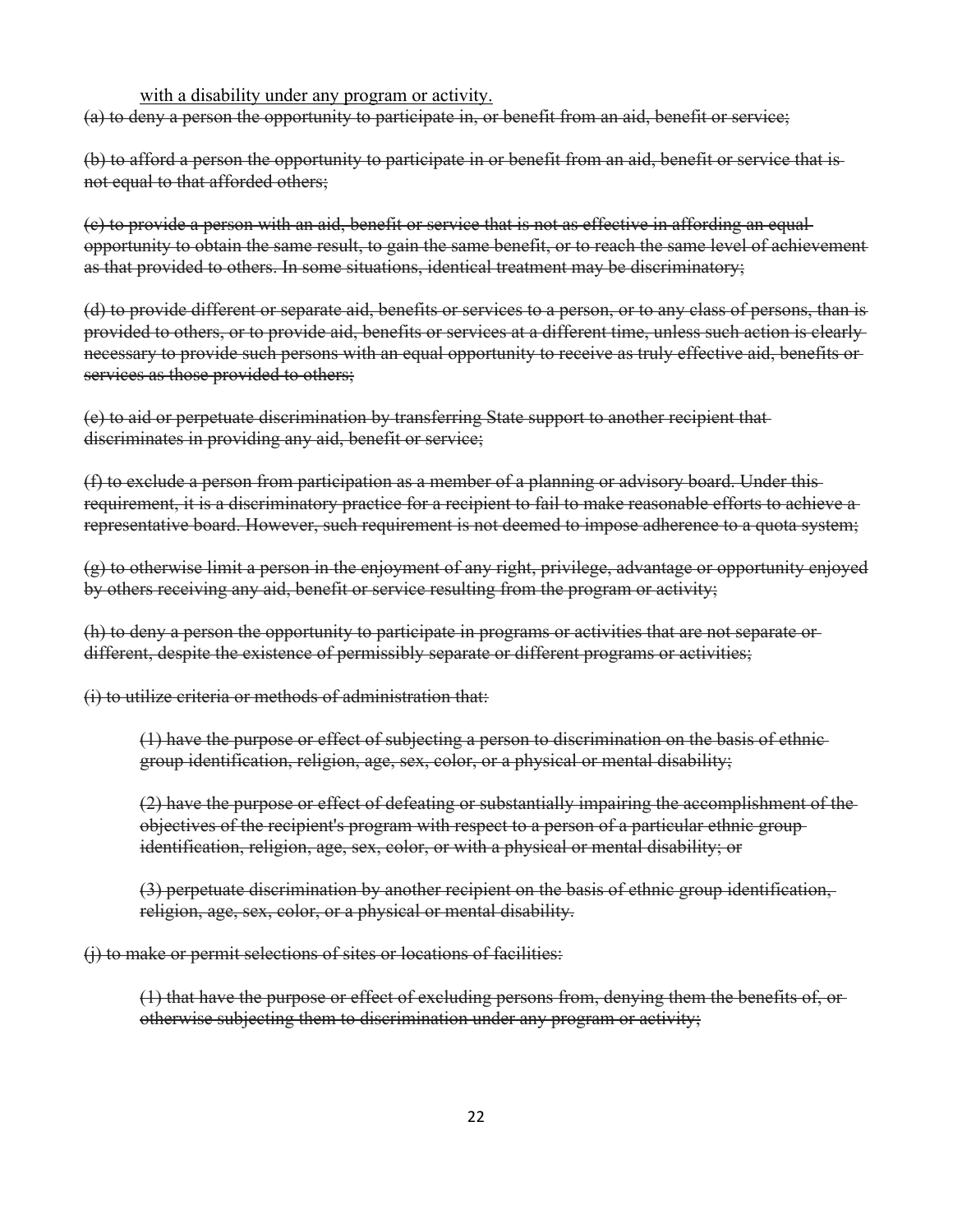(2) that have the purpose or effect of defeating or substantially impairing the accomplishment of the objectives of the program or activity with respect to a person of a particular ethnic group identification, religion, age, sex, color, or with a physical or mental disability.

(b) This subsection applies to any covered entity engaging in permitting activity, or site or facility selection, notwithstanding that other covered entities have issued, allowed or made permits or selections relating to the same program, activity, site or facility.

Note: Authority cited: Section 12935(a), Government Code. Reference: Sections 11135, 11139, 12926, 12926.1, and 12940 and 11139.5, Government Code.

§ 11155. Interpretation of Section 98101.

The provisions of Section 98101 are not intended:

(a) to limit, by the enumeration of specific forms of prohibited discrimination, the general prohibition against discrimination set forth in Section 98100;

(b) to adversely affect lawful programs which benefit persons of a particular ethnic group identification, religion, age, sex, color, or with a physical or mental disability to overcome the effects of conditions that result or have resulted in limited participation in, or receipt of benefits from, any State supported program or activity; or

(c) to prohibit or require actions or practices otherwise allowed or not required under Chapter 3 of this Division.

Note: Authority cited: Section 12935(a), Government Code. Reference: Sections 11135, 11139 and 11139.5, Government Code.

§ 14027. Standards for Determining Discrimination and Unlawful Denial of Full and Equal Access.

(a) In order to determine whether a practice is discriminatory or unlawfully denies full and equal access, all sources of information may be used, including the sources of information and methods used by state and federal courts and agencies in determining whether a practice is discriminatory or denies full and equal access. The sources of information and methods used by federal courts and agencies shall be considered a floor and not a ceiling, consistent with the objective of Article 9.5 and this subchapter to provide the broadest protections for civil rights.

(b) Practices prohibited by Article 9.5 and this subchapter include facial discrimination, intentional discrimination, disparate impact discrimination, and denial of full and equal access.

(1) Facial discrimination, sometimes referred to express discrimination, is unlawful *per se* under Article 9.5, this subchapter, and other implementing regulations. Such discrimination includes and practices that classify individuals and provide them aid, benefits, or services on the basis of their inclusion or exclusion from a protected class, except to the extent they lawfully benefit members of a protected class, such as by being part of a lawful affirmative action plan.

(2) Practices that intentionally discriminate against individuals on the basis of membership in a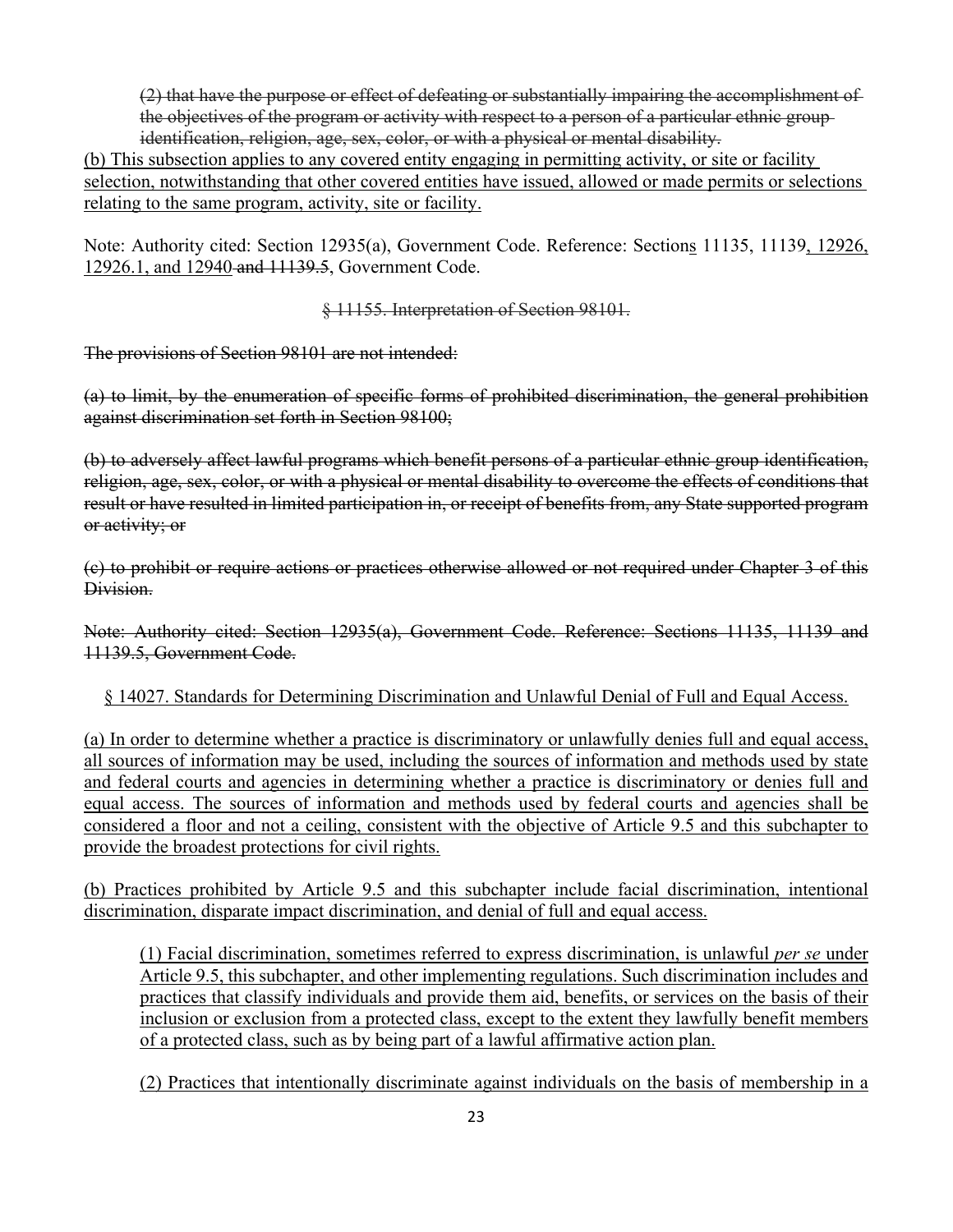protected class are prohibited under Article 9.5, this subchapter, and other implementing regulations. Intentional discrimination is established when a protected basis is a motivating factor in taking an adverse action even though other factors may have also motivated the practice. Intentional discrimination may be proved by direct or circumstantial evidence. "Intentional" discrimination includes "purposeful" discrimination.

(3) Disparate impact discrimination is prohibited under Article 9.5, this subchapter, and other implementing regulations. "Disparate impact," "discriminatory effect," and "adverse impact" are used interchangeably. Disparate impact occurs when a facially neutral act or practice, regardless of intent, a) has an adverse or disproportionate impact, or predictably results in an adverse or disproportionate impact, on members of a protected class; (b) creates, increases, reinforces, or perpetuates discrimination or segregation of members of a protected class; or (c) has the effect of violating any of the other prohibitions in Article 9.5, this subchapter, or other implementing regulations. A practice with a disparate impact may nevertheless still be lawful if supported by a legally sufficient justification, as set out in section 14029.

Note: Authority cited: Section 12935(a), Government Code. Reference: Sections 11135, 12926, 12926.1,12940, 12955, and 12955.8, Government Code.

§ 14028. Types of Evidence and Proof in Intentional Discrimination Cases.

(a) Admissions, expressions of bias, or other direct evidence of discrimination often are probative of purpose or intent, but are not necessary to demonstrate that a practice is intentional discrimination.

(b) Circumstantial evidence may be relied upon to demonstrate intentional discrimination.

(1) Probative sources of information or methods for determining whether discrimination has occurred include: information concerning the disproportionate or adverse effect of a practice on a protected class or decisions on comparable matters; the historical background of the challenged practice; specific antecedent events leading to the challenged practice; departures from normal procedures or substantive conclusions; contemporary statements of decision-makers and other legislative or administrative history; a pattern of harm to the protected classes; information showing discrimination against members of a protected class based on statistical data that the practice has a disproportionate or adverse effect on members of the protected class and supporting anecdotal evidence; and the use of presumptions, burden shifting, and comparisons between a protected class and other individuals.

(2) Statistical data is one form of circumstantial evidence, but statistical evidence is not necessary to demonstrate that a program or activity constitutes intentional discrimination.

(3) Evidence of disparate impact discrimination, such as that set forth below in section 14029(a), may also be circumstantial evidence of intentional discrimination.

(4) Proof regarding different treatment of similarly situated persons is one way of raising an inference of intentional discrimination, but such proof is not the only way required to make a showing of intentional discrimination.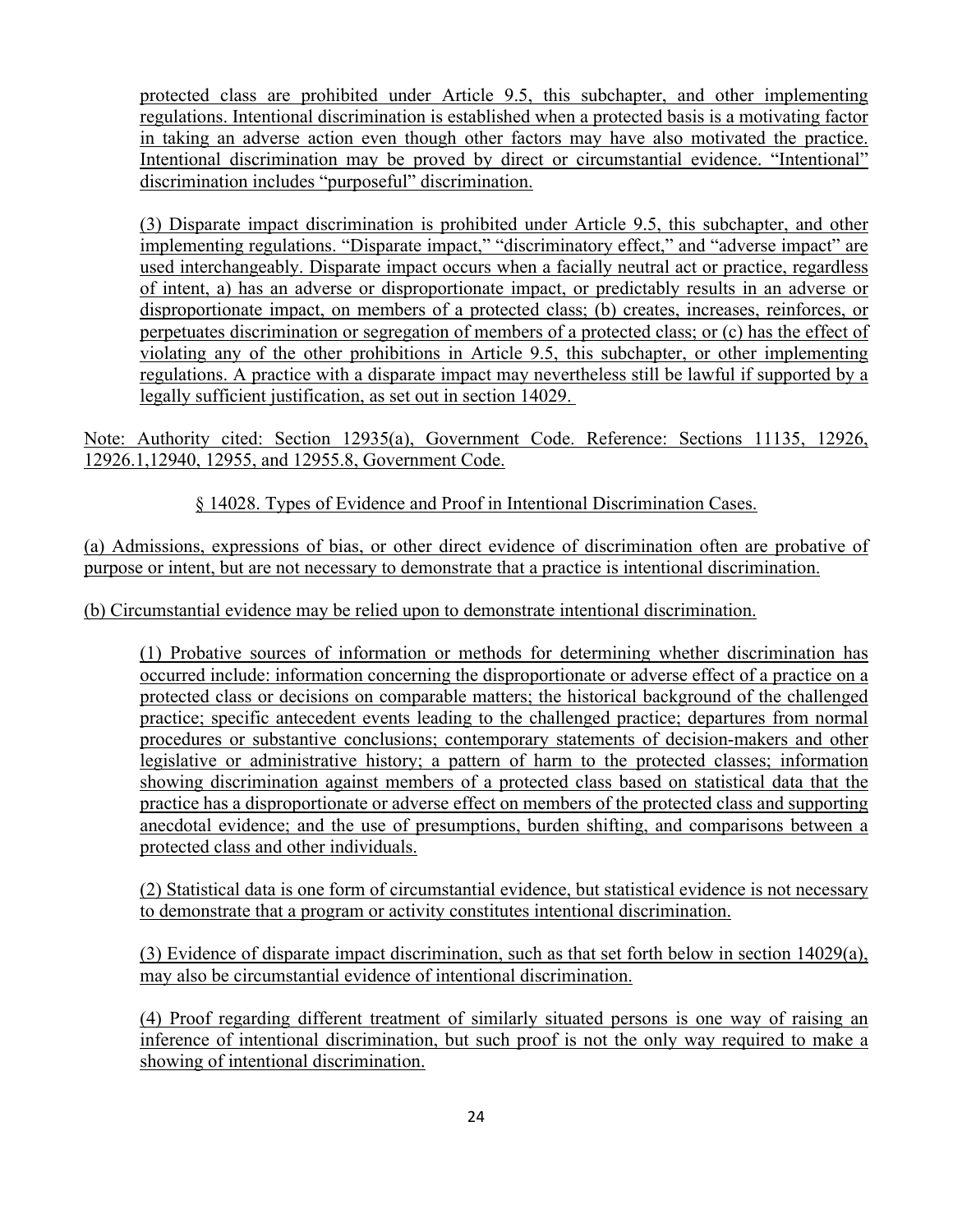## (c) Burdens of Proof in Intentional Discrimination Cases Based on Circumstantial Evidence

(1) A complainant, plaintiff, or petitioner first has the burden of establishing a prima facie case of discrimination by showing that the aggrieved individual or individuals: (A) belong to a protected class; (B) were subject to adverse action; and (C) a causal connection or link exists between the individual's or individuals' protected class and the adverse action. A prima facie case establishes a rebuttable presumption of discrimination.

(2) If the complainant, plaintiff, or petitioner satisfies the burden of proof set forth in paragraph  $(c)(1)$  of this subsection, the respondent or defendant must then demonstrate a legitimate, nondiscriminatory reason for the adverse action.

(3) If the respondent or defendant satisfies the burden of proof set forth in paragraph (c)(2) of this subsection, the burden shifts back to the complainant, plaintiff, or petitioner to demonstrate that the non-discriminatory reason(s) asserted by the respondent are pretextual or are false.

Note: Authority cited: Section 12935(a), Government Code. Reference: Sections 11135, 12926, 12926.1, 12940, 12955, and 12955.8, Government Code.

§ 14029. Types of Evidence and Proof in Disparate Impact Discrimination Cases.

(a) Evidence of disparate impact may include statistical or other evidence that:

(1) a group of individuals, other than members of a protected class, receive better or more effective benefits of the program or activity than members of a protected class, or that the same benefits are more burdensome to obtain for members of a protected class;

(2) the benefits of the program were reduced, less effective, or more burdensome to obtain when members of a protected class were eligible for, or participated in, a program or activity to a greater extent than in the past;

(3) the program or activity creates, increases, reinforces, or perpetuates segregation on the basis of membership in a protected class;

(4) a particular condition to receiving benefits of the program disproportionately excludes individuals on the basis of membership in a protected class from participation in or receipt of the benefits of the program; or

(5) the objectives of the program or activity were defeated or substantially impaired for members of a protected class.

(b) Burdens of Proof in Disparate Impact Discrimination Cases.

(1) The complainant, plaintiff, or petitioner must show that the practice they are challenging has a disparate impact. This means that, in a legal proceeding, the complainant, plaintiff, or petitioner has the burden of proving that an action, practice or practices caused or predictably will cause a disparate impact.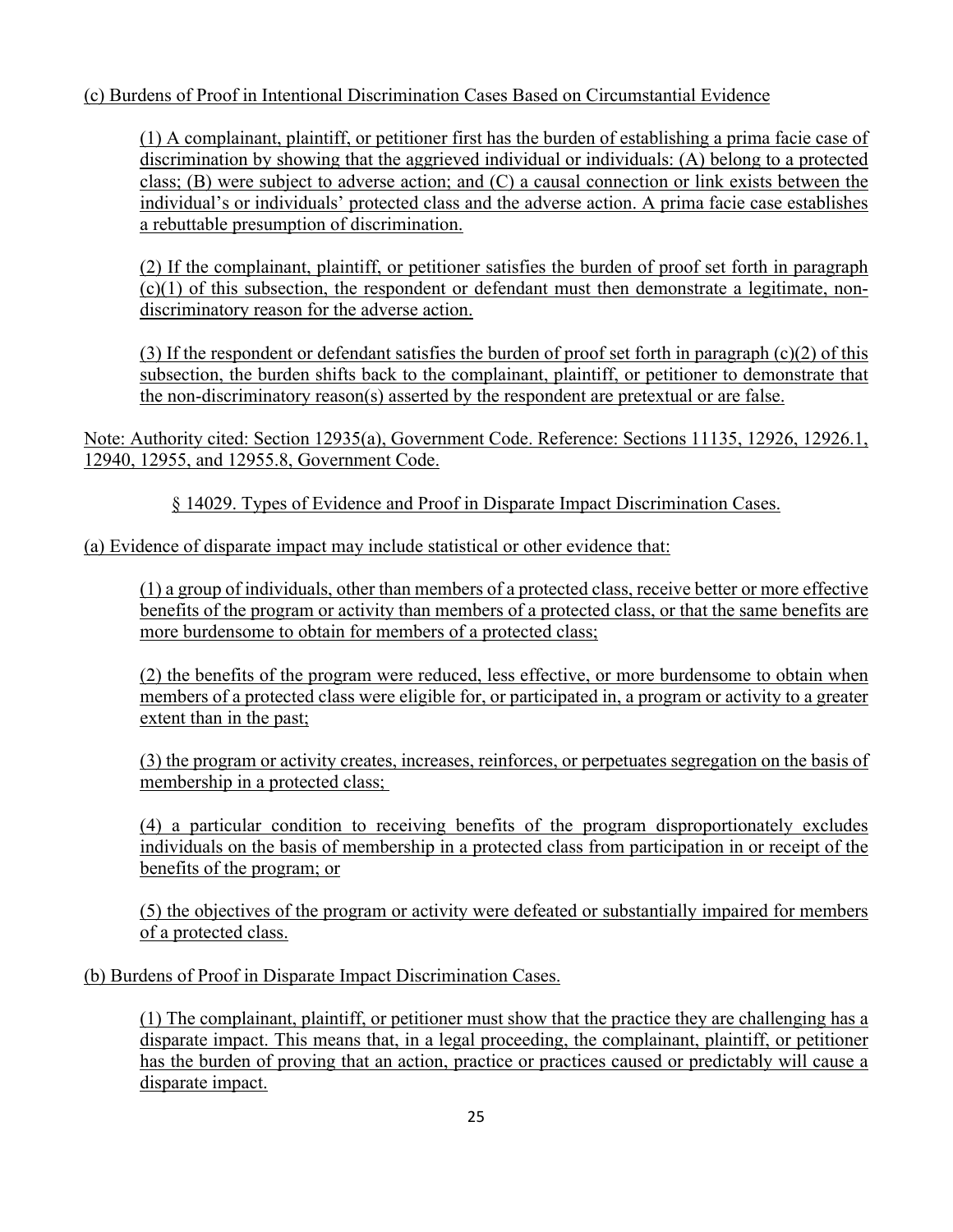(2) If the complainant, plaintiff, or petitioner shows that the challenged practice has a disparate impact, the respondent can avoid liability by showing that the practice is justified despite the disparate impact. In a legal proceeding, this means that once the complainant, plaintiff, or petitioner satisfies the burden of proof set forth in paragraph (1) of this subsection, the burden shifts to the respondent to prove that the challenged practice meets the elements of a legally sufficient justification under subsection (c) in this section.

(3) If the respondent satisfies the burden of proof set forth in paragraph (2) of this subsection, the complainant, plaintiff, or petitioner may still prevail by proving that the purpose for the challenged action or practice can be equally served by an action or practice that has a less discriminatory effect.

(c) Legally Sufficient Justification.

(1) A legally sufficient justification exists when the respondent proves that the action or practice is necessary to achieve a substantial, legitimate, and nondiscriminatory purpose sufficiently compelling to override the disparate impact, and that the action or practice effectively carries out the purpose it is alleged to serve.

(2) A legally sufficient justification must be supported by evidence and may not be hypothetical or speculative.

Note: Authority cited: Section 12935(a), Government Code. Reference: Sections 11135, 12926, 12926.1, 12940, 12955, and 12955.8, Government Code.

## § 14030. Other Proof Provisions.

(a) A legally sufficient justification, as described in subsection 14029(c), is not a defense against a claim of intentional discrimination.

(b) The same information may be probative of more than one form of discrimination.

(c) The evidence and methods of proof described in this Article shall be construed as illustrative and not as limitations on the enforcement of Article 9.5, this subchapter, or other implementing regulations.

Note: Authority cited: Section 12935(a), Government Code. Reference: Sections 11135, 12926, 12926.1, 12940, 12955, and 12955.8, Government Code.

[§§ 14031-14049. Reserved.]

## **Article 4. Remedial Actions**

## § 14050. Administrative Complaints and Judicial Private Right of Action.

(a) Any aggrieved person or state agency may file an administrative complaint with the Department regarding any alleged violation of Article 9.5, this subchapter or other implementing regulations.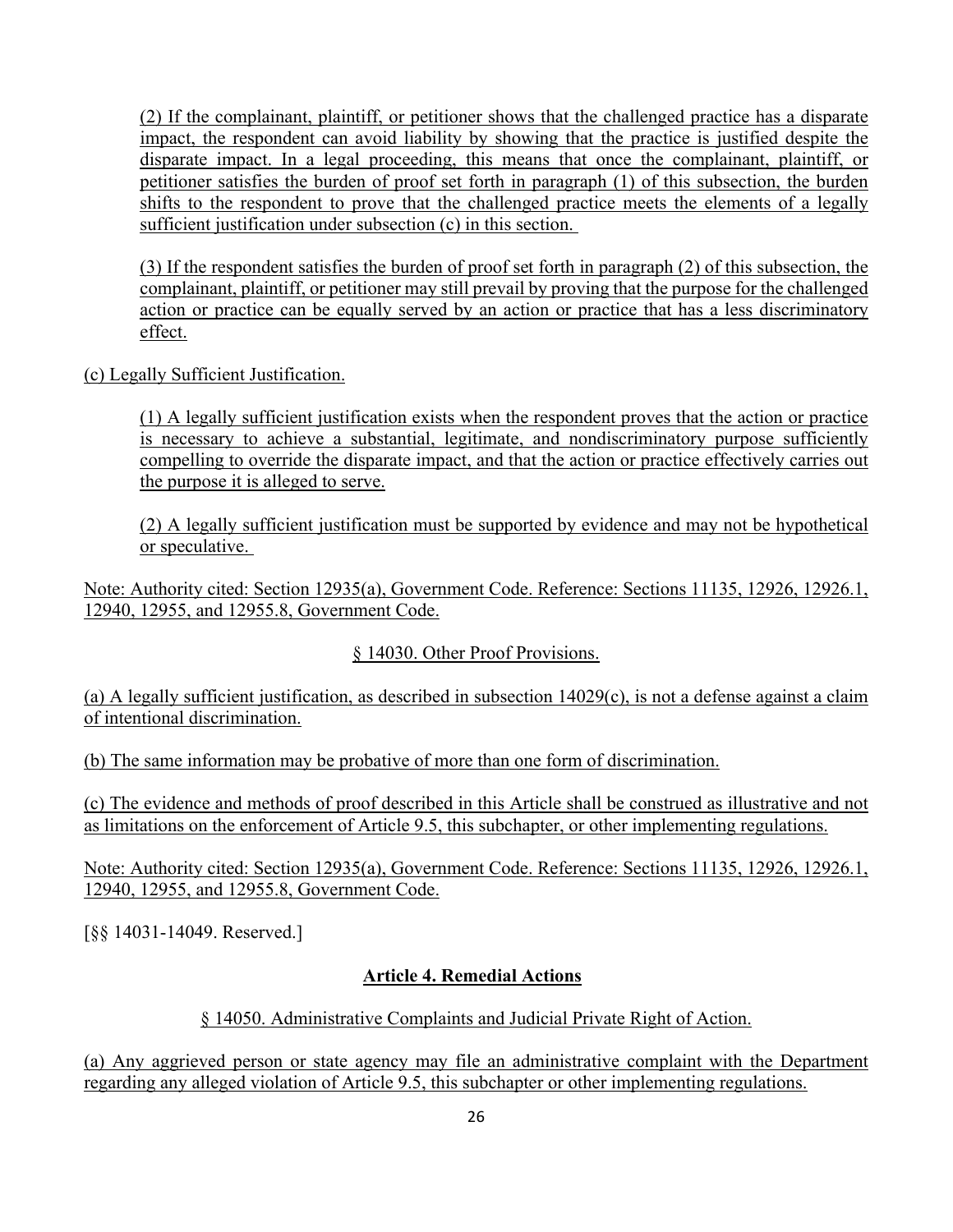(b) Article 9.5 and this subchapter may be enforced by a civil action in federal or state court for equitable or declaratory relief, including actions for declaratory relief, injunctive relief, writ of mandamus, mandatory relief, and cessation or suspension of state support, which shall be independent of any other rights and remedies, including any action taken by a covered entity under sections 11136 and 11137 of the Government Code.

(c) A prevailing plaintiff or petitioner in a civil action shall be entitled to costs, expenses, reasonable attorneys' fees, and expert witness fees. A prevailing defendant or respondent in a civil action may recover costs and reasonable attorneys' fees only under legal standards governing recovery of fees and costs in actions that are frivolous or objectively without foundation.

Note: Authority cited: Section 12935(a), Government Code. Reference: Sections 11135, 11136, 11137 and 11139, Government Code.

§ 14051. Exhaustion of Administrative Remedies.

(a) Exhaustion of administrative remedies available for employment claims under the Fair Employment and Housing Act, Government Code section 12900 et seq. shall not be a prerequisite to the bringing of actions for judicial enforcement of Article 9.5, this subchapter or other implementing regulations, nor shall any person first be required to exhaust administrative remedies of any other state or federal agency or the internal grievance procedures of any recipient, or comply with the Government Claims Act, Gov. Code sections 900 *et seq*., before filing an intake form or a complaint with the Department or a civil action for enforcement of Article 9.5.

(b) Where an underlying administrative proceeding has occurred, the civil action or Department investigation of violations of Article 9.5, this subchapter, and implementing regulations shall not be limited to a review of the administrative record even if the civil suit includes several causes of action, some of which may be subject to a review of an administrative record requirement. A civil action shall proceed by trial de novo.

(c) In a civil action, to the extent an aggrieved person alleges employment discrimination in violation of the Fair Employment and Housing Act, Government Code sections 12000 *et seq.* as a separate claim in addition to a violation of Article 9.5, the person must exhaust administrative remedies for those separate claims as required by Government Code section 12960 and implementing regulations.

(d) If an aggrieved person chooses to seek resolution of a claim under Article 9.5, this subchapter, or other implementing regulations through a state or state agency administrative procedure or internal agency grievance procedure other than through the Department, or if a complaint is referred to an agency for investigation pursuant to section 14052(b), the one-year deadline for filing a complaint with the Department under Government Code 12960 shall be tolled for the pendency of the investigation.

Note: Authority cited: Section 12935(a), Government Code. Reference: Sections 11135, 11136, 11137, 11139 and 11139.8.

> § 11157. [Reserved] § 1405211157. Mandatory Remedial Action.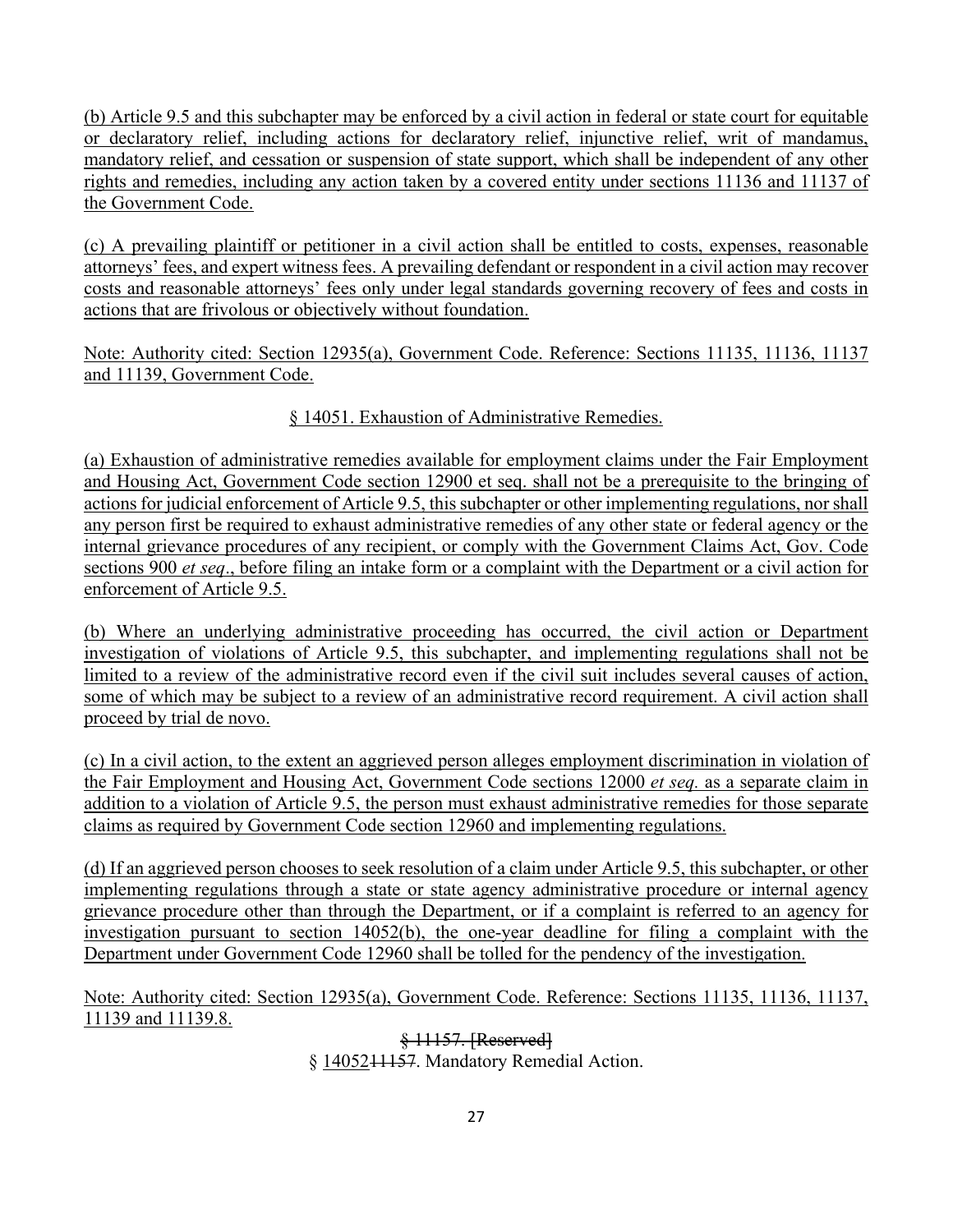(a) If the responsible State agency finds a recipient has violated this Division or other implementing regulations the recipient shall take such remedial action as the responsible State agency deems necessary to overcome the effects of such violation.

(a) Whenever a state agency has reasonable cause to believe that a covered entity or entities have violated the Fair Employment and Housing Act, Government Code section 12900 et seq., Civil Code section 51, 51.5, 51.7, 54, 54.1 or 54.2, Article 9.5, this subchapter, or other implementing regulations, the head of the state agency, or their designee, shall notify the covered entity or entities of such violation and shall submit a complaint detailing the alleged violations to the Department for investigation and determination according to Government Code 11136.

(b) The Department retains discretion to refer complaints concerning violations to, or back to, the state agency responsible for the program or activity for investigation and possible resolution. Nothing in this subsection shall preclude an aggrieved person from proceeding under section 14050 (Private Right of Action).

(c) If a recipient or recipients are found to have violated the Fair Employment and Housing Act, Government Code section 12900 et seq., Civil Code section 51, 51.5, 51.7, 54, 54.1 or 54.2, the Act, this subchapter or other implementing regulations, the state or responsible state agency that administers the program or activity involved, in addition to remedies provided by other laws and actions directed by a Court, shall take one or more of the following actions:

(1) termination of all or part of the recipient's state support;

(2) suspension of all or part of the recipient's state support;

(3) debarment from, or otherwise making the recipient ineligible for, future state support for a specified period of time or until specified remedial actions are taken by the recipient;

(4) probationary eligibility for future state support, or making future state support conditional upon compliance with specified conditions; or

(5) placing conditions upon the continuation of present state support.

(bd) Where a recipient is found to have violated this Division the Fair Employment and Housing Act, Government Code section 12900 et seq., Civil Code section 51, 51.5, 51.7, 54, 54.1 or 54.2, Article 9.5, this subchapter, or other implementing regulations, and where another recipient exercises control over such recipient, either or both recipients shall be required to take such remedial action as deemed appropriate by the state or responsible state agency or a court.

Note: Authority cited: Section 12935(a), Government Code. Reference: Sections 11135, 11136, 11137 and 11139, Government Code.

§ 11158. § 14053. Permissive Remedial Action.

(a) A State agency may, where necessary to overcome the effects of discrimination in violation of Fair Employment and Housing Act, Government Code section 12900 et seq., Civil Code section 51, 51.5, 51.7, 54, 54.1 or 54.2, or discrimination or denial of full and equal access under Article 9.5, this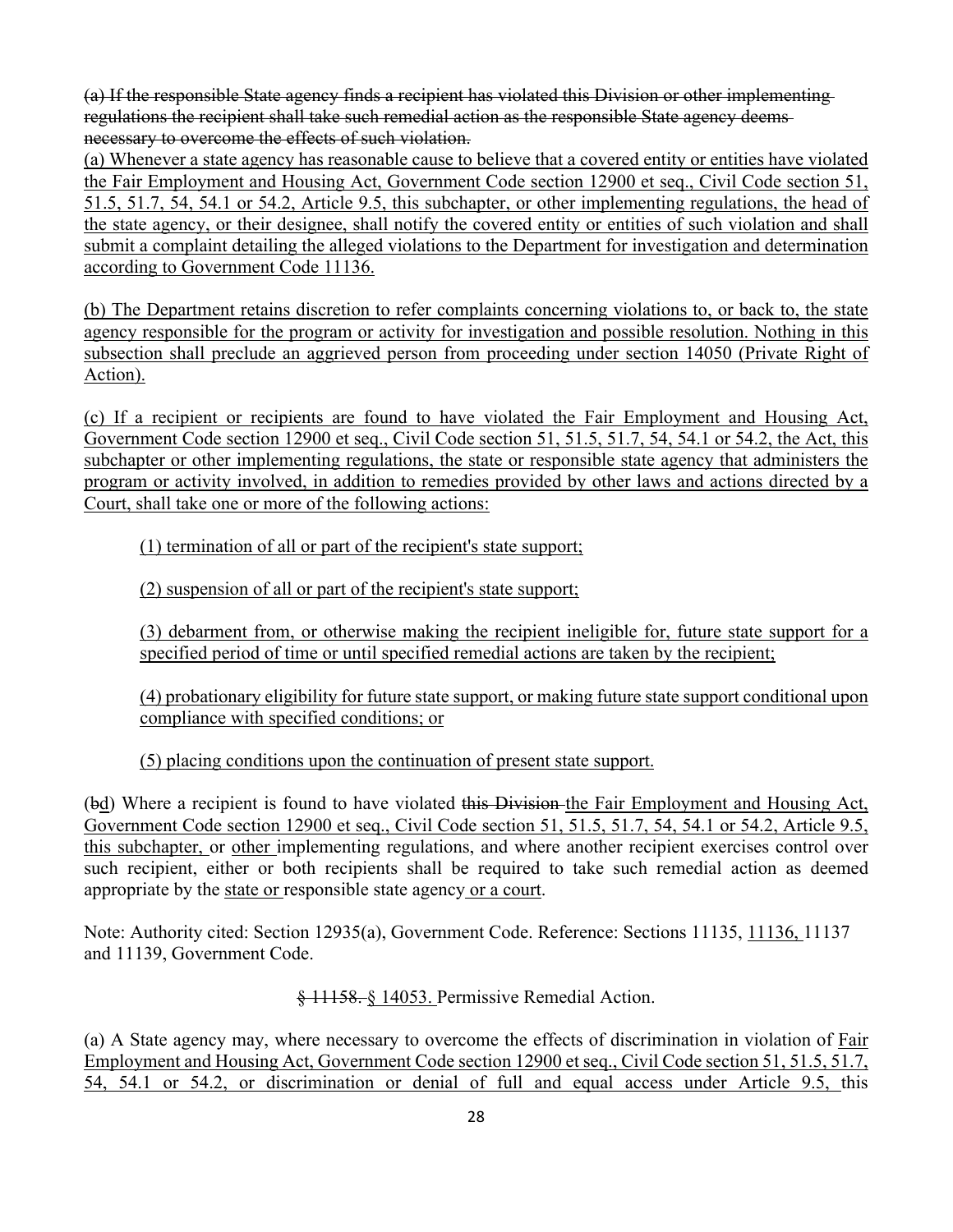Divisionsubchapter or other implementing regulations:

(1) require a recipient to take remedial action with respect to persons who are no longer participants in the recipient's program or activity, but who were participants in the program when such discrimination occurred; and

(2) require a recipient to take remedial action with respect to persons who would have been participants in the program or activity, had the discrimination not occurred.

(b) If a recipient or recipients are found to have violated Fair Employment and Housing Act, Government Code section 12900 et seq., Civil Code section 51, 51.5, 51.7, 54, 54.1 or 54.2, the Act, this subchapter, or other implementing regulations, the state or responsible state agency may also take such remedial actions as the state or responsible state agency deems appropriate to address such violation and the effect of such violation, including requiring provision of benefits, prohibiting discriminatory conduct, or referral of the case to the Attorney General's Office or other appropriate law enforcement entities for any judicial relief at law or equity, including specific performance of agreements between the state or state agency and the recipient or recipients, enforcement of the requirements of the Act, this subchapter, and implementing regulations, and enforcement of other applicable nondiscrimination laws.

(c) Nothing in this section precludes the state or responsible state agency from taking such remedial actions during the pendency of the investigation or complaint as the state or responsible state agency deems appropriate to address an alleged violation and the effect of any such alleged violation.

(db) Even in the absence of a finding of discrimination or denial of full and equal access, a recipient may be permitted by the state or a Setate agency to take voluntary steps in addition to any action that is required by Article 9.5, this Divisionsubchapter or other implementing regulations to overcome the effects of conditions that resulted in limited participation in the recipient's program or activity by persons of a particular ethnic group identification, religion, age, sex, color, or with a physical or mental disabilityindividuals in a protected class.

Note: Authority cited: Section 12935(a), Government Code. Reference: Sections 11135, 11136, 11137 and 11139, Government Code.

[§§ 14054-14069. Reserved.]

## **Article 5. Harassment, Coercion, Intimidation, and Retaliation**

#### § 14070. Harassment Prohibited

(a) Harassment by a covered entity, related to any program or activity, on any protected basis is an unlawful practice under Article 9.5.

(b) Harassment includes quid pro quo harassment and hostile environment harassment. The same conduct may constitute both quid pro quo and hostile environment harassment.

(1) Quid pro quo harassment. Quid pro quo harassment refers to an unwelcome request or demand to engage in conduct where submission to the request or demand, either explicitly or implicitly, is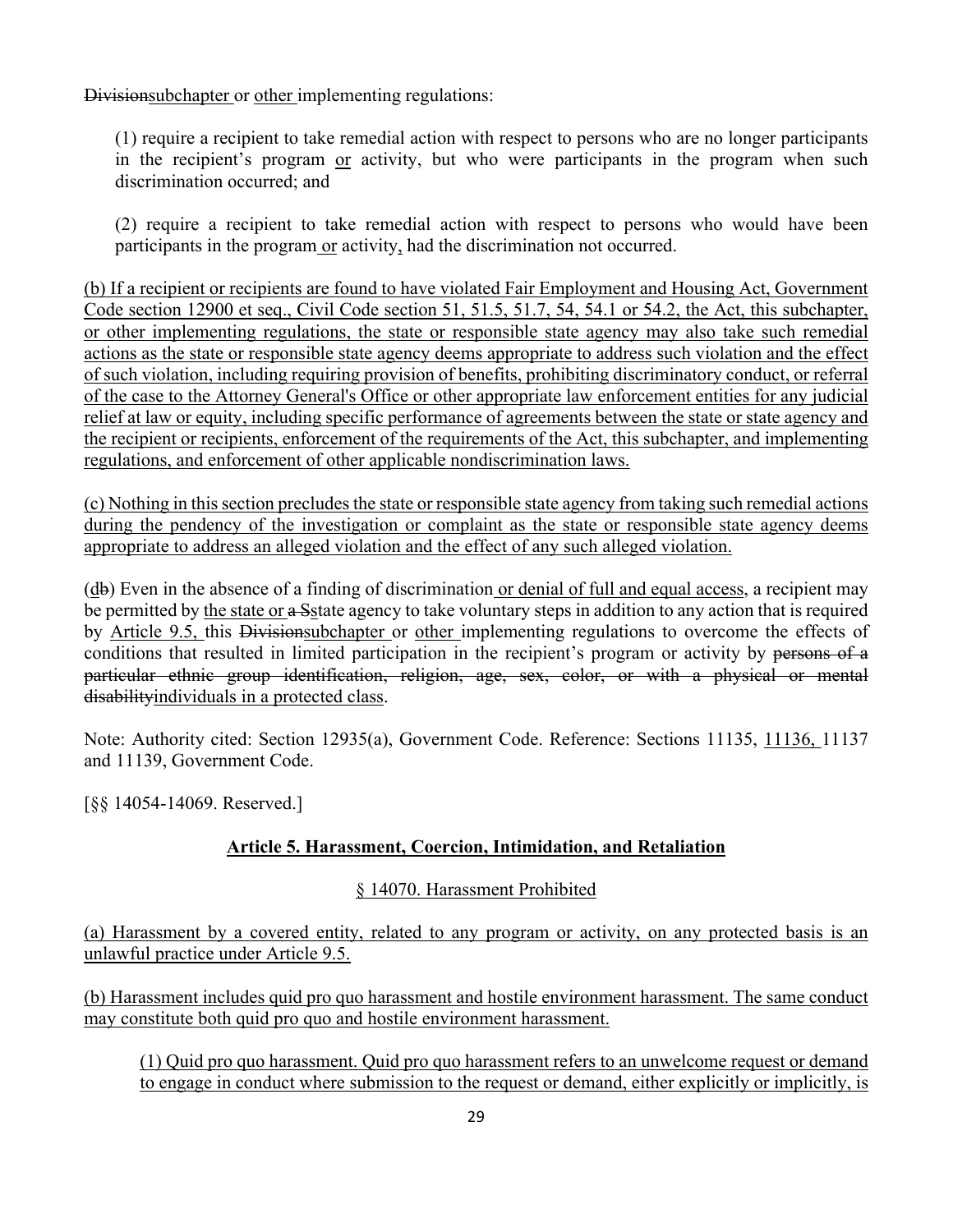made a condition related to the attainment of any benefit, as defined in section 14020 of this subchapter. An unwelcome request or demand may constitute quid pro quo harassment even if an individual acquiesces in the unwelcome request or demand.

(2) Hostile environment harassment. Hostile environment harassment refers to unwelcome conduct that interferes with or prevents the attainment of any benefit, as defined in section 14020 of this subchapter, constitutes any kind of adverse action, or creates a hostile, offensive, oppressive, or intimidating environment. Hostile environment harassment does not require a change in the terms, conditions, or privileges afforded by Article 9.5.

(A) Whether hostile environment harassment existed or exists depends on the totality of the circumstances.

(i) Factors to be considered in determining whether hostile environment harassment existed or exist include: the nature of the conduct; the context in which the incident(s) occurred; the severity scope, frequency, duration, and location of the conduct; and the relationship of the persons involved.

(ii) Neither psychological nor physical harm must be demonstrated to prove that a hostile environment existed or exists. However, evidence of psychological or physical harm may be relevant in determining whether a hostile environment exists or existed, and the amount of damages to which an aggrieved person may be entitled.

(iii) Whether unwelcome conduct created a hostile environment is viewed from the perspective of a reasonable person in the aggrieved person's position.

(3) Types of conduct. Quid pro quo and hostile environment harassment may be written, verbal, or communicated in other ways, and do not require physical contact. Such harassment includes:

(A) verbal harassment, including epithets, derogatory comments or slurs;

(B) physical harassment directed at an individual, including assault, impeding or blocking movement, or any physical interference with normal movement;

(C) visual forms of harassment, including derogatory posters, cartoons, drawings, or other documents.

(D) unwelcome sexual conduct, or other unwelcome conduct, which need not be based on sexual desire, linked to an individual's sexual orientation or sex, including: pregnancy or medical conditions related to pregnancy, childbirth or medical conditions related to childbirth, breastfeeding or medical conditions related to breastfeeding; gender identity; and gender expression;

(E) any coercion, intimidation, threats, or interference with a person's exercise or enjoyment of any benefit secured by rights protected under the Act, this subchapter, or implementing regulations.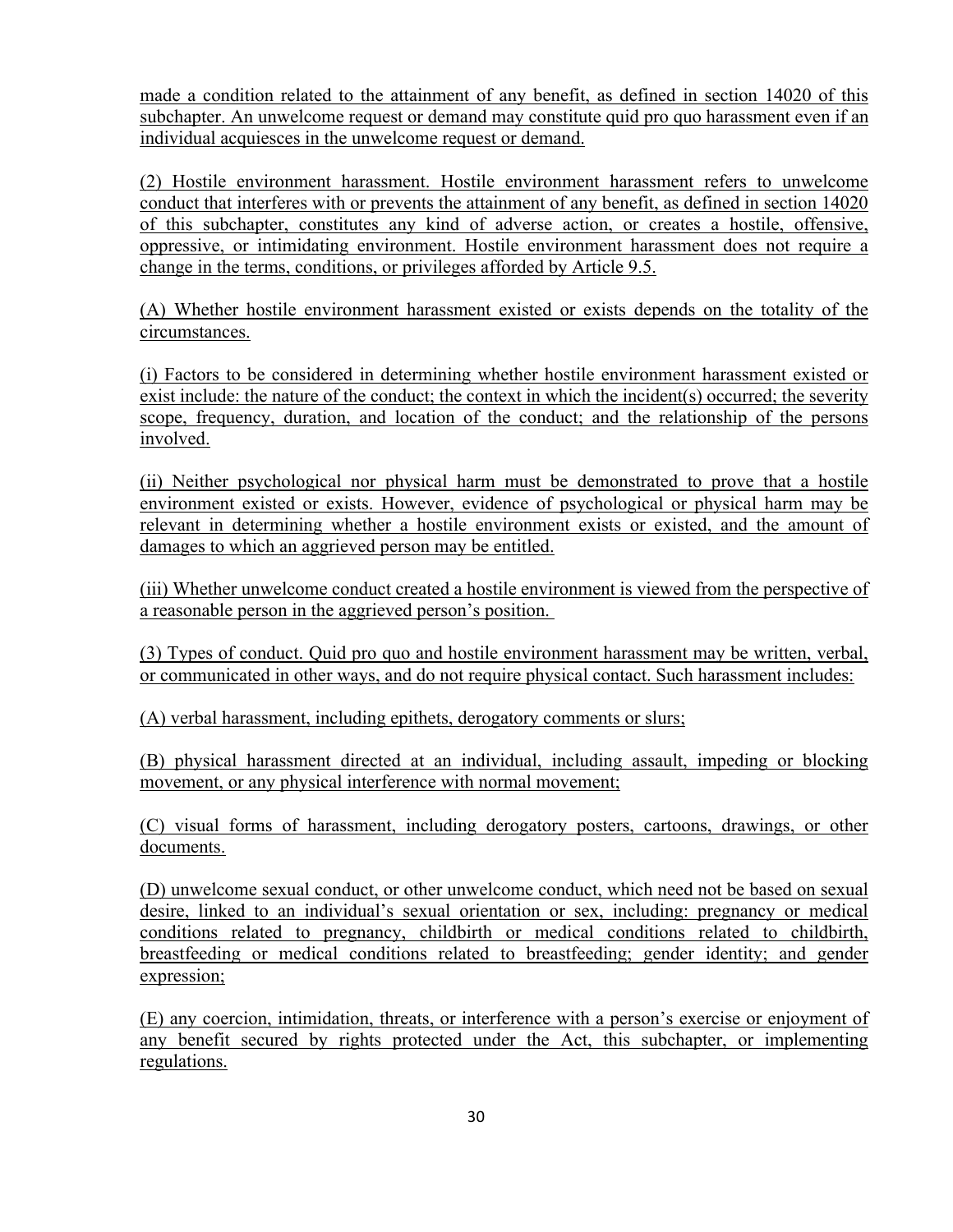(F) taking any adverse action against a person in a manner that constitutes quid pro quo or hostile environment harassment, such as, representing to a person that a benefit is not available because of the person's response to a request or demand for a sexual favor;

(G) revealing private information to a third party about a person, without their consent, in a manner that constitutes quid pro quo or hostile environment harassment, unless such disclosure is required by federal or state law; or

(H) subjecting a person to a discriminatory practice under Article 9.5 may, itself, constitute quid pro quo or hostile environment harassment.

(c) A single incident of harassment based on an individual's membership in a protected class may be sufficient to constitute hostile environment harassment or quid pro quo harassment under Article 9.5.

(d) The fact that an alleged perpetrator may be a member of the same protected class as the aggrieved person is not by itself a defense to a claim of harassment.

(e) A covered entity shall be liable for harassment of an ultimate beneficiary by a third party if the covered entity knows or should have known of the conduct and fails to take immediate and appropriate corrective action.

(f) Persons protected. The prohibition on harassment extends to conduct that is based on an individual's membership in a protected class, being perceived as a member of a protected class, being associated with a member of a protected class or someone who is perceived to be a member of a protected class, or on account of having aided or encouraged any person in the exercise of the rights protected by Article 9.5.

Note: Authority cited: Section 12935(a), Government Code. Reference: Sections 11135, 12926, 12926.1,12940, 12955, Government Code.

§ 14071. Retaliation Generally.

(a) It shall be unlawful for any covered entity to take adverse action against an aggrieved person because the person has engaged in protected activity.

(1) "Because of" means that the retaliation was a motivating factor in causing harm. Retaliation need not be the sole motivating factor.

(2) The adverse action need not be related directly to the nature of the protected activity.

(3) Retaliation may be established by direct evidence or circumstantial evidence, including the temporal proximity between the protected activity and the adverse action.

(b) Proof in Retaliation Cases

(1) To establish a prima facie case of retaliation, an aggrieved person or the Department must show that: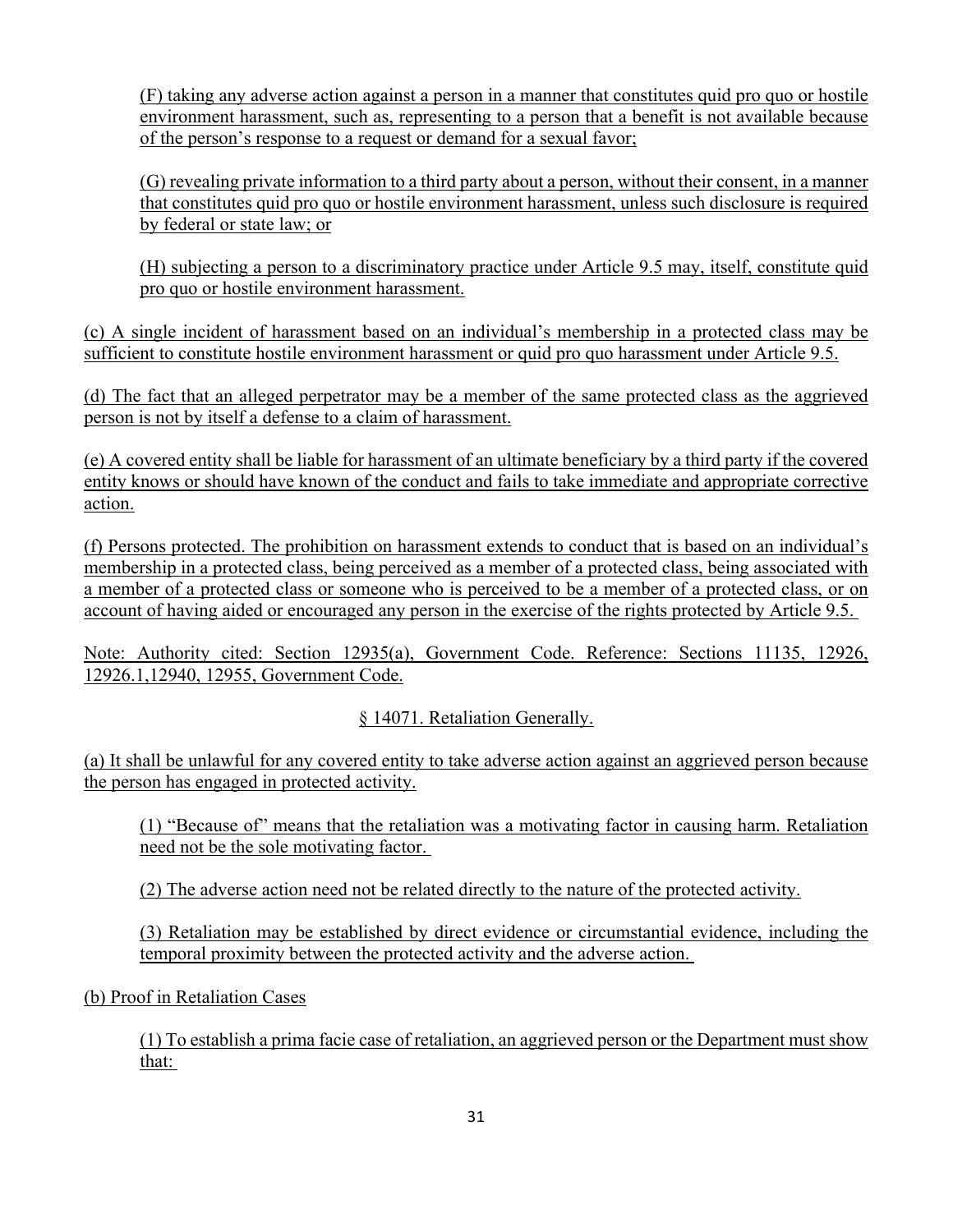(A) the aggrieved person engaged in a protected activity;

(B) the respondent subjected the aggrieved person to an adverse action; and

(C) a causal connection or link exists between the protected activity and the adverse action.

(2) If an aggrieved person or the Department establishes a prima facie case, the respondent must then establish a legitimate non-retaliatory reason for the adverse action, whereupon the burden shifts back to the aggrieved person or the Department to demonstrate that the proffered reason is pretextual or false.

(c) Persons Protected. For purposes of a retaliation claim, an aggrieved person includes any person who has alleged that they have been subjected to adverse action due to engagement in a protected activity.

(1) A person does not have be a member of a protected class in order to assert a claim for retaliation.

(2) A person does not need to allege or prove discrimination or denial of full and equal access, or prevail on a separate claim under any provision of the Act or these regulations, in order to assert a claim for retaliation.

(3) An aggrieved person may prevail on a retaliation claim even if:

(A) the aggrieved person was engaged in a protected activity challenging practices which the aggrieved person reasonably believed to be unlawful, whether or not those practices are determined to be unlawful, or

(B) the aggrieved person was participating in an activity which was perceived by the respondent as protected activity, whether or not it was so intended by the aggrieved person.

(d) "Protected activity" includes:

(1) making a complaint, testifying, assisting or participating in any manner in a proceeding, including any proceeding under Article 9.5, the California Fair Employment and Housing Act, California Civil Code section 51, 51.5, 51.7, 54 54.1, or 54.2, the federal Fair Housing Act, the Americans with Disabilities Act, the federal Civil Rights Act, section 504 of the Rehabilitation Act, or any other state or federal civil right statutes;

(2) opposing practices prohibited by the Act, this subchapter, other implementing regulations, the California Fair Employment and Housing Act, California Civil Code section 51, 51.5, 51.7, 54 54.1, or 54.2, the federal Fair Housing Act, the Americans with Disabilities Act, the federal Civil Rights Act, or section 504 of the Rehabilitation Act, including seeking the advice of the state, any state or local agency, the Department or Council, or a person employed or retained by a recipient who has authority to receive, transmit, investigate, or discover a complaint, or correct an alleged violation, whether or not a complaint is filed, and if a complaint is filed, whether or not the complaint is found to have merit;

(3) assisting or advising any person in seeking the advice of the state, any state or local agency,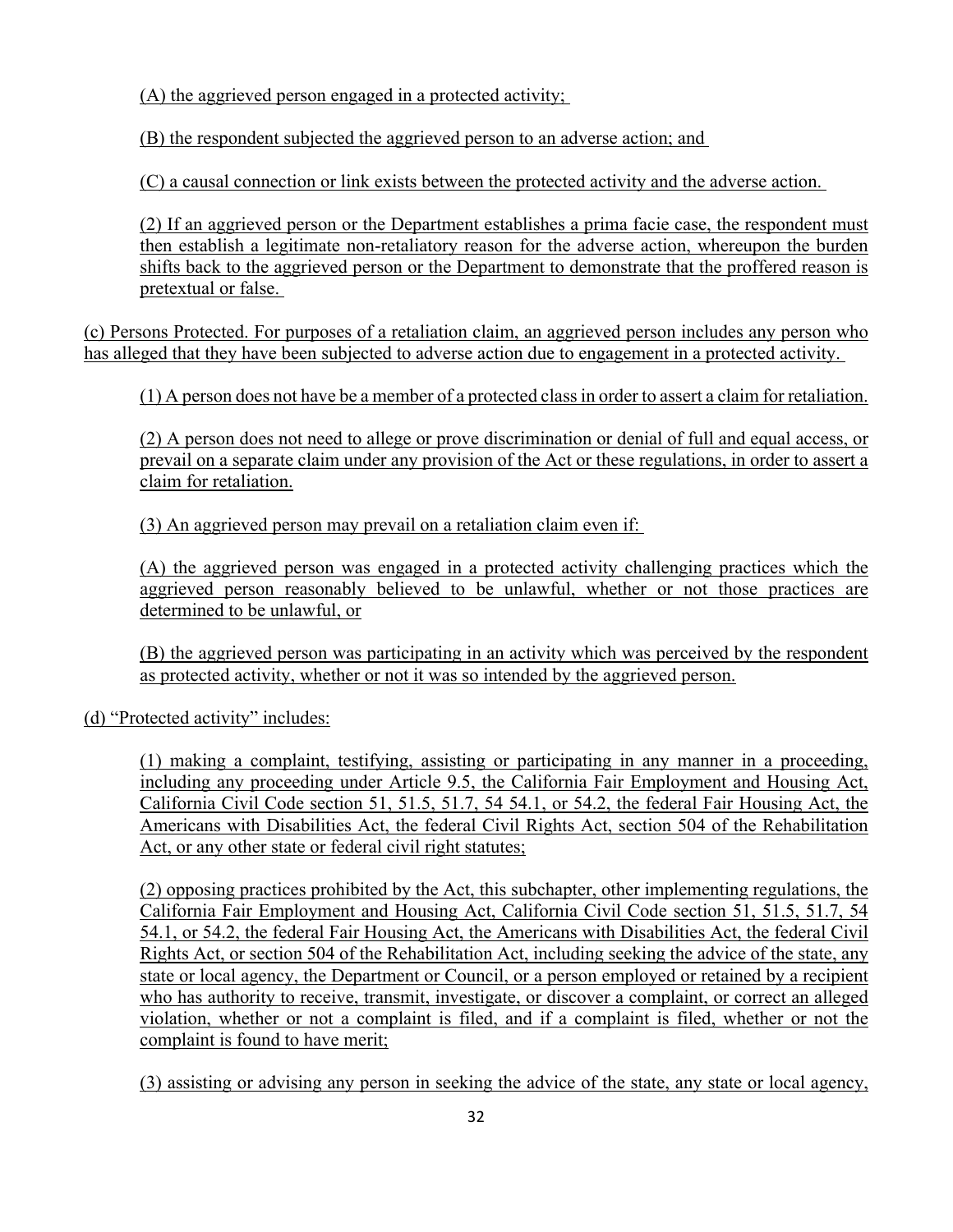the Department or Council, or a person employed or retained by a recipient who has authority to receive, transmit, investigate, or discover a complaint, or correct an alleged violation, whether or not a complaint is filed, and if a complaint is filed, whether or not the complaint is found to have merit;

(4) participating in an activity that is perceived by the state, any state or local agency, or a recipient as opposition to discrimination or denial of full and equal access, whether or not so intended by the individual participating in the activity;

(5) contacting, communicating with or participating in a proceeding of a human rights or civil rights agency regarding discrimination or denial of full and equal access on a basis enumerated in Article 9.5, this Division or other implementing regulations;

(6) assisting with or participating in the proceedings of the state, any state agency, or a recipient including involvement as a potential witness, which the state, any state or local agency, or a recipient perceives as participation in a proceeding alleging a violation of Article 9.5, this Division or implementing regulations;

(7) seeking information, formally under a Public Records Act request, or informally, regarding programs or activities of a state, any state agency, or a recipient; or

(8) requesting a reasonable accommodation or reasonable modification for an individual with a disability, or requesting an interactive process meeting, whether or not the request was granted.

(e) Violations of this section are considered a discriminatory practice as set forth in Article 9.5, this subchapter, and other implementing regulations, and subject to remedial actions described in Article 4, supra.

Note: Authority cited: Section 12935(a), Government Code. Reference: Sections 11135, 11136, 11137, 11139, 12926, 12926.1, and 12940, Government Code.

§ 14072. Coercion, Intimidation, Threats, or Interference with Rights Prohibited

It shall be unlawful to coerce, intimidate, threaten, or discriminate against or deny full and equal access to any person for the purpose of interfering with any right or privilege secured by the Act.

Note: Authority cited: Section 12935(a), Government Code. Reference: Sections 11135, 12926, 12926.1, 12940, Government Code.

[§§ 14073-14079. Reserved.]

## **Article 6. Specific Practices Prohibited – Age**

§ 11159. Specific Discriminatory Practices.

The purpose of this Chapter is to identify discriminatory practices applicable to particular groups of persons protected by Article 9.5.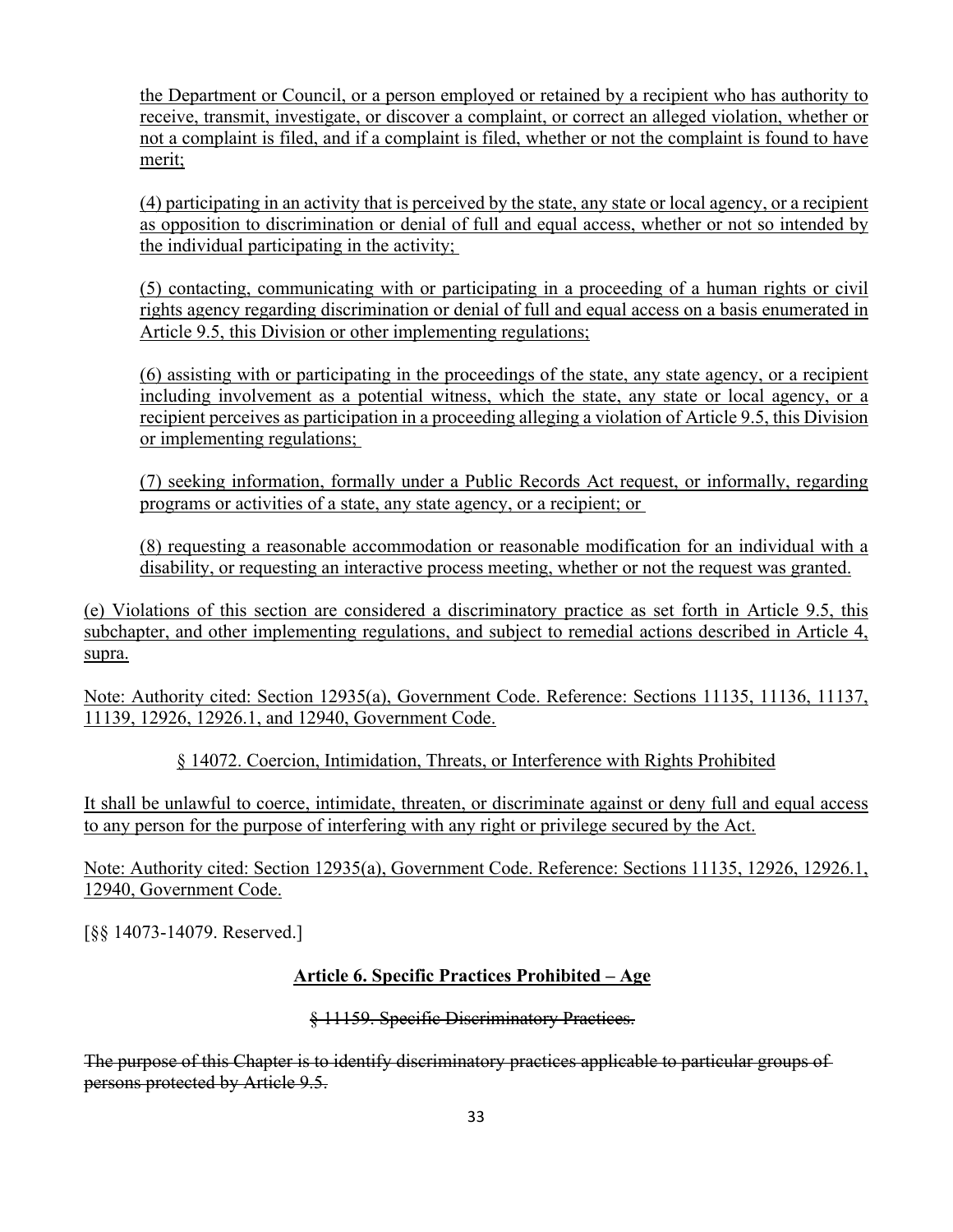Note: Authority cited: Section 12935(a), Government Code. Reference: Sections 11135, 11139 and 11139.5, Government Code.

> § 11160. [Reserved] § 11161. Definitions.

(a) "Alternative communication services" means the method used or available for purposes of communicating with a person unable to read or speak or write in the English language. "Alternative communication services" include, but are not limited to, the provision of the services of a multilingual employee or an interpreter for the benefit of an ultimate beneficiary and the provision of written materials in a language other than English.

(b) "Color or ethnic group identification" means the possession of the racial, cultural or linguistic characteristics common to a racial, cultural or ethnic group or the country or ethnic group from which a person or his or her forebears originated.

(c) "Interpreter" means a qualified person capable of translating a language, orally or in writing, between people who speak, read or write a different language.

(d) "Multilingual employee" means an employee of a recipient who, in addition to his or her other duties, is also proficient in the oral communication skills and such minimal reading and writing skills, where applicable, as are necessary to accurately and readily interpret in a second language. A multilingual employee need not be proficient in reading or writing skills in a second language except where such skills are a job-related necessity.

(e) "Non-English-speaking persons" means persons who either do not speak English or are unable to effectively communicate in English because English is not their native language.

(f) "Primary language" means the language used most frequently by a person to communicate, including sign language.

Note: Authority cited: Section 12935(a), Government Code. Reference: Sections 11135, 11139 and 11139.5, Government Code.

§ 11162. Discrimination Prohibited.

It is a discriminatory practice for a recipient:

(a) to discriminate against a person because of such person's association with persons of a particular color or ethnic group identification;

(b) to discriminate against a person because of such person's membership in an organization identified with, or seeking to promote the interests of persons of a specific color or ethnic group identification or because a person's name, or that of his or her spouse, is believed to reflect a given color or ethnic group identification;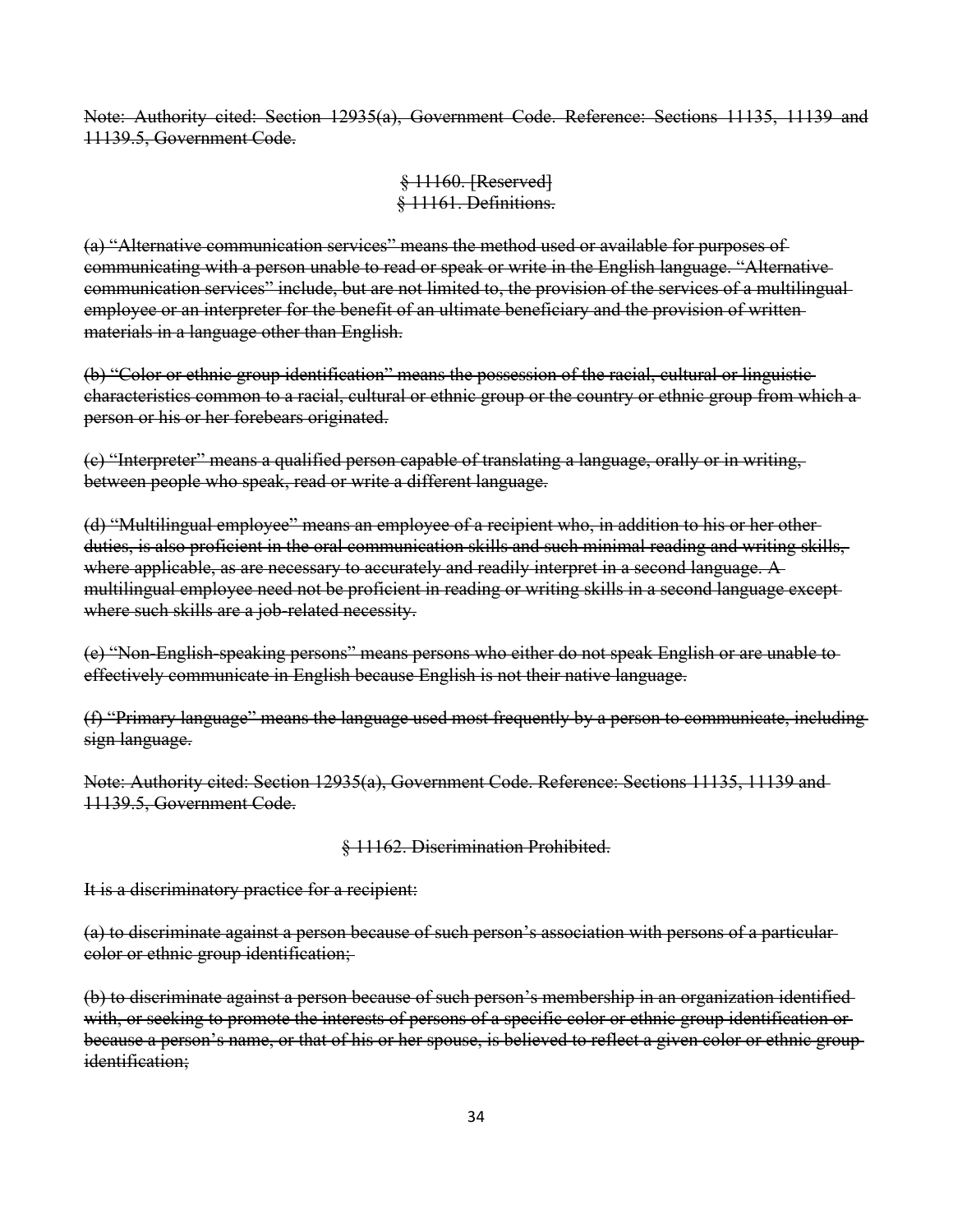(c) to fail to take appropriate steps to ensure that alternative communication services are available to ultimate beneficiaries, except where the State agency determines that such a requirement would place an undue hardship on the recipient.

Note: Authority cited: Section 12935(a), Government Code. Reference: Sections 11135, 11139 and 11139.5, Government Code.

> § 11163. [Reserved] § 11164. [Reserved] § 11165. Religion Defined.

The term "religion" includes all aspects of religious observance, practice and belief, including duties of the clergy or elders. A belief is religious if sincerely held and, in the scheme of the believer, holds a place analogous to that filled by the deity of those people whose religion may be more orthodox or more widely accepted.

Note: Authority cited: Section 12935(a), Government Code. Reference: Sections 11135, 11139 and 11139.5, Government Code.

§ 11166. Reasonable Accommodation.

It is a discriminatory practice where a recipient of State support fails to make reasonable accommodation to the religious belief of an ultimate beneficiary where such accommodation can be made without undue hardship on the recipient or other ultimate beneficiaries.

Note: Authority cited: Section 12935(a), Government Code. Reference: Sections 11135, 11139 and 11139.5, Government Code.

§ 11167. Exemption of Religious Organizations.

Neither this Division nor implementing regulations apply to the religious activities of a religious corporation or association not organized for profit.

Note: Authority cited: Section 12935(a), Government Code. Reference: Sections 11135, 11139 and 11139.5, Government Code.

§ 11168. Discrimination Prohibited.

It is a discriminatory practice for a recipient of State support to discriminate against an ultimate beneficiary based on the nature of the ultimate beneficiary's religious beliefs.

Note: Authority cited: Section 12935(a), Government Code. Reference: Sections 11135, 11139 and 11139.5, Government Code.

§ 11169. [Reserved]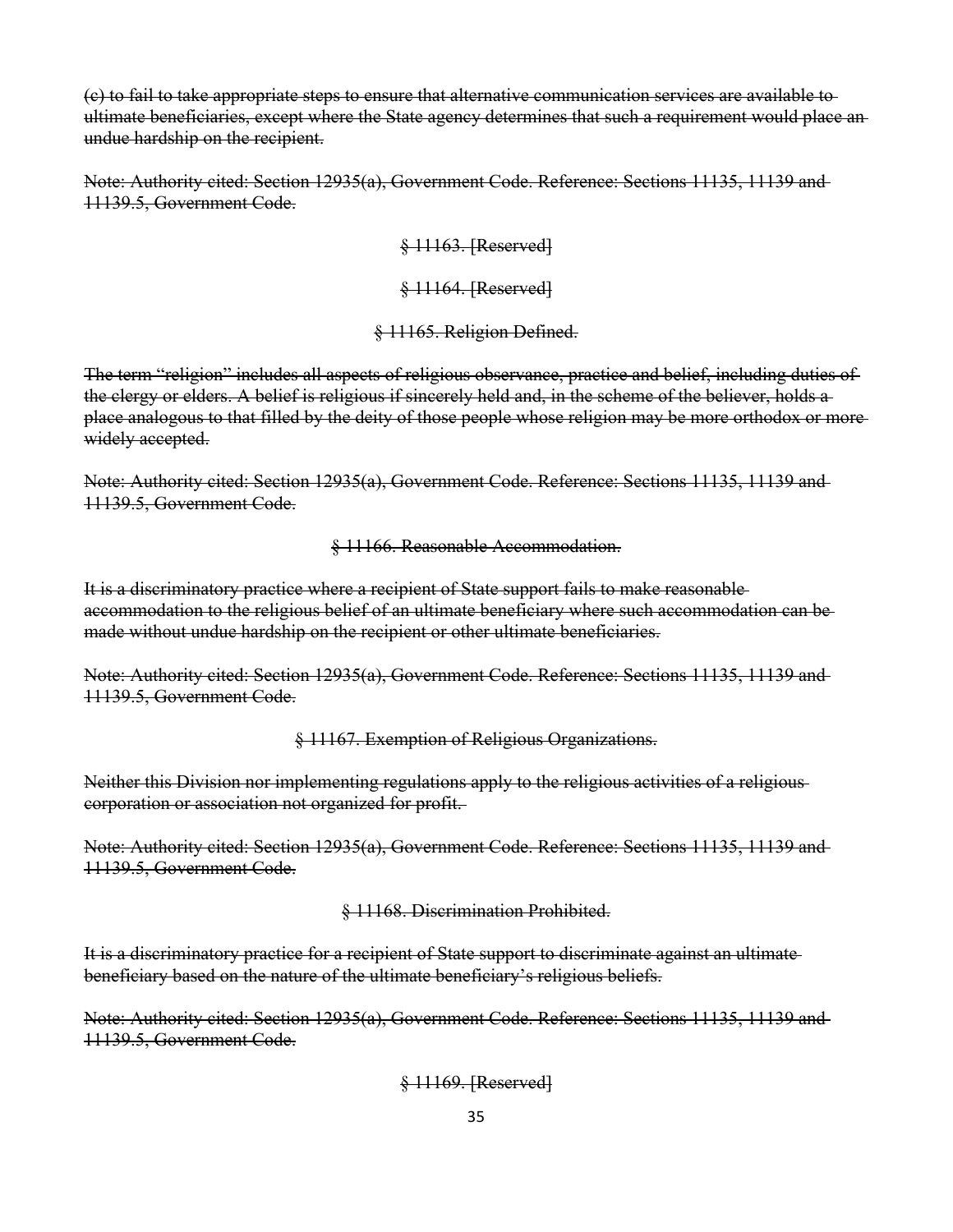#### § 11170. Definitions.

(a) "Action" means any activity, policy, rule, standard, or method of administration undertaken by a recipient; or the use of any policy, rule, standard, or method of administration by a recipient.

(b) "Age" means how old a person is, or the number of elapsed years from the date of a person's birth.

(c) "Age distinction" means any action using age or an age-related term.

(d) "Age-related term" means a word or words which necessarily imply a particular age or range of ages (for example: "children," "adult," "older persons," but not "student").

Note: Authority cited: Section 12935(a), Government Code. Reference: Sections 11135, 11139 and 11139.5, Government Code.

#### § 14080. Definitions

The terms "age," "age distinction," and "age-related term" shall have the meanings set out in section 14020.

Note: Authority cited: Section 12935(a), Government Code. Reference: Sections 11135, 11136, and 11139, Government Code.

§ 14081. Practices Prohibited on the Basis of Age.

Among other prohibited practices, it is prohibited for a covered entity to:

(a) discriminate against or deny full and equal access to a person on the basis of the person's actual or perceived age;

(b) discriminate against or deny full and equal access to a person on the basis of such person's association with persons of a particular age; or

(c) discriminate against or deny full and equal access to a person on the basis of such person's membership in an organization identified with or seeking to promote the interests of persons of a specific age.

Note: Authority cited: Section 12935(a), Government Code. Reference: Sections 11135, 11136, and 11139, Government Code.

§ 11171. § 14082. Statutory Exceptions to the Rules Against Age Discrimination.

It is not a discriminatory practice for a recipient covered entity to take any action otherwise prohibited by Sections 98100-98101Article 9.5, this subchapter, or other implementing regulations if such action is based on a Federal statute or regulation, State statute or regulation, or local ordinance consistent with this Division Subchapter adopted by an elected, general purpose legislative body and which:

(a) provides any benefits or assistance to persons based on age;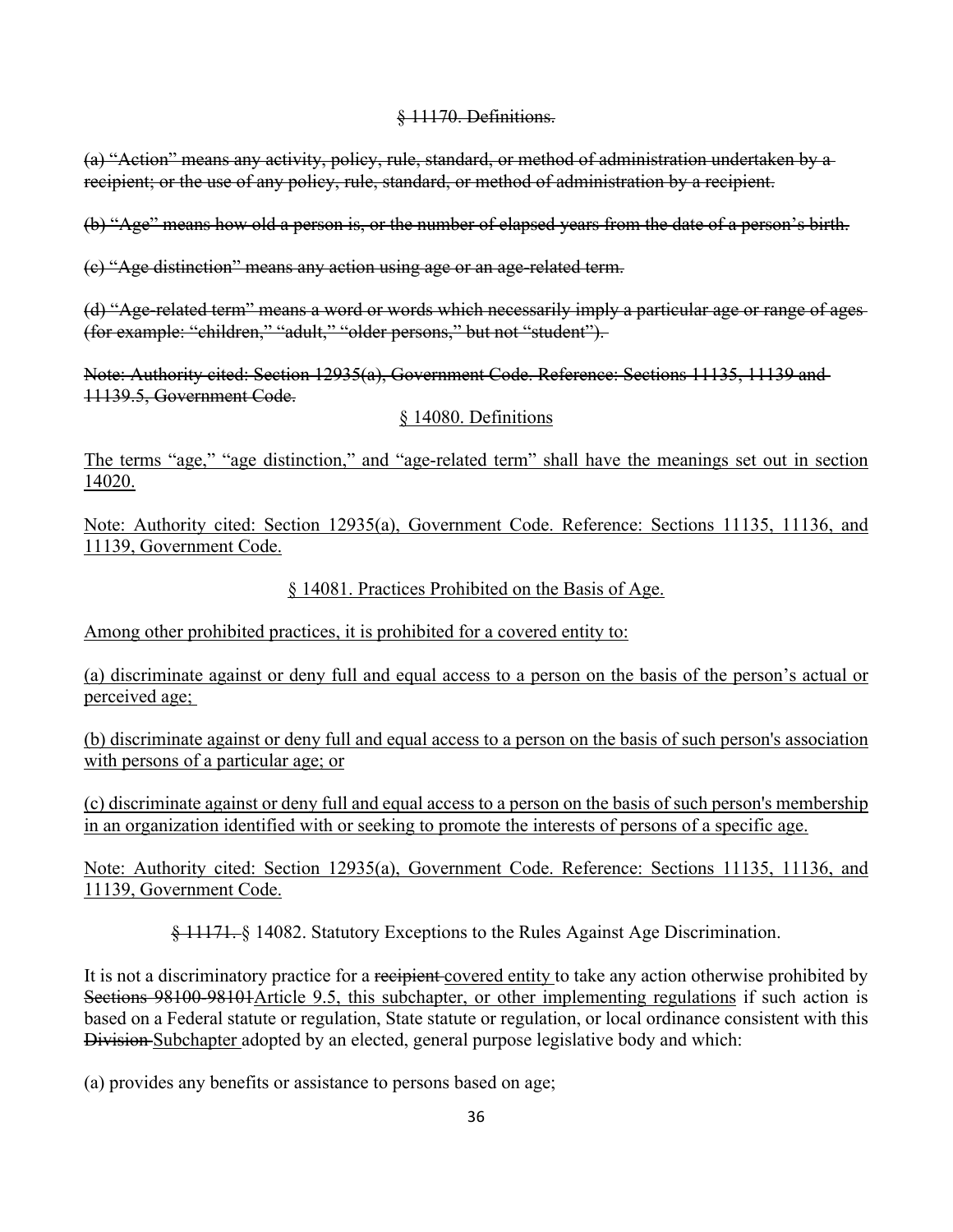(b) establishes criteria for participation in age-related terms; or

(c) describes intended beneficiaries or target groups in age-related terms.

Note: Authority cited: Section 12935(a), Government Code. Reference: Sections 11135, 11136, and 11139 and 11139.5, Government Code.

§ 11172. § 14083. Definition of "Normal Operation" and "Statutory Objective."

For purposes of Sections 98233 and 98234Article 6, the terms "normal operation" and "statutory objective" have the following meanings:

(a) "Normal operation" means the operation of a program or activity without significant changes that would impair the recipient's covered entity's ability to meet the objectives of such program or activity.

(b) "Statutory objective" means any purpose of a program or activity expressly stated in any Federal statute, State statute, or local statute or ordinance consistent with this Division Subchapter adopted by an elected general purpose legislative body.

Note: Authority cited: Section 12935(a), Government Code. Reference: Sectionss 11135, 11136, and 11139 and 11139.5, Government Code.

§ 11173. § 14084. Exceptions to the Rules Against Age Discrimination: Normal Operation or Statutory Objective of Any Program or Activity.

It is not a discriminatory practice for a recipient covered entity to take an action, otherwise prohibited by Sections 98100-98101 Article 6, if the action reasonably takes into account age as a factor necessary to the normal operation or the achievement of any statutory objective of a program or activity. An action reasonably takes into account age as a factor necessary to the normal operation or the achievement of any statutory objective of a program or activity if:

(a) age is used as a measure or approximation of one or more other characteristics;

(b) the other characteristic(s) must be measured or approximated in order for the normal operation of the program or activity to continue, or to achieve any statutory objective of the program or activity;

(c) the other characteristic(s) can be reasonably measured or approximated by the use of age; and

(d) the other characteristic(s) are impractical to measure directly on an individual basis.

Note: Authority cited: Section 12935(a), Government Code. Reference: Sections 11135, 11136, and 11139 and 11139.5, Government Code.

§ 11174. Exceptions to the Rules Against Discrimination: Reasonable Factors Other Than Age.

It is not a discriminatory practice for a recipient to take an action otherwise prohibited by Sections 98100- 98101 which is based on a factor other than age, even though that action may have a disproportionate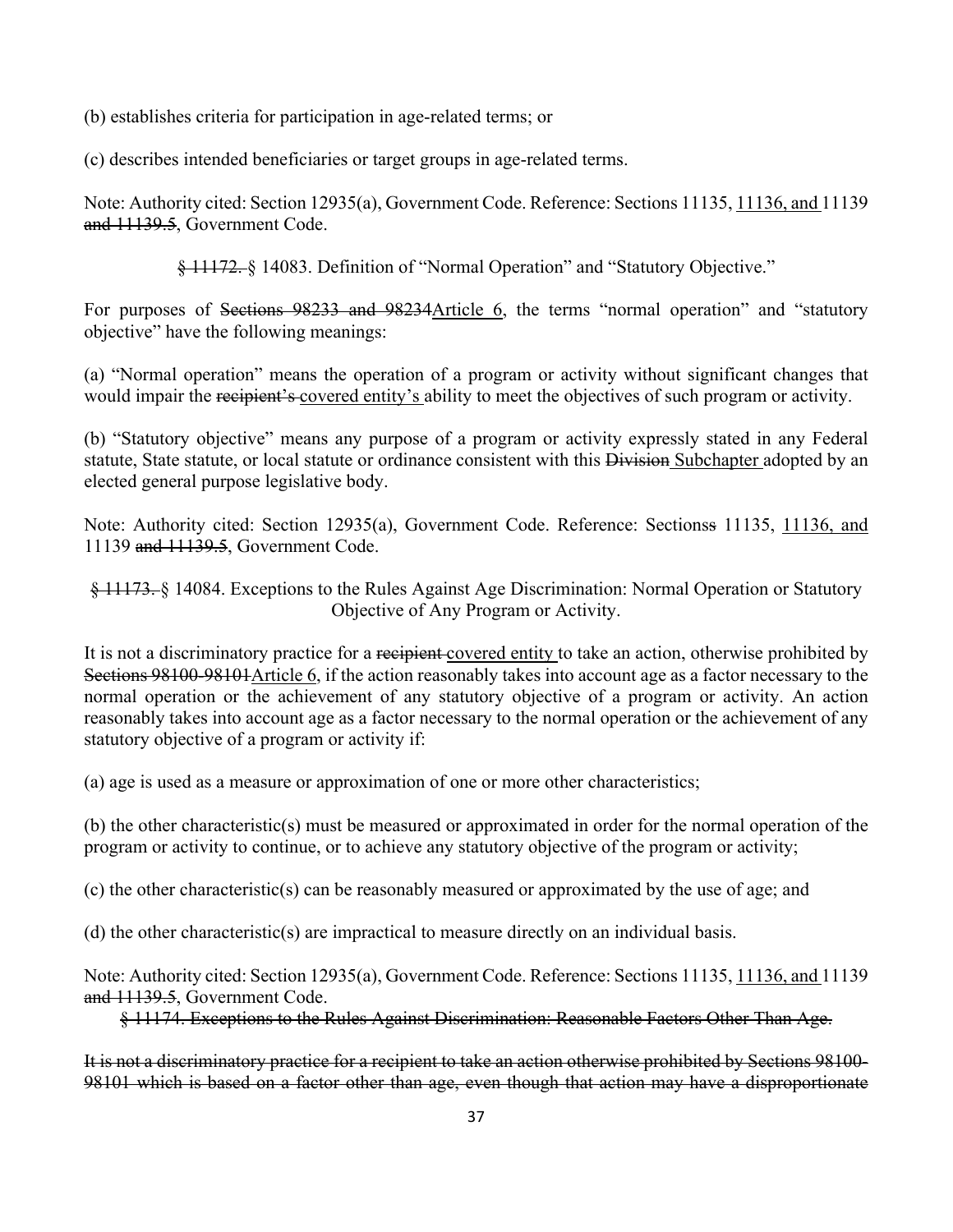effect on persons of different ages, provided that such other factor bears a direct and substantial relationship to the normal operation of the program or activity or to the achievement of a statutory objective.

Note: Authority cited: Section 12935(a), Government Code. Reference: Sections 11135, 11139 and 11139.5, Government Code.

§ 11175§ 14085. Burden of Proof.

The burden of proving that an age distinction falls within the exceptions of Ssections 98231, 98233 or 9823414081, 14082, 14083, or 14084 is on the recipient of State support covered entity.

Note: Authority cited: Section 12935(a), Government Code. Reference: Sections 11135, 11136, and 11139 and 11139.5, Government Code.

§ 1408611176. State Agency Review of Policies and Procedures.

(a) Each Sstate agency shall conduct a review of the age distinctions it imposes on its recipients by regulation, policy, or administrative practice. The purpose of this review is to identify how age distinctions are used by each Sstate agency and whether such age distinctions are permissible under this DivisionSubchapter.

(b) No later than 12 months from the date a Sstate agency adopts implementing regulations, such agency shall submit a report to the Secretary-Department containing:

(1) the results of the review conducted under subsection (a) of this section;

(2) a list of the age distinctions which are to be continued; and

(3) the justification under Ssection 14081, 14082, 14083, or 14084 98231, 98233 or 98234 for each age distinction to be continued.

Note: Authority cited: Section 12935(a), Government Code. Reference: Sections 11135, 11136<del>11139</del> and 1113911139.5, Government Code.

§ 1408741177. Recipient Review of Age Distinctions.

No later than 18 months following the effective date of implementing regulations, each recipient should be required by the responsible Sstate agency to submit a report to such Sstate agency analyzing the results of a review equivalent to that referred to in subsection 98236 14086(a). Such report should list by program or activity the age distinctions to be continued, together with an explanation of why such distinctions satisfy the terms of Ssections 14082 and 14084 98231, 98233, or 98234, and the age distinctions to be eliminated.

Note: Authority cited: Section 12935(a), Government Code. Reference: Sections 11135, 11136, and 11139, and 11139.5, Government Code.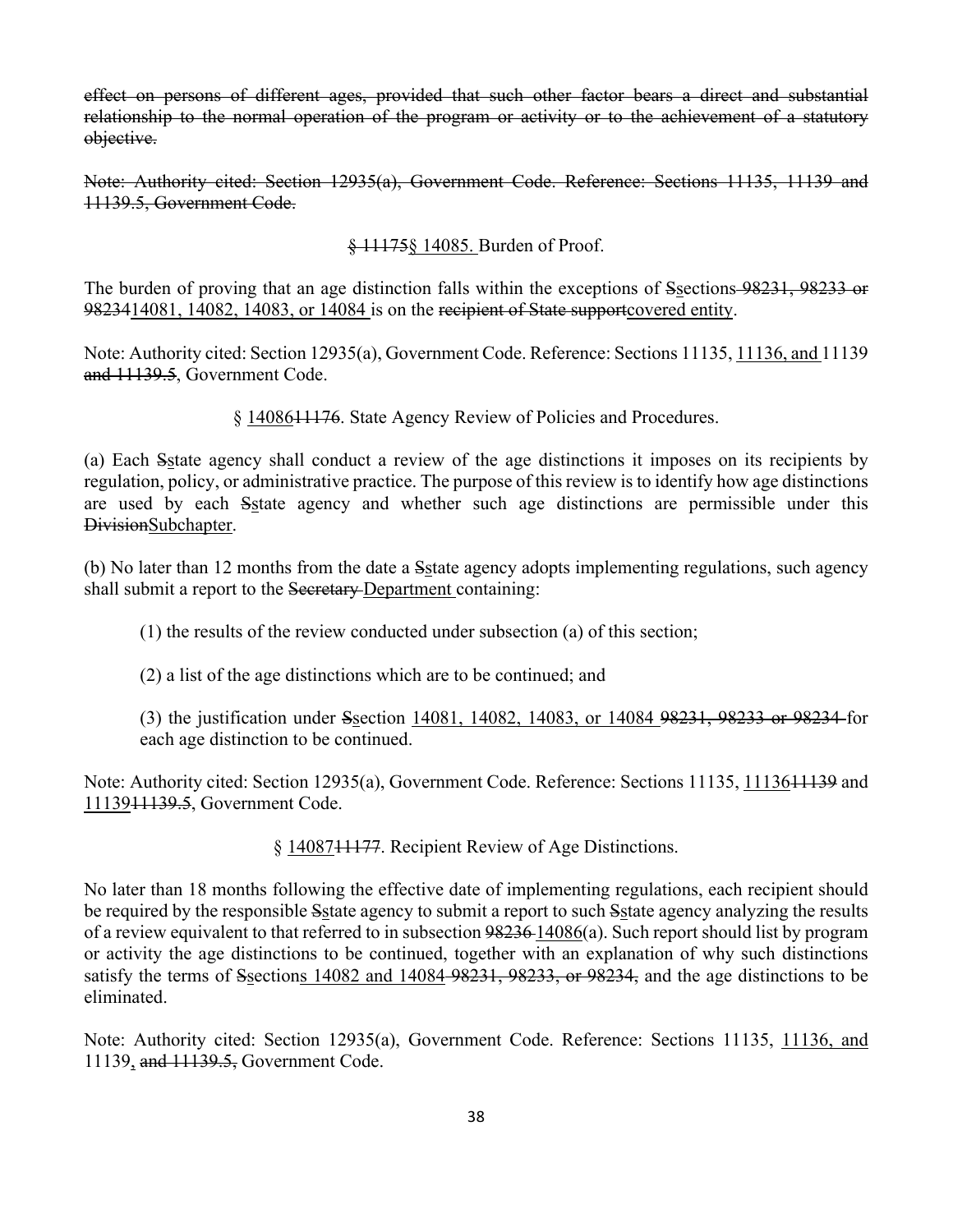§ 1117814088. State Agency Review of Recipient Age Distinctions.

No later than 24 months following the effective date of implementing regulations, each Sstate agency will be requested to submit a report to the Secretary-Department analyzing the results of the review referred to in Ssection 9823714086.

Note: Authority cited: Section 12935(a), Government Code. Reference: Sections 11135, 11136, and 11139, and 11139.5, Government Code.

§ 11179. [Reserved]

[§§ 14089-14099. Reserved.]

## **Article 7. Specific Practices Prohibited - Ancestry, Ethnic Group Identification, and National Origin**

#### § 14100. Definitions.

(a) The terms "ancestry," "ethnic group identification," and "national origin" shall have the meanings set out in sections 14020 (e), (q), and (dd), respectively.

(b) "Alternative communication services" means the method used for purposes of communicating effectively with a person with limited English proficiency who is unable to read or speak or write in the English language. "Alternative communication services" include, but are not limited to, the provision of the services of a multilingual employee or a qualified interpreter for the benefit of an ultimate beneficiary; the provision of written materials in a language other than English; the provision of written materials in a format other than standard font written print, such as Braille, large font print, sign language visual formats and electronic formats; auxiliary aids and services; and notice to the limited English proficient person of the availability of free alternative communication services, including interpreter and translation services and where to file complaints if appropriate services are not provided.

(c) "Multilingual employee" means a qualified employee of a covered entity who, in addition to their duties, is also proficient in oral communication skills in English and the target languages, as are necessary to accurately and readily interpret in a second language. A multilingual employee need not be proficient in reading or writing skills in a second language except where such skills are a job-related necessity or necessary for orally interpreting a written document.

(d) "Limited English proficient persons" ("LEP") includes persons who are non-English speaking or who do not speak English as their primary language or have limited ability to read, write, speak, or understand English.

(e) "Primary language" means the language used most frequently by a person to communicate, including sign language, or tactile sign language.

(f) "Translator" means a person qualified and capable of translating a language in writing or sign. A qualified translator has received education and training in translator best practices, including ethics, conduct, practice, and confidentiality. "Translation" is the replacement of a written text or sign, or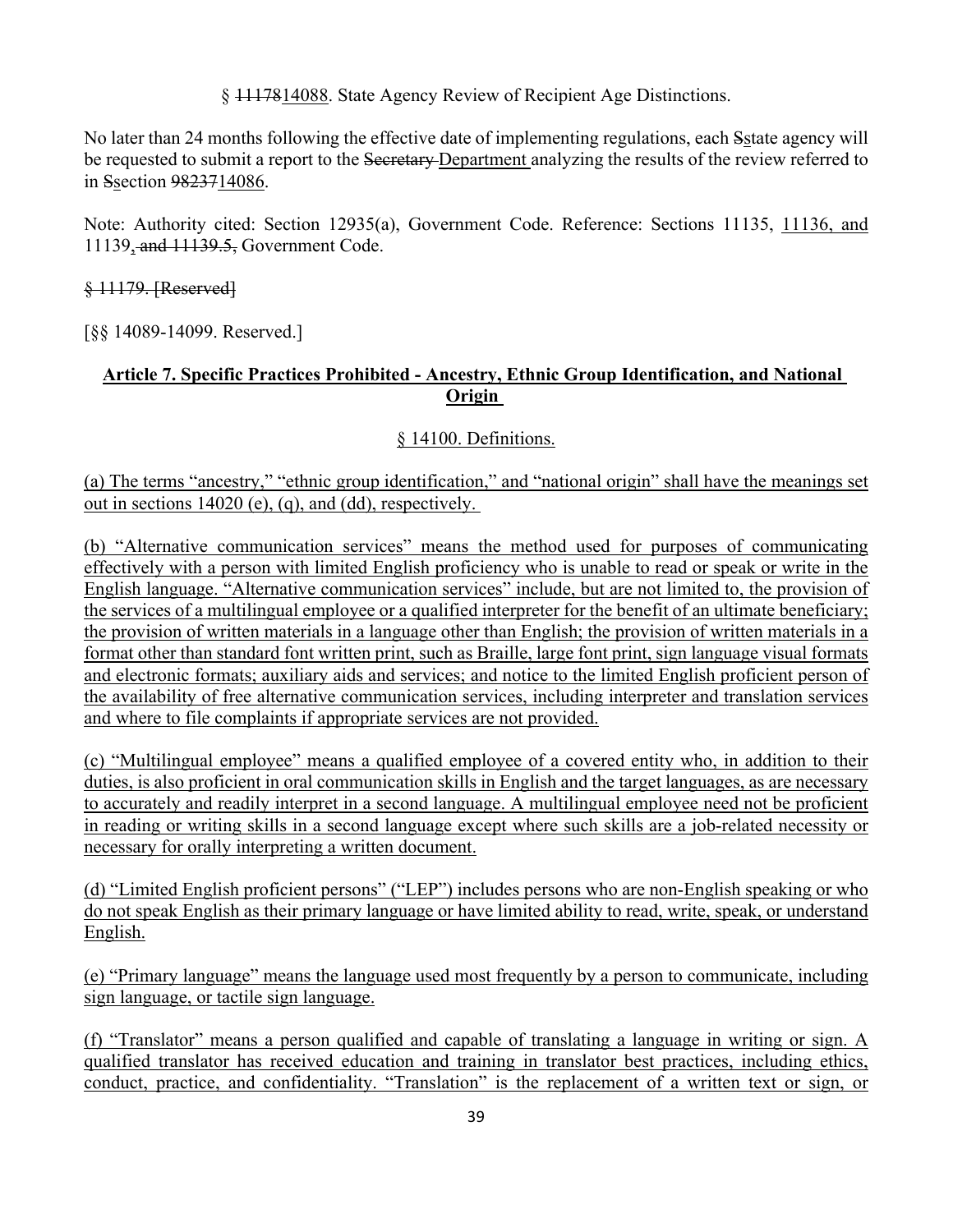recorded image, from one language (source language) into an equivalent written text or sign, or recorded image in another language (target language), accurately and with appropriate cultural relevance, and at the appropriate grade level. Although many of the same requirements apply to translators as for interpreters, the skill of translators is very different from that of interpreting. Competency of translations can often be ensured by: (i) having a second independent translator to check the work of the primary translator, including using a community review process to ensure the correct reading and literacy level and understandability of the document, and (ii) using "back translation" by having one translator translate the documents and a second one translate it back to English or the source language to check the appropriate meaning.

Note: Authority cited: Section 12935(a), Government Code. Reference: Sections 11135, 11136, and 11139, Government Code.

## § 14101. Prohibited Practices on the Bases of Ancestry, Ethnic Group Identification, and National Origin.

Among other prohibited practices, it is prohibited for a covered entity to:

(a) discriminate against or deny full and equal access to a person on the basis of the person's actual or perceived ancestry, ethnic group identification, or national origin, including a person's primary language or accent;

(b) discriminate against or deny full and equal access to a person on the basis of such person's association with persons of a particular ancestry, ethnic group identification, or national origin.

(c) discriminate against a person on the basis of such person's membership in an organization identified with, or seeking to promote the interests of persons of a particular ancestry, ethnic group identification, or national origin, or because a person's name, or that of their spouse, is believed to reflect a particular ancestry, ethnic group identification or national origin; or

(d) fail to take reasonable steps to ensure meaningful access to its programs and activities by LEP persons, including through the use of alternative communication services. The determination of whether a covered entity has failed to take reasonable steps to ensure meaningful access to its programs and activities by LEP persons is a case-specific, fact-based inquiry that must balance at least the following five factors:

(1) The number or proportion of LEP persons eligible to be served or likely to be encountered by the covered entity;

(2) The frequency with which LEP individuals come in contact with the program or activity;

(3) The nature and importance to people's lives of the program or activity provided by the covered entity;

(4) The significance of the communication to an individual's ability to access or be served by the program or activity; and

(5) The resources available to the covered entity.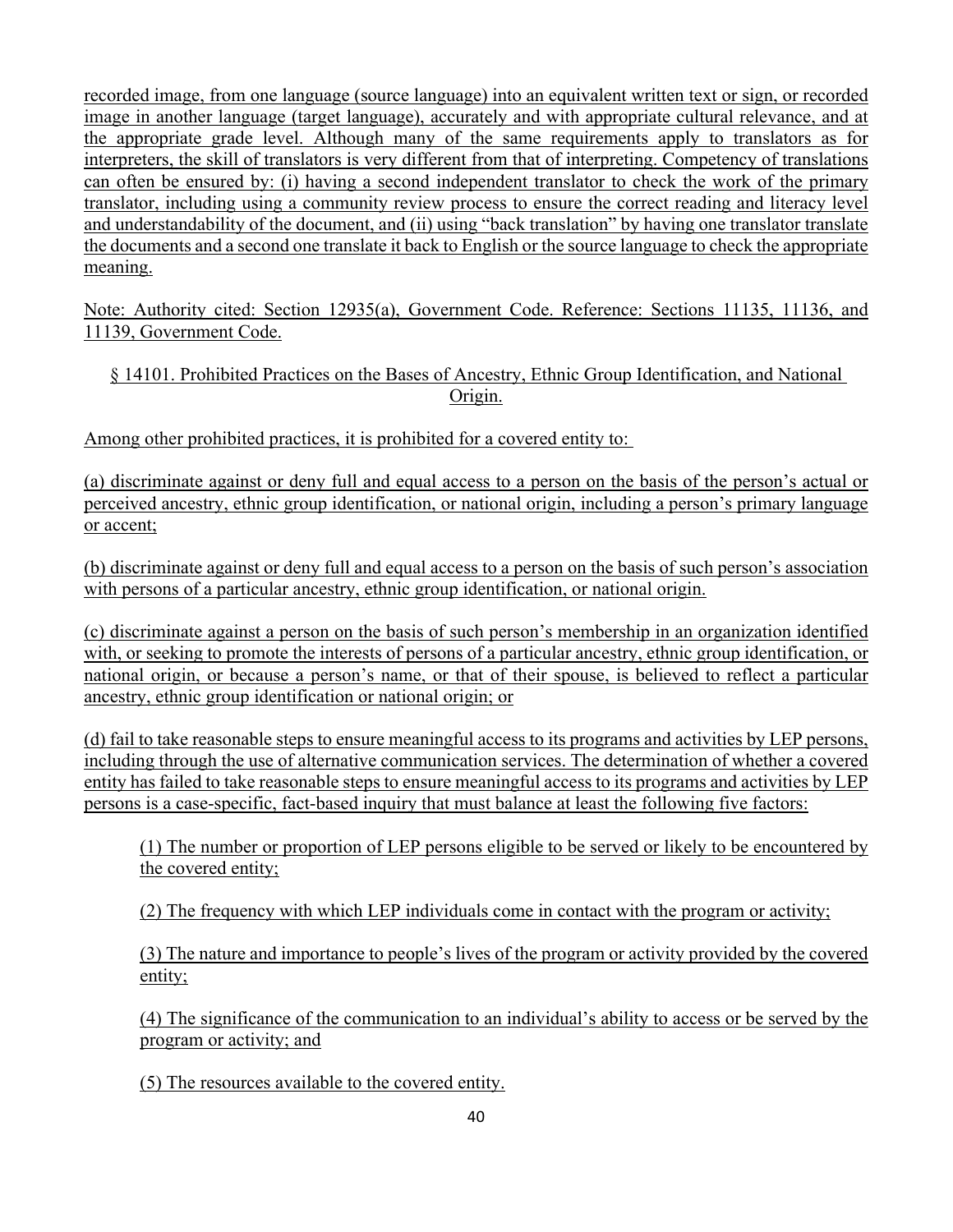Note: Authority cited: Section 12935(a), Government Code. Reference: Sections 11135, 11136, and 11139, Government Code.

[§§ 14102-14124. Reserved.]

## **Article 8. Specific Practices Prohibited - Color and Race**

#### § 14125. Definitions.

The terms "color," and "race" shall have the meanings set out in sections 14020 (j) and (mm), respectively.

Note: Authority cited: Section 12935(a), Government Code. Reference: Sections 11135, 11136, and 11139, Government Code.

§ 14126. Prohibited Practices on the Basis of Color and Race.

Among other prohibited practices, it is prohibited for a covered entity to:

(a) discriminate against or deny full and equal access to a person on the basis of the person's actual or perceived color or race;

(b) discriminate against or deny full and equal access to a person on the basis of such person's association with persons of a particular color or race;

(c) discriminate against of deny full and equal access to a person on the basis of such person's membership in an organization identified with, or seeking to promote the interests of persons of a specific color or race, or because a person's name, or that of their spouse, is believed to reflect a given color or race.

Note: Authority cited: Section 12935(a), Government Code. Reference: Sections 11135, 11136, and 11139, Government Code.

[§§ 14127-14152. Reserved.]

## **Article 9. Specific Practices Prohibited - Marital Status**

## § 14153. Prohibited Practices.

Among other prohibited practices, it is prohibited for a covered entity to:

(a) discriminate against or deny full and equal access to a person on the basis of a person's actual or perceived marital status;

(b) discriminate against or deny full and equal access to a person on the basis of such person's association with persons of a particular marital status;

(c) discriminate against or deny full and equal access to a person on the basis of such person's membership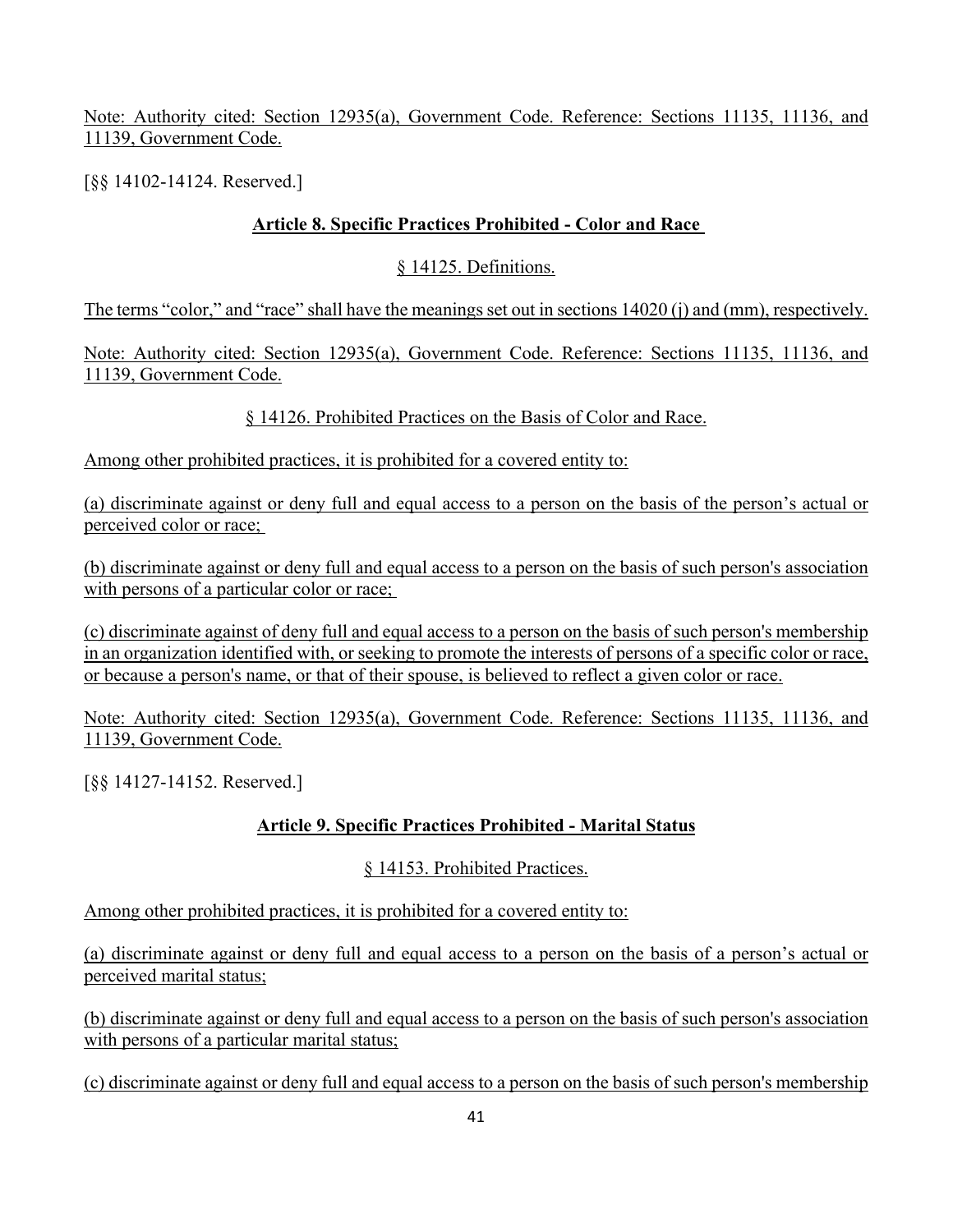in an organization identified with or seeking to promote the interests of persons with a particular marital status; or

(d) inquire about a person's family or marital status. However, such person may be required to provide information relevant and necessary for determining whether such person satisfies validly imposed criteria for the aid or benefit, or participation in the program or activity in question, including any other former names by which such person has been known.

§ 11180. Parental, Family or Marital Status.

Any rule, policy or practice of a recipient concerning the actual or potential parental, family or marital status of an ultimate beneficiary which has the purpose or effect of differentiating on the basis of sex is a discriminatory practice.

Note: Authority cited: Section 12935(a), Government Code. Reference: Sections 11135, 11139 and 11139.5, Government Code.

[§§ 14154-14179 Reserved.]

## **Article 10. Specific Practices Prohibited - Religion**

## § 14180. Definitions.

The term "Religion" shall have the meaning set out in section 14020(qq).

Note: Authority cited: Section 12935(a), Government Code. Reference: Sections 11135, 11136, and 11139, Government Code.

## § 14181. Prohibited Practices on the Basis of Religion.

Among other prohibited practices, it is prohibited for a covered entity to:

(a) discriminate against or deny full and equal access to a person on the basis of the person's actual or perceived religion.

(b) discriminate against or deny full and equal access to a person on the basis of such person's association with persons of a particular religion;

(c) discriminate against or deny full and equal access to a person on the basis of such person's membership in an organization identified with, or seeking to promote the interests of persons with a particular religion.

Note: Authority cited: Section 12935(a), Government Code. Reference: Sections 11135, 11136, and 11139, Government Code.

§ 14182. Reasonable Accommodation of Religious Practices.

It is unlawful for a covered entity to fail to make reasonable accommodation to the religious belief of an ultimate beneficiary where such accommodation can be made without undue hardship on the covered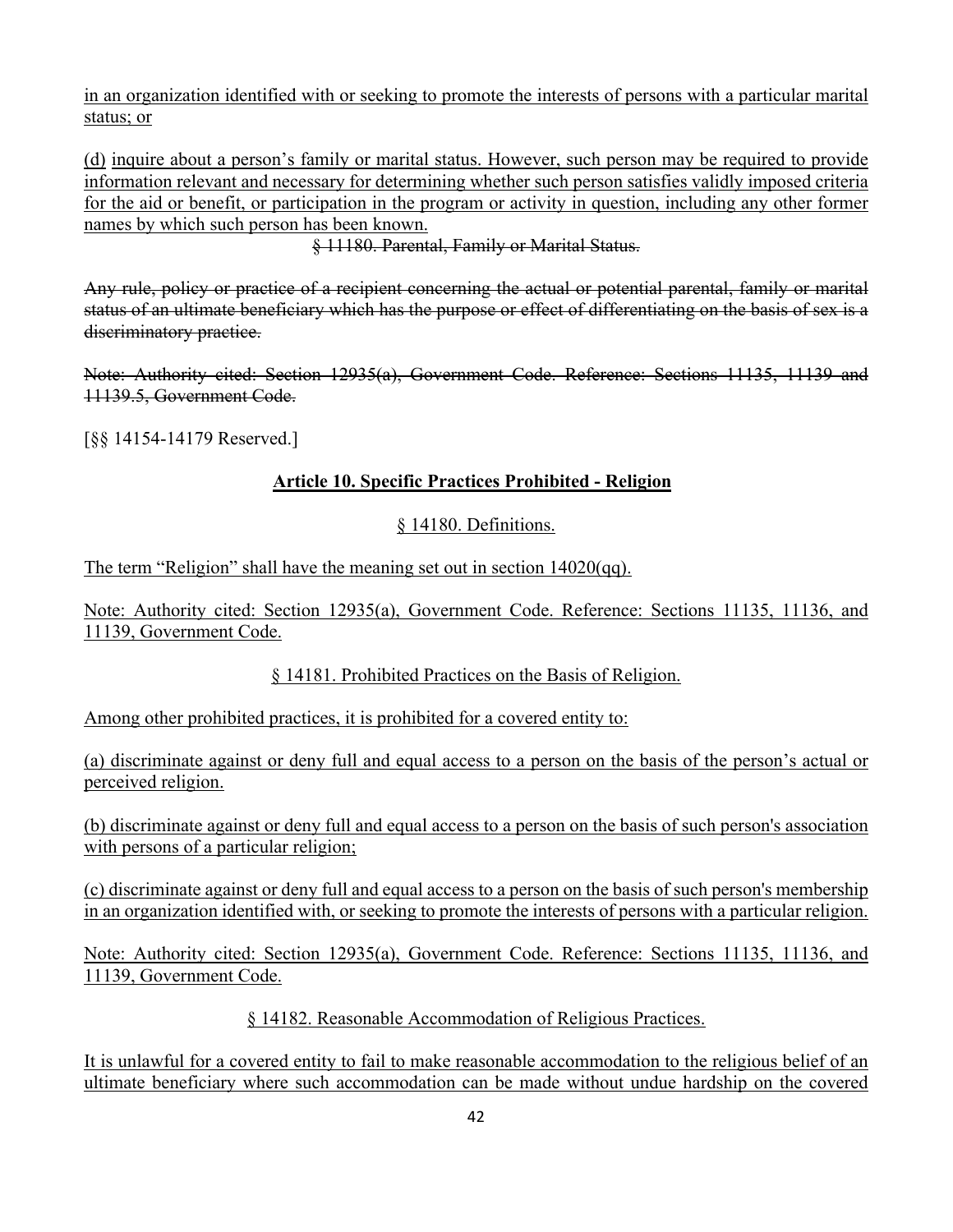entity.

Note: Authority cited: Section 12935(a), Government Code. Reference: Sections 11135, 11136, and 11139, Government Code.

## § 14183. Exemption of Religious Organizations.

Neither Article 9.5, this subchapter nor other implementing regulations apply to the religious activities of a religious corporation or religious association not organized for profit.

Note: Authority cited: Section 12935(a), Government Code. Reference: Sections 11135, 11136, and 11139, Government Code.

[§§ 14184-14299. Reserved.]

## **Article 11. Specific Practices Prohibited - Sex and Sexual Orientation**

§ 14300. Prohibited Practices on the Basis of Sex or Sexual Orientation.

Among other prohibited practices, it is prohibited for a covered entity to:

(a) discriminate against or deny full and equal access to a person on the basis of the person's sex or sexual orientation, as defined in sections 14020 (rr) and (ss);

(b) discriminate against or deny full and equal access to a person on the basis of such person's association with persons of a particular sex or sexual orientation, sections 14020 (rr) and (ss);

(c) discriminate against or deny full and equal access to a person on the basis of such person's membership in an organization identified with, or seeking to promote the interests of persons with a particular sex or sexual orientation, as defined in sections 14020 (rr) and (ss).

Note: Authority cited: Section 12935(a), Government Code. Reference: Sections 11135, 11136, and 11139, Government Code.

§ 11181. Personal Information.

In determining whether a person satisfies any criteria for receipt of an aid or benefit or participation in a program or activity, it is a discriminatory practice for a recipient to differentiate on the basis of sex in inquiring about the family or marital status of such person. However, such person may be required to provide information relevant and necessary for determining whether such person satisfies validly imposed criteria for the aid or benefit, or participation in the program or activity in question, including any other former names by which such person has been known.

Note: Authority cited: Section 12935(a), Government Code. Reference: Sections 11135, 11139 and 11139.5, Government Code.

§ 11182. § 14301. Pregnancy, Childbirth, or Termination of Pregnancy.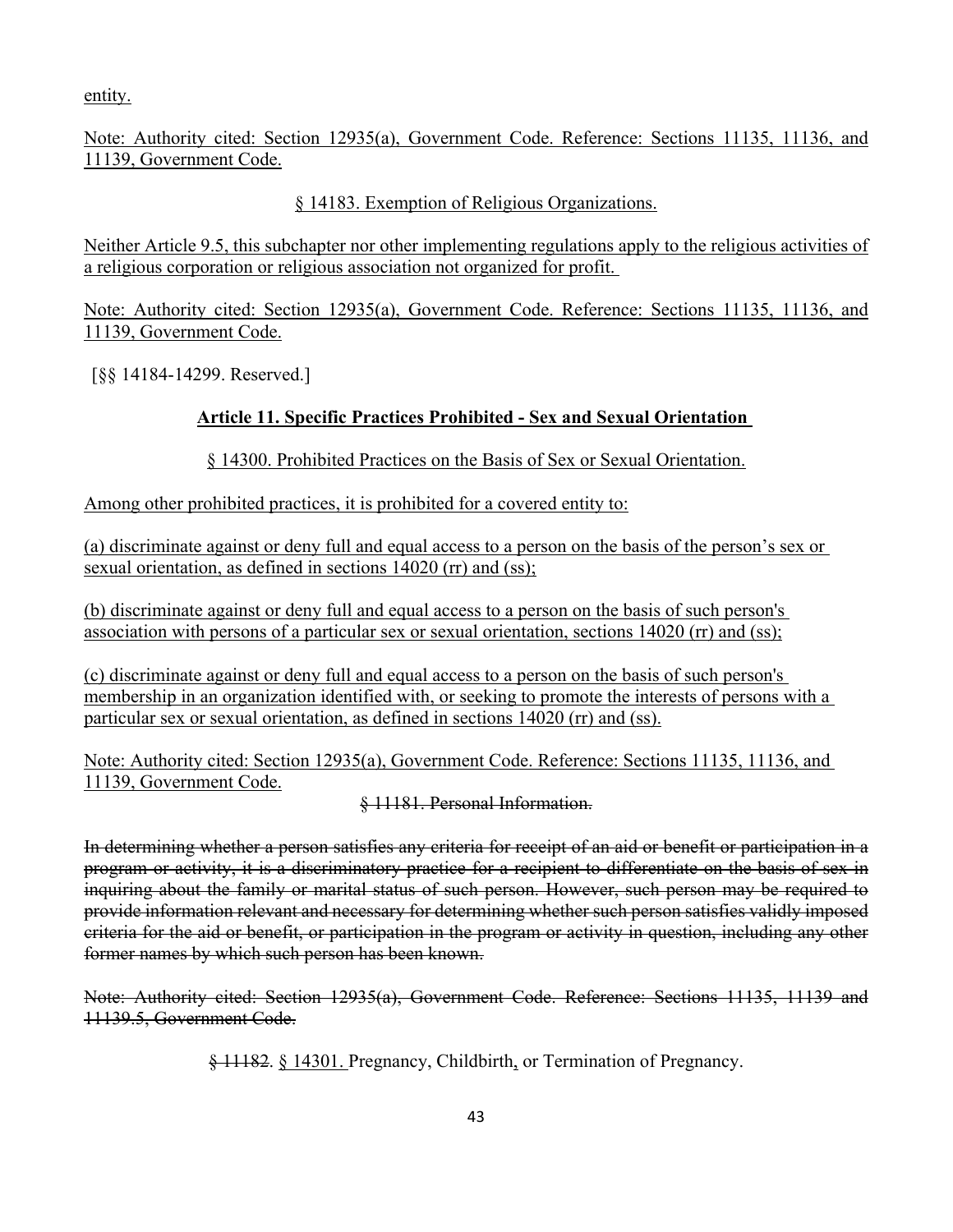Any rule, policy or practice of a recipient covered entity concerning disability due to pregnancy, childbirth, recovery from childbirth or termination of pregnancy, or other physiological conditions related to the capacity to bear children not applied under the same terms and conditions, and in the same manner, as any other rule, policy or practice relating to any other temporary disability is a prohibited discriminatory practice; except as otherwise provided by the Fair Employment and HousingPractice Act.

Note: Authority cited: Section 12935(a), Government Code. Reference: Sections 11135, 11136, and 11139 and 11139.5, Government Code.

#### § 14302. Parental, Family, or Marital Status.

Any practice of a covered entity concerning the actual or potential parental, family or marital status of an ultimate beneficiary which has the purpose or effect of differentiating on the basis of sex is a prohibited practice.

Note: Authority cited: Section 12935(a), Government Code. Reference: Sections 11135, 11136, and 11139, Government Code.

§ 11183. Statistical Stereotypes.

Any rule, policy or practice which treats men and women differently for purposes of any program or activity on the basis of It is an unlawful practice for any covered entity to use aggregate statistical information, based on sex, characteristics of men or women, whether founded in fact, belief or statistical probability is a discriminatory practice.

Note: Authority cited: Section 12935(a), Government Code. Reference: Sections 11135, 11136, and 11139 and 11139.5, Government Code.

§ 11184. Sex Pressure Prohibited.

Any rule, policy, practice or incident by a recipient is a discriminatory practice where a supervisor, superior, or other person subject to the control of a recipient of State support, conditions the receipt of benefits of a program or activity upon entering into, or maintaining, a sexual relationship or participation in sexual activity or subjects an ultimate beneficiary to sexual harassment or intimidation such as unwelcome sexual advances, requests for sexual favors, or other verbal or physical conduct of a sexual nature.

Note: Authority cited: Section 12935(a), Government Code. Reference: Sections 11135, 11139 and 11139.5, Government Code.

§ 14303. Inquiries Regarding and Recording of Gender and Name.

(a) Inquiries by a covered entity that directly or indirectly identify a person on the basis of sex, including gender, gender identity, or gender expression, or sexual orientation, are unlawful unless the covered entity establishes a permissible defense, including whether such a practice is required by state or federal law or an order of a state or federal court. For recordkeeping purposes, a covered entity may request a person to provide this information solely on a voluntary basis.

(b) If an ultimate beneficiary requests to be identified with a preferred gender, name, and/or pronoun,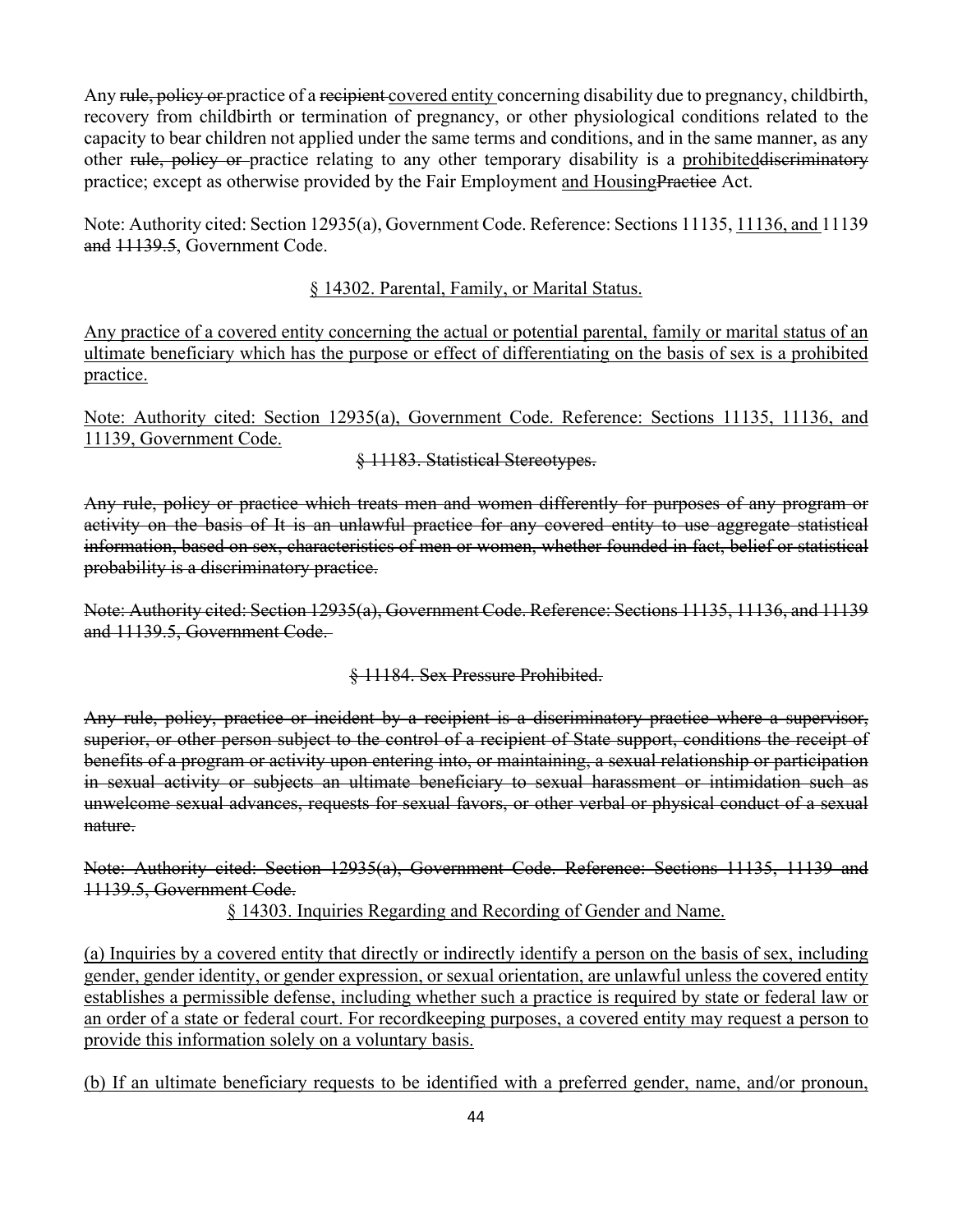including gender-neutral pronouns, a covered entity who fails to abide by the person's stated preference may be liable under Article 9.5, except as noted in subsection (c) below.

(c) A covered entity is permitted to use a person's gender or legal name as indicated in a governmentissued identification document only if it is necessary to meet a legally-mandated obligation, but otherwise must identify the person in accordance with their gender identity and preferred name.

(d) It is unlawful for a covered entity to discriminate against or deny full and equal access to an individual who is transitioning, has transitioned, or is perceived to be transitioning.

(e) It is unlawful for a covered entity to refuse any individual access to facilities that correspond to that individual's gender identity or gender expression, regardless of the individual's sex assigned at birth, unless the covered entity establishes a permissible defense. Covered entities may not require individuals to undergo, provide proof or any medical treatment or procedure, provide any identity document, or to use facilities designated for use by a particular gender.

(f) Nothing in this section shall preclude a covered entity from making a reasonable and confidential inquiry of an ultimate beneficiary for the sole purpose of ensuring access to comparable, safe, and adequate multi-user facilities.

Note: Authority cited: Section 12935(a), Government Code. Reference: Sections 11135, 11136, and 11139, Government Code.

[§§ 14304-14324. Reserved.]

§ 11185. [Reserved]

## § 11186. [Reserved]

## **Article 12. Specific Practices Prohibited - Disability, Medical Condition, and Genetic Information.**

## § 11187. § 14325. Definitions.

The terms "disability," "genetic information," and "medical condition" shall have the meanings set out in sections  $14020$  (p), (u), and (cc).

(a) "Disabled person" means any person who has a physical or mental impairment which substantially limits one or more major life activities, has a record of such an impairment, or is regarded as having such an impairment.

(b) As used in subsection (a) of this section, the phrase "physical or mental impairment" means:

(1) any physiological disorder or condition, cosmetic disfigurement, or anatomical loss affecting one or more of the following body systems: neurological; musculoskeletal; special sense organs; respiratory, including speech organs; cardiovascular; reproductive; digestive; genitourinary; hemic and lymphatic; skin; and endocrine; or

(2) any mental or psychological disorder, such as mental retardation, organic brain syndrome,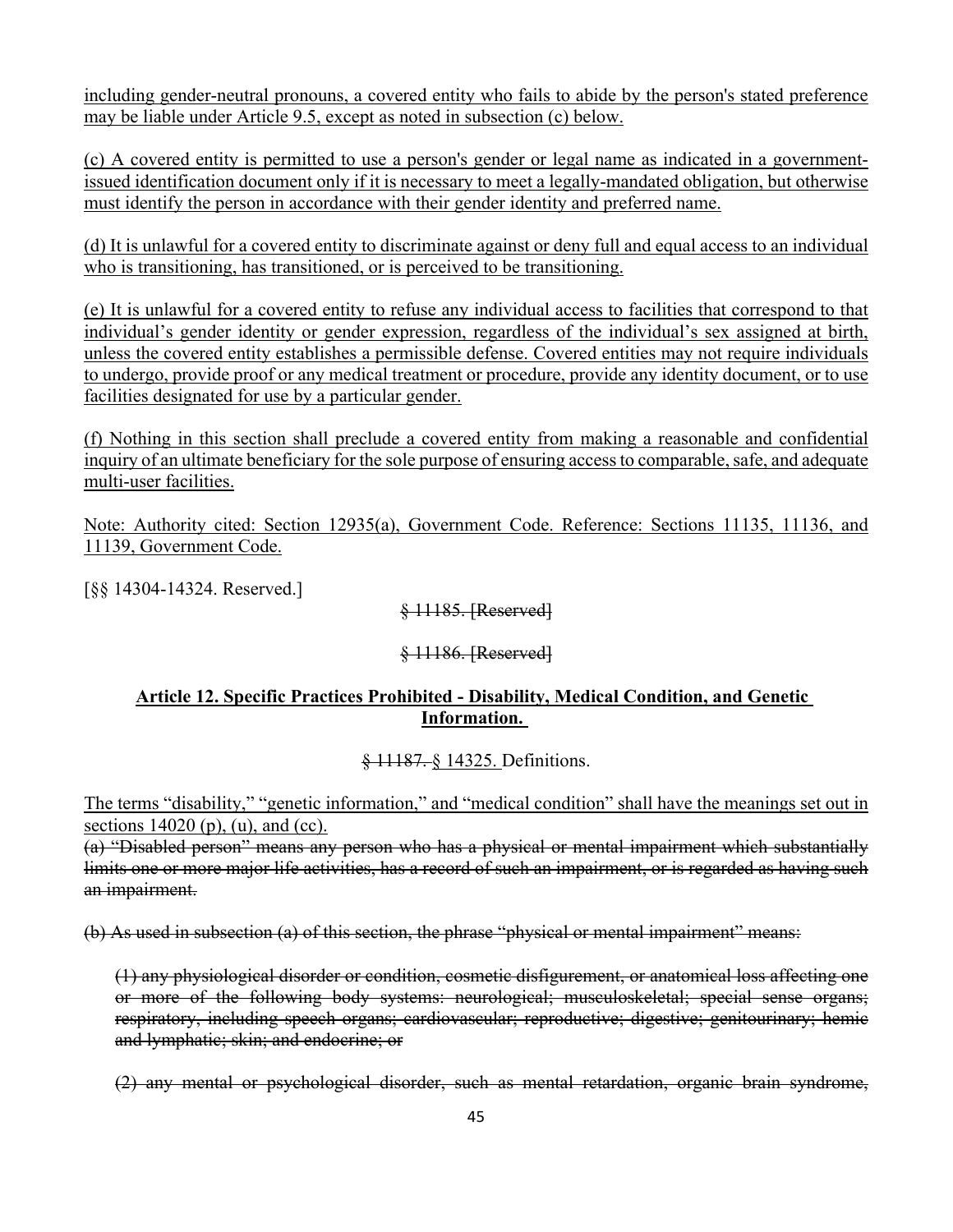emotional or mental illness, and specific learning disabilities. The term "physical or mental impairment" includes, but is not limited to such diseases and conditions as orthopedic, visual, speech and hearing impairment, cerebral palsy, epilepsy, muscular dystrophy, multiple sclerosis, cancer, heart disease, diabetes, mental retardation, emotional illness, and drug addiction and alcoholism.

(3) "Major life activities" means functions such as caring for one's self, performing manual tasks, walking, seeing, hearing, speaking, breathing, learning and working.

(4) "Has a record of such an impairment" means has a history of, or has been misclassified as having, a mental or physical impairment that substantially limits one or more major life activities.

(5) "Is regarded as having an impairment" means:

(A) has a physical or mental impairment that does not substantially limit major life activities but is treated by a recipient as constituting such a limitation;

(B) has a physical or mental impairment that substantially limits major life activities only as a result of the attitudes of others toward such impairment; or

 $(C)$  has none of the impairments defined in subsection  $(b)$  (1) of this section but is treated by a recipient as having such an impairment.

(c) "Disability" means any condition or characteristic that renders a person a disabled person as defined in subsection (a) of this section.

(d) "Qualified disabled person" means:

(1) with respect to employment, a disabled person who, with reasonable accommodation, can perform the essential functions of the job in question, but the term does not include any individual who is an alcoholic or drug abuser whose current use of alcohol or drugs prevents such person from performing the duties of the job in question or whose employment, by reason of such current alcohol or drug abuse, would constitute a direct threat to property or the safety of others; and

(2) with respect to other programs or activities, a disabled person who meets the essential eligibility requirements of such programs or activities.

Note: Authority cited: Section 12935(a), Government Code. Reference: Sections 11135, 11139 and 11139.5, Government Code.

#### § 14326. Prohibited Practices on the Basis of Disability.

Among other prohibited practices, it is prohibited for a covered entity to:

(a) discriminate against or deny full and equal access to a person on the basis of the person's actual or perceived disability;

(b) discriminate against or deny full and equal access to a person on the basis of such person's association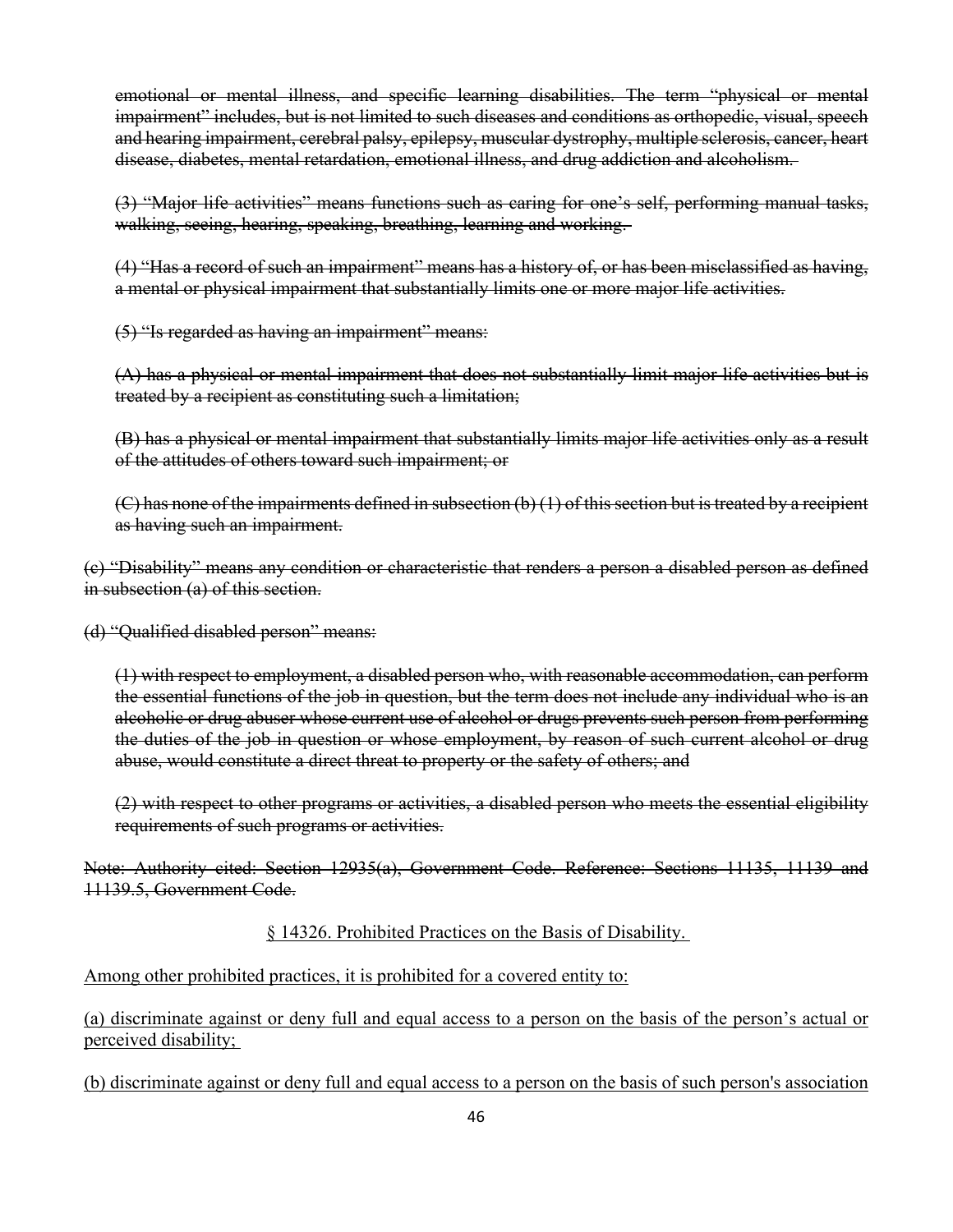with persons with disabilities; or

(c) discriminate against or deny full and equal access to a person on the basis of such person's membership in an organization identified with, or seeking to promote the interests of persons with disabilities.

Note: Authority cited: Section 12935(a), Government Code. Reference: Sections 11135, 11136, and 11139, Government Code.

## § 14327. Reasonable Accommodations.

It unlawful for a covered entity to fail or refuse to provide a reasonable accommodation as needed to afford an individual with a disability a full and equal opportunity to use or enjoy programs, activities or services. Upon receiving a request for a reasonable accommodation, covered entities shall engage in a good faith interactive process to determine an effective reasonable accommodation.

Note: Authority cited: Section 12935(a), Government Code. Reference: Sections 11135, 11136, and 11139, Government Code.

## § 14328. Medical Condition

It is a prohibited practice for a covered entity to discriminate against or deny full and equal access to a person on the basis of the person's actual or perceived medical condition, as defined in section 14020(cc).

Note: Authority cited: Section 12935(a), Government Code. Reference: Sections 11135, 11136, and 11139, Government Code.

## § 14329. Genetic Information.

It is a prohibited practice for a covered entity to discriminate against a person on the basis of the person's genetic information, as defined in section 14020(u).

Note: Authority cited: Section 12935(a), Government Code. Reference: Sections 11135, 11136, and 11139, Government Code.

## § 14330. Confidentiality

(a) Information concerning a request for a reasonable accommodation for a disability, or other information concerning disability, medical condition, or genetic information, shall be kept confidential by covered entities in accordance with the privacy protections afforded to medical information under state and federal law, including the Confidentiality of Medical Information Act, California Civil Code sections 56-56.37, unless confidentiality is waived by the individual with a disability or disclosure is required by law.

(b) To the extent necessary to review a request for an accommodation, or to implement an accommodation, confidential information may be disclosed only to the covered entity's staff who are directly involved in the accommodation process or who are necessary to implement the accommodation.

Note: Authority cited: Section 12935(a), Government Code. Reference: Sections 11135, 11136, and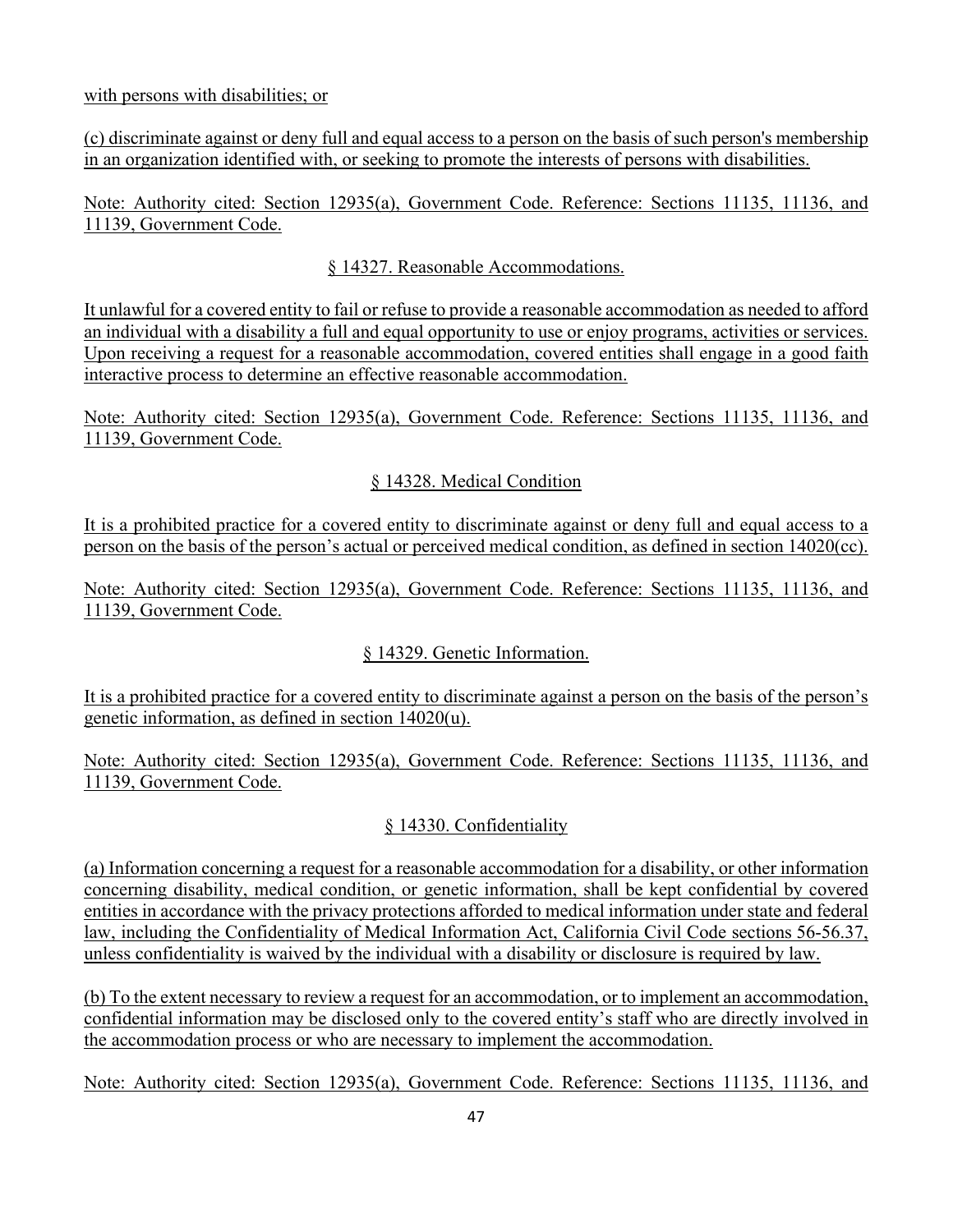#### 11139, Government Code.

#### § 11188. Self-Evaluation.

(a) With regard to disabled persons, a recipient with 15 or more employees should be required by the responsible State agency, within one year of the effective date of implementing regulations to:

(1) evaluate, with the assistance of interested persons, including disabled persons or organizations representing disabled persons, its current policies and practices and the effects thereof that do not or may not meet the provisions of such regulations and this Division;

(2) modify, after consultation with interested persons, including disabled persons or organizations representing disabled persons, any policies and practices that do not meet the provisions of such regulations and this Division;

(3) take, after consultation with interested persons, including disabled persons or organizations representing disabled persons, appropriate remedial steps to eliminate the effects of any discrimination that resulted from adherence to such policies and practices; and

(4) for at least three years following completion of the evaluation referred to in subsection (a) (1) of this section, maintain on file, make available for public inspection, and provide to the responsible State agency upon request:

(A) a list of the interested persons consulted;

(B) a description of the areas examined and any problems identified; and

(C) a description of any modifications made and of any remedial steps taken.

(b) A self-evaluation performed by a recipient as required by a federal agency under the provisions of Section 504 of the Rehabilitation Act of 1973 should be permitted to satisfy the provisions of subsection  $(a)$  (1) of this section.

Note: Authority cited: Section 12935(a), Government Code. Reference: Sections 11135, 11139 and 11139.5, Government Code.

§ 14331. Assistance Animals.

(a) Assistance animals include guide dogs, signal dogs, service dogs, service animals, and support animals as defined in section 14020(f).

(b) Individuals with disabilities are permitted to have service animals as defined in section 14020(f)(1) in all locations and facilities operated or controlled by covered entities. The only permissible questions that can be asked of an individual to determine if the animal is a service animal are: 1) "Are you an individual with a disability?" and 2) "What is the disability-related task the animal has been trained to perform?" It is not permitted to ask the individual with a disability to demonstrate the task.

(c) Individuals with disabilities who have a support animal as defined in section  $14020(f)(2)$  may request a reasonable accommodation pursuant to section 14327 related to the individual's need for the support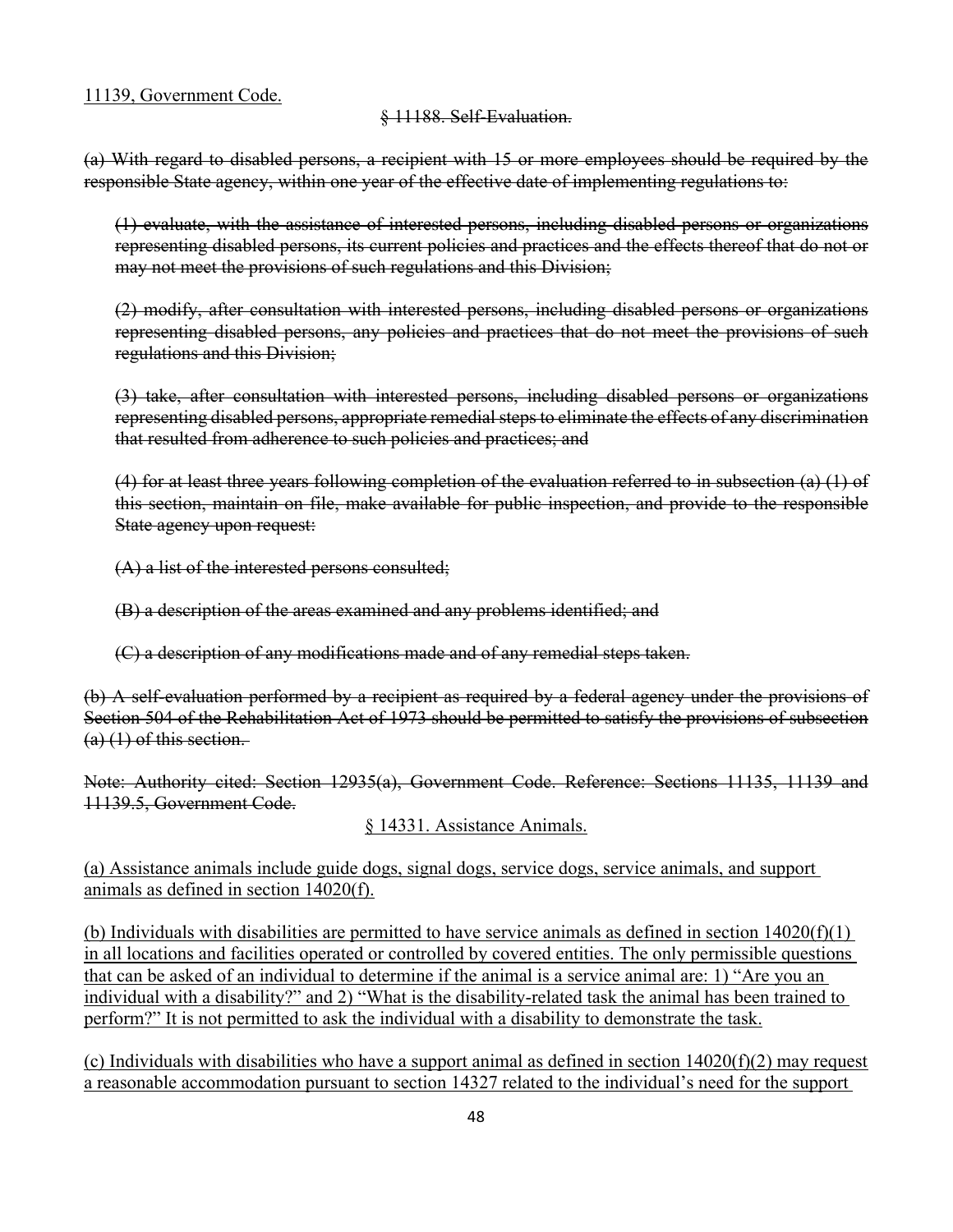animal in all locations and facilities operated or controlled by covered entities. Requests may be denied if the animal creates an undue burden on the covered entity or constitutes a direct threat to others.

(d) Provisions applicable to all assistance animals as defined in section 14020(f) include:

(1) An individual with an assistance animal may also be covered by other legal obligations relating to assistance animals, such as the American with Disabilities Act, section 504 of the Rehabilitation Act, Civil Code sections 51, 54.1, 54.2. and 54.7, and the Fair Employment and Housing Act, which include additional requirements or prohibitions relating to assistance animals, and may further restrict the nature and type of inquiry that may be made concerning assistance animals;

(2) An individual with an assistance animal shall not be required to pay any pet fee or other additional fee, including additional security deposit or liability insurance, in connection with the assistance animal;

(3) An individual with an assistance animal may be required to cover the costs of repairs for damage the animal causes to the premises, excluding ordinary wear and tear;

(4) An individual may have more than one assistance animal. Each animal must be individually determined to meet the requirements in this article. When an individual already has a support animal as a reasonable accommodation and requests an additional support animal as a reasonable accommodation, the person considering the subsequent request may consider whether the cumulative impact of multiple animals constitutes an undue burden or fundamental alteration;

(5) No breed, size, and weight limitations may be applied to an assistance animal (other than specific restrictions relating to miniature horses as service animals under the Americans with Disabilities Act);

(6) Reasonable conditions may be imposed on the use of an assistance animal to ensure it is under the control of the individual with a disability or an individual who may be assisting the individual with a disability, such as restrictions on waste disposal and animal behavior that may constitute a nuisance, so long as the conditions do not interfere with the normal performance of the animal's duties. For example, a leash requirement may interfere with the ability of a guide dog, signal dog, or service dog to assist an individual, in which case the animal may be under voice control or otherwise responsive. Similarly, a "no noise" requirement may interfere with a dog's job of barking to alert a blind individual to a danger or, but incessant barking may violate reasonable restrictions relating to nuisance. Any such conditions may not be more restrictive than those imposed upon other animals on the property;

(7) Animal vests, identification cards, or certificates are not in and of themselves documentation of either disability or the need for a reasonable accommodation;

(8) If an individual with a disability is denied permission to have an assistance animal, the individual is still entitled to all the rights and privileges that otherwise would have been accorded the individual, so long as the individual no longer has the animal; and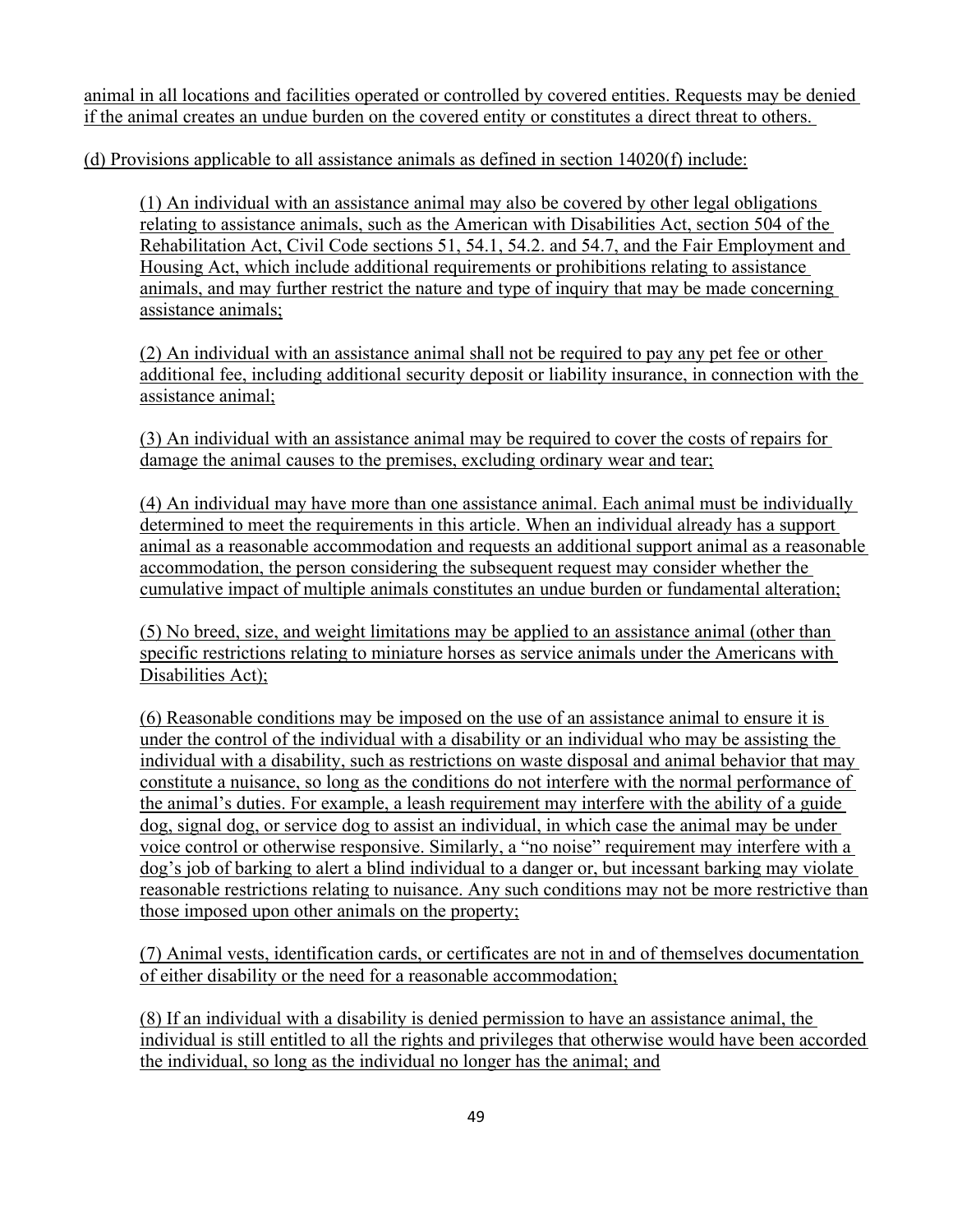(9) An assistance animal need not be allowed if the animal constitutes a direct threat to the health or safety of others (i.e. a significant risk of bodily harm) or would cause substantial physical damage to the property of others, and that harm cannot be sufficiently mitigated or eliminated by a reasonable accommodation, including under the following provisions:

(A) A determination that an assistance animal as defined in section 14020(f) poses a direct threat to the health or safety of others or would cause substantial physical damage to the property of others must be based on an individualized assessment that relies on objective evidence that is sufficiently recent as to be credible, about the specific animal's actual conduct, not on mere speculation or fear about the types of harm or damage an animal may cause or on evidence about harm or damage that other animals have caused.

(B) The assessment of whether the assistance animal as defined in section 14020(f) poses a direct threat to the health or safety of others or would cause substantial physical damage to the property of others must consider:

(i) the nature, duration, and severity of the risk of a direct threat to the health or safety of others or of substantial physical damage to the property of others;

(ii) The probability that a direct threat to the health or safety of others or substantial physical damage to the property of others will actually occur; and

(iii) Whether there are any reasonable accommodations that will eliminate the direct threat to the health or safety of others or substantial physical damage to the property of others, or sufficiently mitigate or eliminate the problems creating the direct threat.

(C) Relevant evidence in determining whether an assistance animal as defined in section 14020(f) imposes a direct threat includes whether there is evidence that the animal in question is currently engaging in dangerous conduct or has a recent history of overt dangerous acts, as described under Food & Agric. Code section 31601 et seq. A dog that has been finally determined by a court of law to a be "potentially dangerous dog" or "vicious dog" pursuant to Food & Agric. Code section 31601 et seq. shall presumptively be considered to pose a direct threat to the health or safety of others.

Note: Authority cited: Section 12935(a), Government Code. Reference: Sections 11135, 11136, 11130, 12920, 12921, 12926, 12926.1, 12927, 12955, and 12955.3, Government Code; Section 54.1 and 54.2, Civil Code.

§ 11189. § 14332. Integrated Setting.

It is a <del>discriminatory</del> prohibited practice for a recipient of State support covered entity to fail to administer programs and activities in the most integrated setting appropriate to the needs of qualified disabled persons.

Note: Authority cited: Section 12935(a), Government Code. Reference: Sections 11135, 11136, and 11139 and 11139.5, Government Code.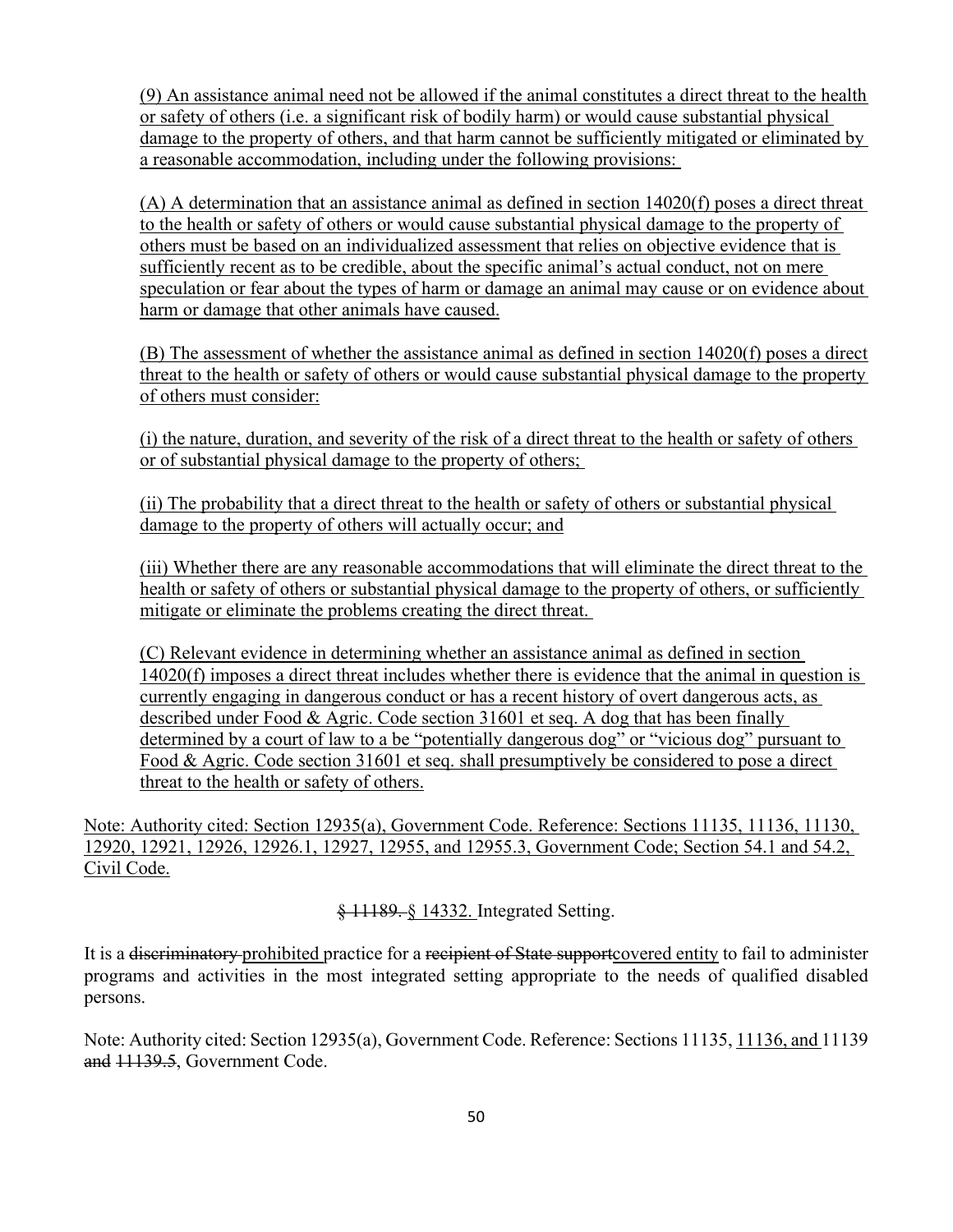#### § 11190. § 14333. Communications.

(a) It is a prohibited practice for a covered entity to fail to take appropriate steps to ensure that communications with individuals with disabilities and their companions, including applicants to or participants in programs and activities, members of the public, and ultimate beneficiaries are as effective as communications with others. Covered entities shall give priority to the expressed preference for the method of communication requested by an individual with a disability.

(b) For purposes of this article, individuals with disabilities include persons with developmental, mental health, or intellectual disabilities who have limited ability to understand English; and persons with manual or sensory disabilities, such as manual dexterity impairments, hearing or vision impairments, who have limited functional ability to read, write, or speak English presented in standard visual or oral formats.

(c) For purposes of this article, "companion" means a family member, friend, caregiver, aide, or associate of an individual with a disability who, along with the individual with a disability, is an appropriate person with whom the covered entity should communicate.

It is a discriminatory practice where a recipient of State support fails to take appropriate steps to ensure that communications with their applicants and beneficiaries are available to persons with impaired vision or hearing.

Note: Authority cited: Section 12935(a), Government Code. Reference: Sections 11135, 11136, and 11139 and 11139.5, Government Code.

#### § 14334. Self-Evaluation.

(a) With regard to persons with disabilities, a recipient with 15 or more employees should be required by the responsible state agency, within one year of the effective date of implementing regulations to:

(1) evaluate, with the assistance of interested persons, including persons with disabilities or organizations representing persons with disabilities, its current policies and practices and the effects thereof that do not or may not meet the provisions of such regulations, Article 9,.5, this subchapter, and other implementing regulations;

(2) modify, after consultation with interested persons, including persons with disabilities or organizations representing persons with disabilities, any policies and practices that do not meet the provisions of such regulations, Article 9.5, this subchapter, and other implementing regulations;

(3) take, after consultation with interested persons, including persons with disabilities or organizations representing persons with disabilities, appropriate remedial steps to eliminate the effects of any discrimination that resulted from adherence to such policies and practices; and

(4) for at least three years following completion of the evaluation referred to in subsection (a) (1) of this section, maintain on file, make available for public inspection, and provide to the responsible state agency upon request:

(A) a list of the interested persons consulted;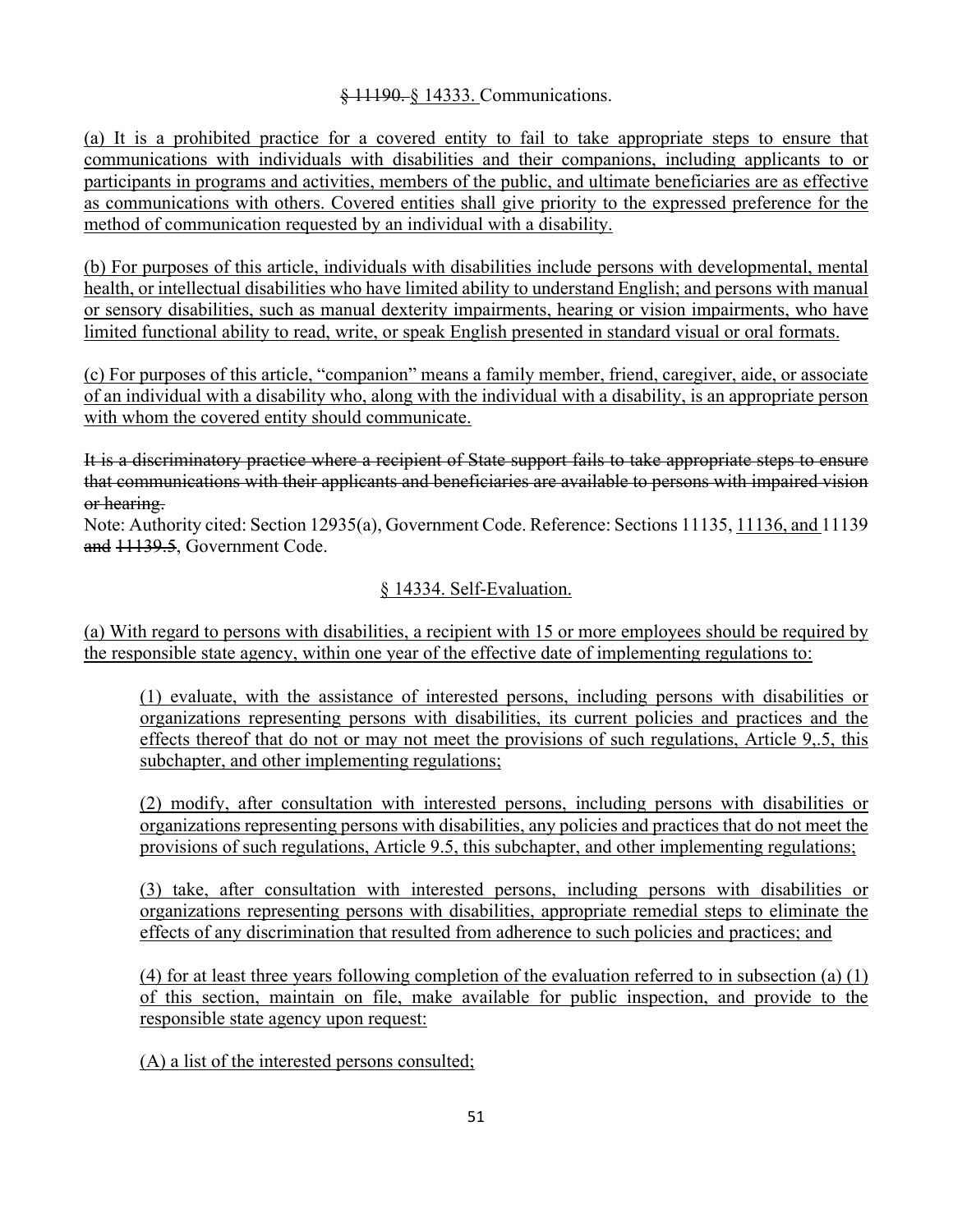(B) a description of the areas examined and any problems identified; and

(C) a description of any modifications made and of any remedial steps taken.

(b) A self-evaluation performed by a recipient as required by a federal agency under the provisions of section 504 of the Rehabilitation Act of 1973 should be permitted to satisfy the provisions of subsection (a) (1) of this section.

Note: Authority cited: Section 12935(a), Government Code. Reference: Sections 11135, 11136, and 11139, Government Code.

§ 11191. § 14335. Program Accessibility.

(a) Except as set forth in subsection (b) below, it is a <del>discriminatory</del> prohibited practice where a qualified disabled person, because a recipient'scovered entity's facilities, as defined in section 14020(r), are inaccessible to or unusable by such persona qualified individual with a disability, and on the basis such inaccessibility or inability to use, a qualified individual with a disability, is denied the benefits of,  $\theta$ -is excluded from participation in, or is otherwise subjected to discrimination or denial of full and equal access under anyin a covered entity's program or activity. to which this Division applies.

(b) It is a <del>discriminatory</del> prohibited practice for a recipient covered entity to fail to operate each program or or activity or service to which this Division applies in such a manner that the program or activity, when viewed in its entirety, is readily accessible to disabled persons with disabilities. This section does not necessarily require a recipient covered entity to make each of its existing facilities or every part of a facility accessible to and usable by disabled persons with disabilities.

(bc) Disparate impact or adverse effect may be demonstrated by showing that a selection criterion limits the opportunities of people with disabilities by screening out or tending to screen out persons with disabilities, without recourse to statistical data. It is a discriminatory practice for recipients covered entities operating fixed route bus systems or paratransit systems to fail to adhere to the program accessibility requirements set forth in Title 49, Part 27 of the Code of Federal Regulations.

Note: Authority cited: Section 12935(a), Government Code. Reference: Sections 11135, 11136, and 11139 and 11139.5, Government Code.

§ 11192. § 14336. Methods of Ensuring Program Accessibility.

A recipient covered entity may comply with the provisions of Ssection 9825414335 through such means as redesign of equipment, reassignment of classes or other services to accessible buildings, assignments of aides to beneficiaries, home visits, delivery of services at alternate accessible sites, alteration of existing facilities, or other methods that result in making its program or activities accessible to disabled personspeople with disabilities. A recipient-covered entity is not required to make structural changes in existing facilities where other methods are effective in achieving compliance with Ssection 9825414335. In choosing among available methods for meeting the provisions of Ssection 9825414335, it is a discriminatory prohibited practice for a recipient-covered entity to fail to give priority to those methods that offer programs and activities to disabled personspeople with disabilities in the most integrated setting appropriate.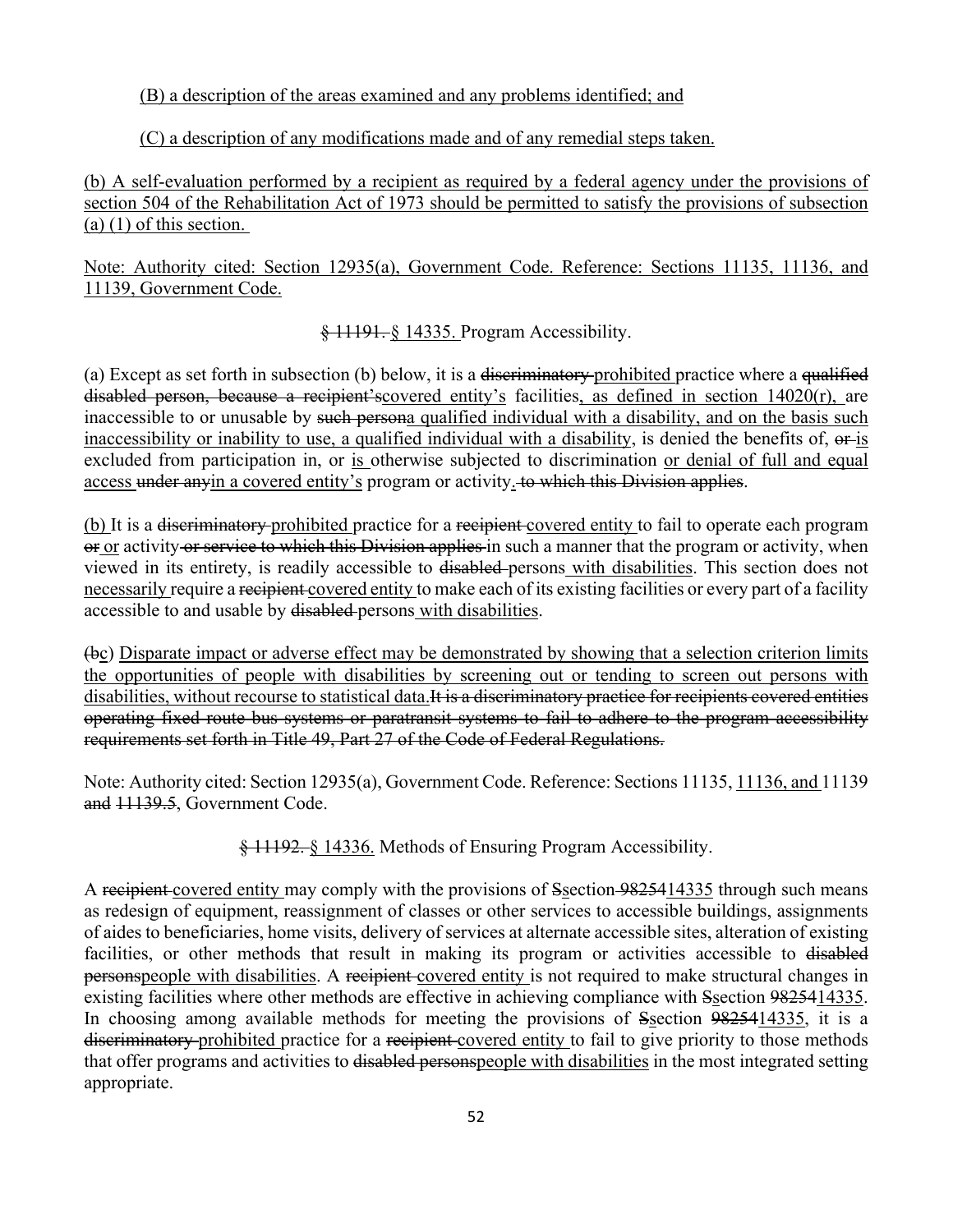Note: Authority cited: Section 12935(a), Government Code. Reference: Sections 11135, 11136, and 11139 and 11139.5, Government Code.

#### § 11193. Methods for Small Recipients.

If a recipient with fewer than fifteen employees finds, after consultation with a disabled person seeking its services, that there is no method of complying with Section 98254 other than by making a significant alteration to its existing facilities, the recipient may, as an alternative, be permitted by the responsible State agency to refer the disabled person to other providers whose services are accessible.

Note: Authority cited: Section 12935(a), Government Code. Reference: Sections 11135, 11139 and 11139.5, Government Code.

§ 11194. § 14337. Time Period for Compliance.

It is discriminatory practice for a recipient to fail to comply with the requirement of Ssection 9825414335 within sixty days of the effective date of implementing regulations, except that where structural changes in facilities are necessary, such changes may be made within three years of such effective date, but in any event, as expeditiously as possible.

Note: Authority cited: Section 12935(a), Government Code. Reference: Sections 11135, 11136, and 11139 and 11139.5, Government Code.

#### § 11195. § 14338 Transition Plan.

In the event that structural changes to facilities are necessary to meet the provisions of Ssection 9825414335, a recipient should be required by the responsible State agency to develop, within six months of the effective date of implementing regulations, a transition plan setting forth the steps necessary to complete such changes. The plan should be developed with the assistance of interested persons, including disabled persons or organizations representing disabled persons. A copy of the transition plan should be made available for public inspection. The plan should, at a minimum:

(a) identify physical obstacles in the recipient's facilities that limit the accessibility of its program or activity to disabled persons;

(b) describe in detail the methods that will be used to make the facilities accessible;

(c) specify the schedule for taking the steps necessary to achieve full program accessibility and, if the time period of the transition plan is longer than one year, identify steps that will be taken during each year of the transition period; and

(d) indicate the person responsible for implementation of the plan.

Note: Authority cited: Section 12935(a), Government Code. Reference: Sections 11135, 11136, and 11139 and 11139.5, Government Code.

§ 11196. § 14339. Notice of the Availability of Accessible Facilities.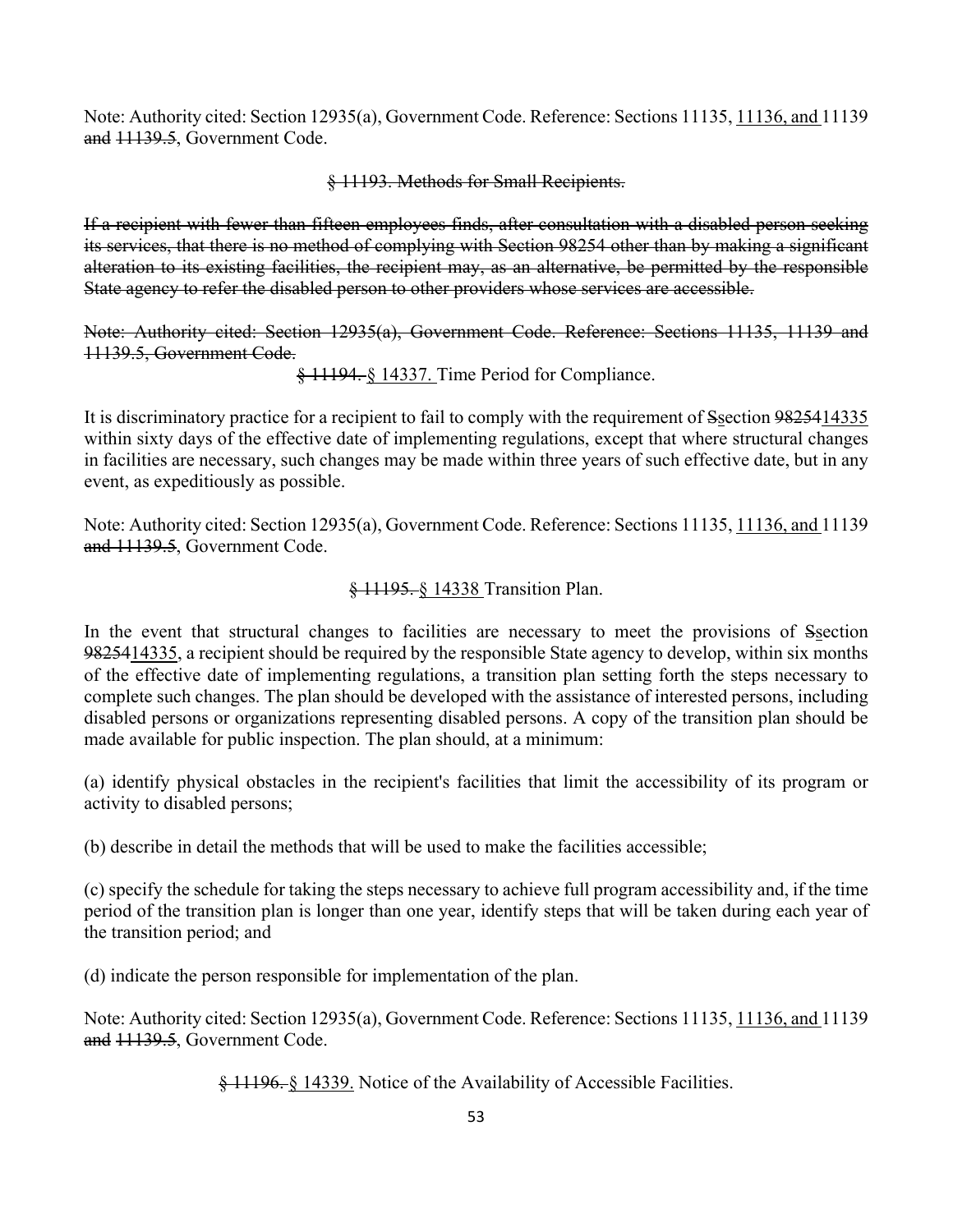Each recipient which is unable to comply with the provisions of Ssection 9825414149 within the sixty day period set forth in Ssection 9825714335 should be required by the responsible State agency to adopt and implement procedures to ensure that interested persons, including persons with impaired vision or hearing, can obtain information as to the existence and location of services, activities, and facilities that are accessible to and usable by disabled personspeople with disabilities.

Note: Authority cited: Section 12935(a), Government Code. Reference: Sections 11135, 11136, and 11139 and 11139.5, Government Code.

§ 11197. § 14340 New Construction.

 $(a)$  Except as set forth in subsection (b) below, ithe is a discriminatory prohibited practice where a facility or part of a facility constructed by, on behalf of, or for the use of a recipient covered entity is designed or constructed in such manner that the facility or part of the facility is not readily accessible to and usable by disabled personspeople with disabilities if the construction was commenced after the effective date of implementing regulations.

(b) It is a discriminatory practice for recipients operating fixed route bus systems or paratransit systems to fail to adhere to the accessibility requirements for new vehicles set forth in Title 49, Part 27 of the Code of Federal Regulations.

Note: Authority cited: Section 12935(a), Government Code. Reference: Sections 11135, 11136, and 11139 and 11139.5, Government Code.

§ 11198. § 14341 Alteration.

(a) Except as set forth in subsection (b) below, itIt is a discriminatory prohibited practice where each facility or part of a facility which is altered by, on behalf of, or for the use of a recipient covered entity after the effective date of implementing regulations in a manner that affects or could affect the usability of the facility or part of the facility is not to the maximum extent feasible, altered in such manner that the altered portion of the facility is readily accessible to and usable by disabled personspeople with disabilities.

(b) It is a discriminatory practice for recipients operating fixed route bus systems or paratransit systems to fail to adhere to the accessibility requirements for alterations of vehicles set forth in Title 49, Part 27 of the Code of Federal Regulations.

Note: Authority cited: Section 12935(a), Government Code. Reference: Sections 11135, 11136, and 11139 and 11139.5, Government Code.

§ 11199. § 14342. Accessibility Standards.

Design, construction, or alteration of facilities in conformity with the current "American National Standard Specifications for Making Buildings and Facilities Accessible to, and Usable by, the Physically Handicapped," published by the American National Standards Institute, Inc., "Americans with Disabilities Act (ADA) Standards for Accessible Design" adopted by the U.S. Department of Justice in 2010 (ADA 2010 Standards), any other federal standard applicable to the facility such as the Uniform Federal